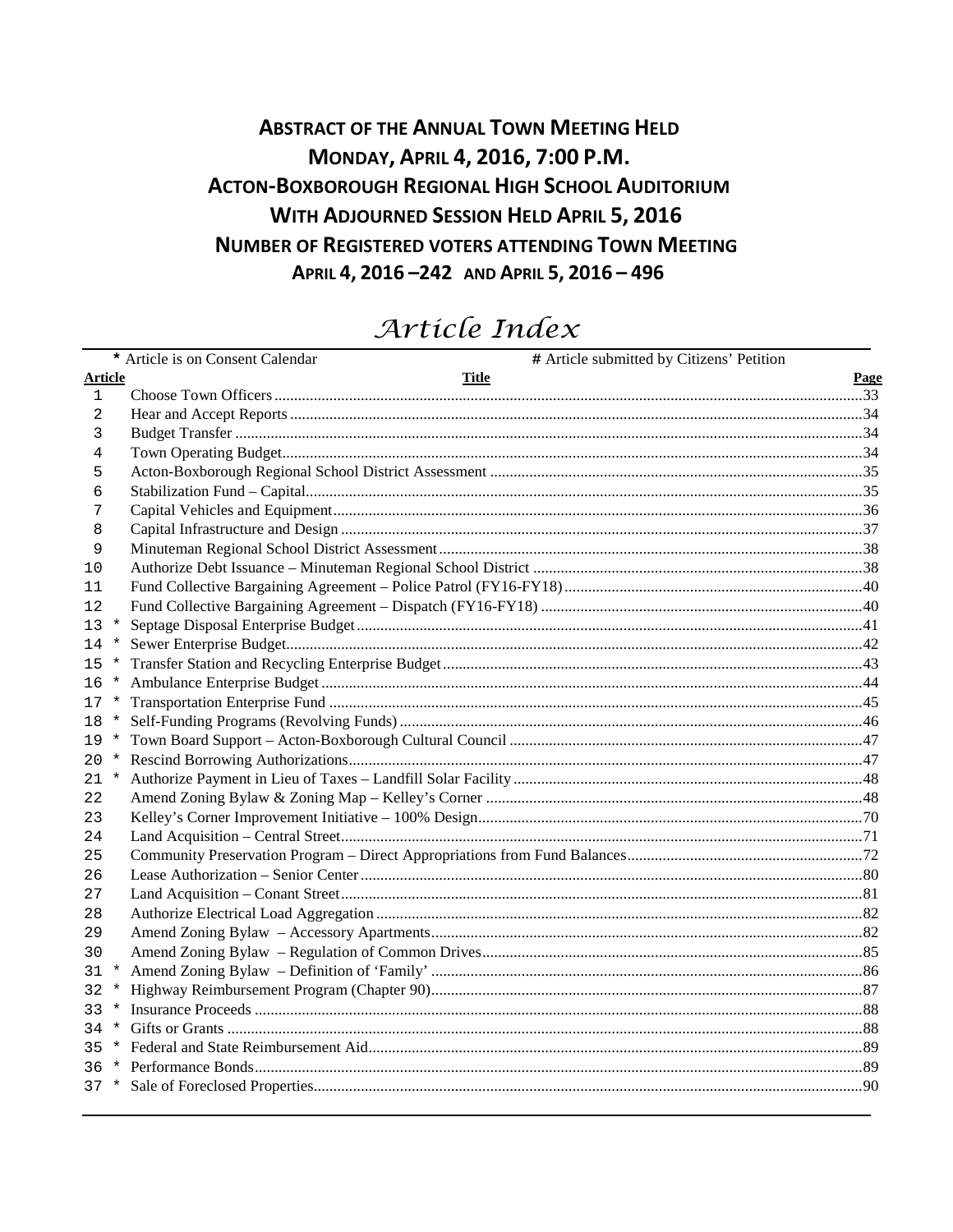The Moderator, Mr. Don Mackenzie, called the Annual Town Meeting to order on Monday, April 4, 2016, at 7:02 PM.

Mr. MacKenzie announced that we will be electing the new moderator as a Temporary Moderator for this Town Meeting to work a few articles so that Town Meeting can get to know him better.

The Moderator introduced the Town Clerk, Eva Szkaradek so that Town Meeting could elect a Temporary Moderator.

The Town Clerk, Eva Szkaradek - Under Town Charter Section 3-2 and General Law, chapter 39, section 14, Town Meeting will now elect a Temporary Moderator to assist the Moderator and to preside over portions of this Annual Town Meeting.

Ms Green nominates Peter K. Ashton of 1 Olde Barn Way, Acton, to be the Temporary Moderator for the Annual Town Meeting. Motion Carries Unanimously

Mr. Ashton was sworn in by the Town Clerk.

Mr. Mackenzie introduced the chairman of the Board of Selectmen, Ms. Katie Green, who then introduced the members at the table. Eva Szkaradek - Town Clerk, Steve Anderson - Town Counsel, Steve Ledoux – Town Manager, Peter Berry – V Chair, Janet Adachi – Clerk, as well as Franny Osman and Chingsung Chang, members of the Board of Selectmen.

The Moderator introduced the Chair of the Finance Committee, Mike Majors, who then introduced the members of the Finance Committee, Margaret Busse-vice chair, Doug Tindal-clerk, Steve Noone, Bob Evans, Roland Bourdon, Jason Cole, Dave Wellinghoff, and Shuyu Lee.

Mr. Mackenzie gave a brief overview of the process of Town Meeting.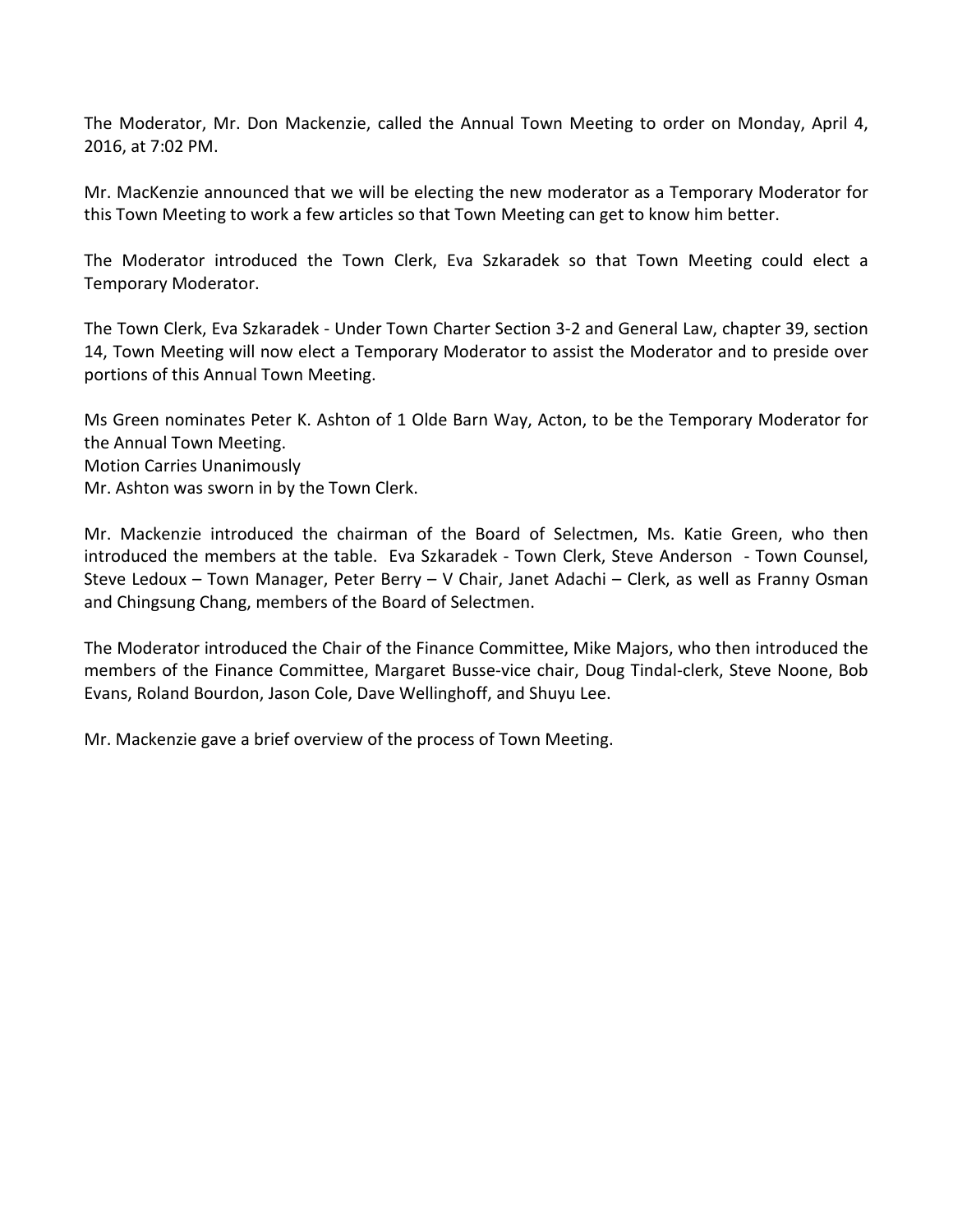## **Article 1 Choose Town Officers**

(Majority vote)

To choose all necessary Town Officers and Committees and to fix the salaries and compensation of all the elective officers of the Town as follows:

| Moderator                    | \$ 20.00 per Town Meeting session |
|------------------------------|-----------------------------------|
| Board of Selectmen, Chairman | \$750.00 per year                 |
| Board of Selectmen, Member   | \$650.00 per year                 |

, or take any other action relative thereto.

**MOTION : Ms. Green** moves that the Town fix the compensation for elected officers as shown in the Article.

#### **MOTION CARRIES**

Andrea Miller, Trustee of the Elizabeth White Fund, nominates Jo-Ann M. Berry of 2 Heron View Rd, Acton, for the position of Trustee of the Elizabeth White Fund, term to expire 2019.

#### **MOTION CARRIES UNANIMOUSLY**

Andrea Miller, Trustee of the Elizabeth White Fund, nominates MaryAnn B. Ashton, of 1 Olde Barn Way, Acton, for the position of Trustee of the Elizabeth White Fund, term to expire 2018.

#### **MOTION CARRIES UNANIMOUSLY**

Pamela Cochrane, Trustee of the West Acton Citizens Library, nominates Nancy Lenicheck of 24 Windsor Ave, Acton, for the position of Trustee of the West Acton Citizens Library, term to expire 2019.

#### **MOTION CARRIES UNANIMOUSLY**

William Klauer, Trustee of the Acton Firefighters' Relief Fund, nominates Robert A. Vanderhoof of 125 Willow Street, Acton, for the position of Trustee of the Acton Firefighters' Relief Fund, term to expire 2019.

#### **MOTION CARRIES UNANIMOUSLY**

Ms Chang moves to have the Articles dealing with Kelley's corner be the first order of business on Tuesday night, these would be Articles 22 and 23.

Motion carries unanimously to take up Article 22 and 23 as the first order of business on Tuesday.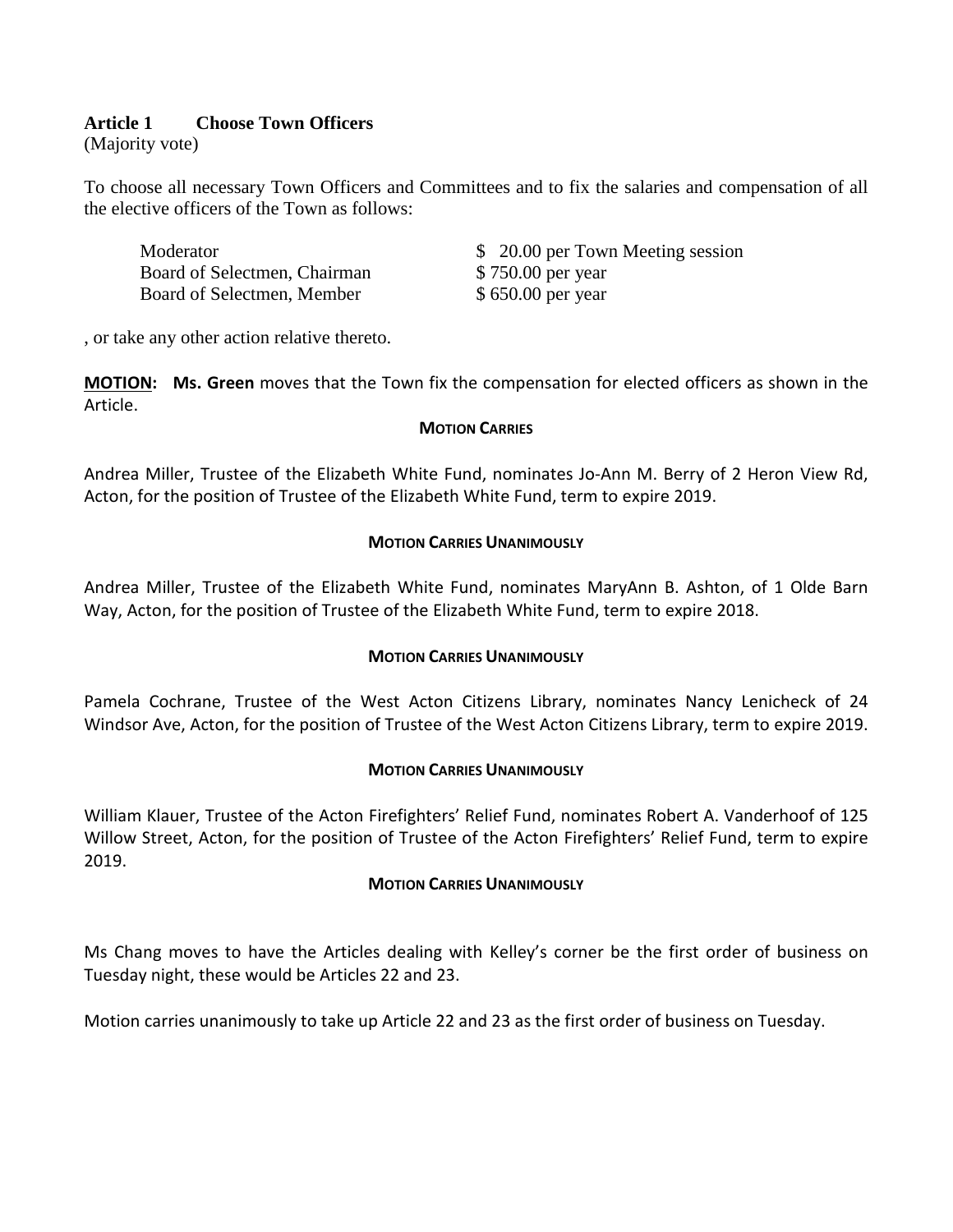## **Article 2 Hear and Accept Reports**

(Majority vote)

To see if the Town will accept reports and hear and act upon the report of any committee chosen at any previous Town Meeting that has not already reported, or take any other action relative thereto.

**MOTION: Mrs. Osman** moves that the Town accept the reports of the various Town Officers and Boards as set forth in the 2015 Town Report and that the Moderator call for any other reports.

#### **MOTION CARRIES UNANIMOUSLY**

## **Article 3 Budget Transfer**

(Majority vote)

To see if the Town will appropriate from available funds a sum of money to defray necessary expenses above the amount appropriated at the 2015 Annual Town Meeting, or take any other action relative thereto.

**MOTION: Ms. Green** moves that the Town take no action.

#### **MOTION CARRIES UNANIMOUSLY**

## **Article 4 Town Operating Budget**

(Majority vote)

To see if the Town will raise and appropriate, transfer or appropriate from available funds, a sum of money to defray the necessary expenses of the departments, offices and boards of the Town, exclusive of the Regional School budgets, or take any other action relative thereto.

**MOTION : Ms. Green** moves that the Town appropriate \$32,247,604 to be expended by the Town Manager for the purpose of funding the fiscal year 2017 municipal budget, and to meet this appropriation,

\$31,593,447 be raised from general revenues,

\$ 654,157 be transferred from Free Cash,

And that the Town authorize the Town Manager to lease on such terms and conditions as he may determine vehicles and equipment for a period not to exceed five years, and to sell, trade or otherwise dispose of vehicles and equipment being replaced and to expend any proceeds so received.

#### **MOTION CARRIES UNANIMOUSLY**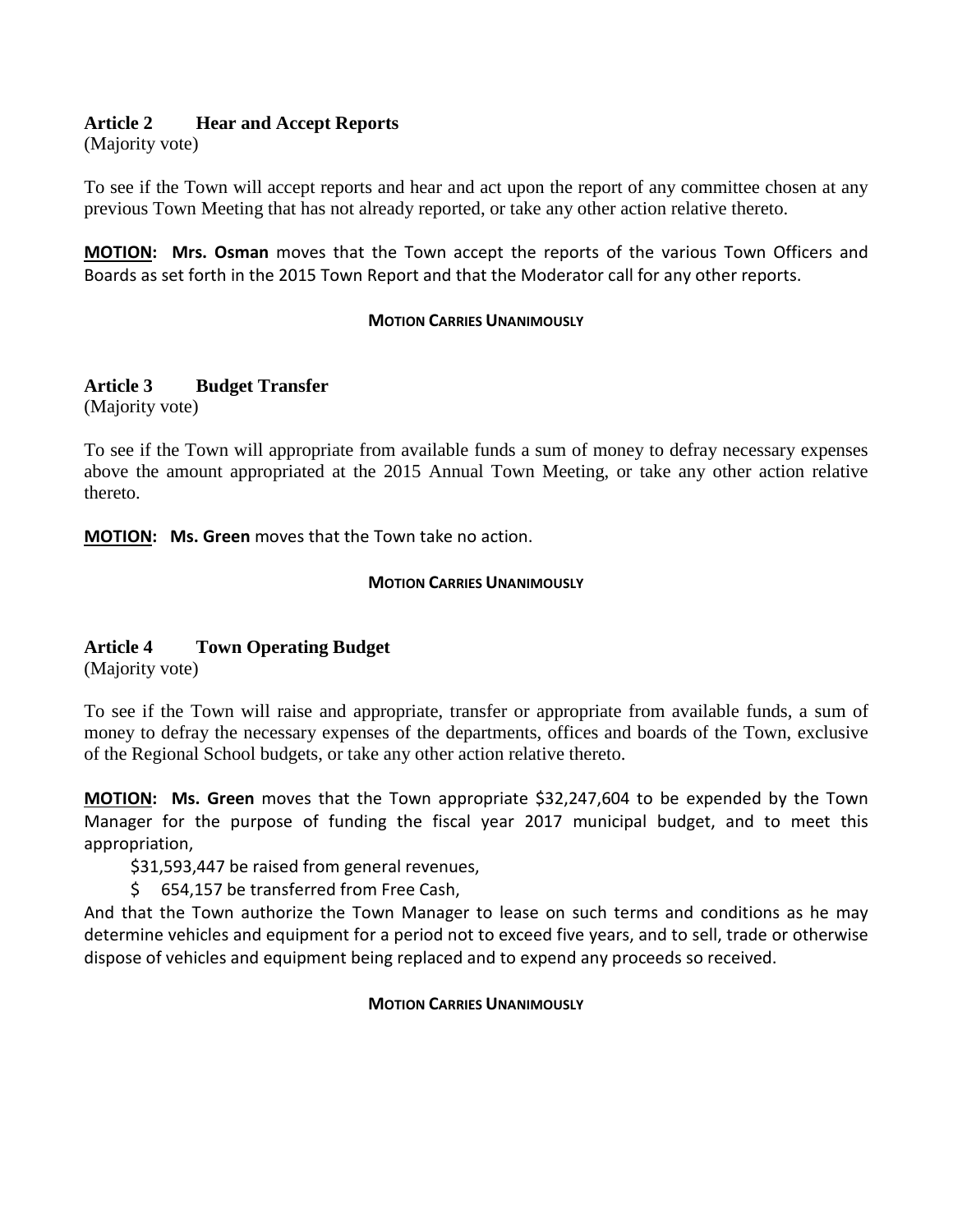### **Article 5 Acton-Boxborough Regional School District Assessment**

(Majority vote)

To see if the Town will raise and appropriate, or appropriate from available funds, a sum of money to defray the necessary expenses of the Acton-Boxborough Regional School District, or take any other action relative thereto.

**MOTION : Mrs. Rychlik** moves that the Town appropriate \$55,547,097 to be expended by the Superintendent of Schools to fund the fiscal year 2017 assessment of the Acton-Boxborough Regional School District, and to meet this appropriation,

\$54,892,940 be raised from general revenues and

\$ 654,157 be transferred from Free Cash.

#### **MOTION CARRIES UNANIMOUSLY**

Krystina Rychlik introduced the members of the Regional School Committee and thanked Michael Coppolino, who will be stepping down after eighteen years of service to the school committee.

Mr. Coppolino thanked all the citizens of Acton as well as past town meeting members.

Mrs. Rychlik introduced the newest School Committee member, Yi Zhang, who will be sworn in at the close of Town Meeting.

#### **Article 6 Stabilization Fund – Capital**

(Two-thirds vote)

To see if the Town will transfer and appropriate from available funds a sum of money to the Capital Stabilization Fund, or take any other action relative thereto.

**MOTION: Ms. Green** moves that the Town appropriate and transfer \$1,800,000 from Free Cash to the Capital Stabilization Fund.

### **MOTION CARRIES Declared 2/3 by Moderator\***

Town of Acton has accepted MGL CH 39 Sec 15 at its Annual Town Meeting April 2001, Article 43 and the amended Bylaw 5A was approved by the Attorney General on Aug. 6, 2001. (The Town Meeting Moderator is not required to count a 2/3 required vote.)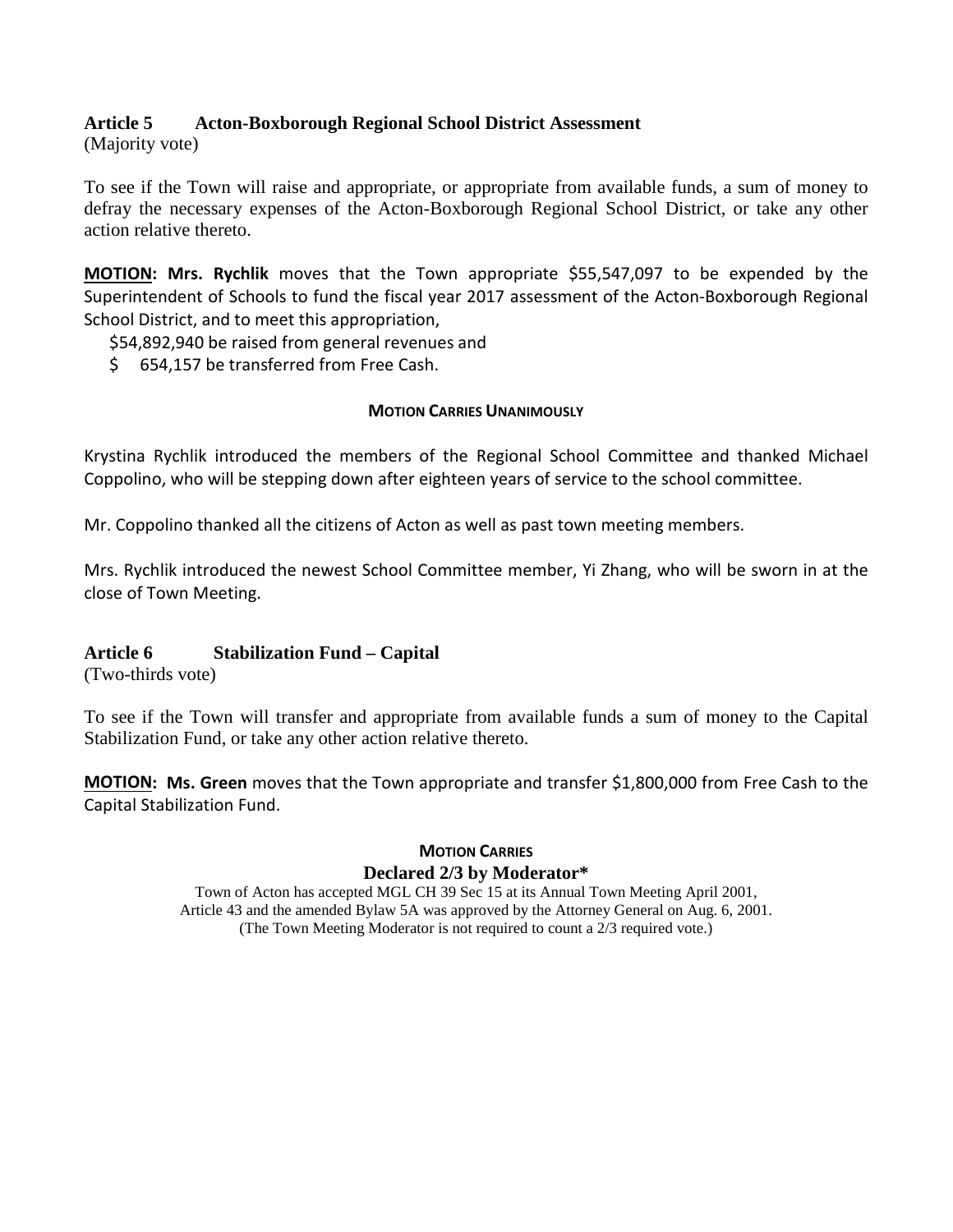## **Article 7 Capital Vehicles and Equipment**

(Two-thirds vote)

To see if the Town will raise and appropriate, appropriate from available funds or borrow a sum of money to be expended by the Town Manager for the purchase, replacement or improvement of vehicles and equipment as listed below, including related incidental costs, or take any other action relative thereto.

| A.        | Fire Engine (Pumper)           | \$650,000 |
|-----------|--------------------------------|-----------|
| <b>B.</b> | Ambulance                      | 245,000   |
| J.        | <b>Shift Commander Vehicle</b> | 60,000    |
|           | <b>Total</b>                   | \$955,000 |

**MOTION: Ms. Green** moves that the Town appropriate \$955,000 to be expended by the Town Manager for the purposes set forth in the Article, including costs incidental and related thereto, and to meet this appropriation, the Treasurer, with the approval of the Board of Selectmen, is authorized to borrow \$955,000 under Massachusetts General Laws Chapter 44, Section 7, as amended, and that the debt service related to any borrowing incurred pursuant to this vote shall be paid through the Ambulance Enterprise Fund, and that the Town Manager be authorized to sell, trade or dispose of vehicles and equipment being replaced and to expend any proceeds so received.

#### **MOTION CARRIES UNANIMOUSLY**

## **Article 8 Capital Infrastructure and Design**

(Majority vote)

To see if the Town will raise and appropriate, or appropriate from available funds a sum of money to be expended by the Town Manager for the purchase, replacement or improvement of facilities, infrastructure and design services as listed below, including related incidental costs, or take any other action relative thereto.

| Paint Town Hall                             | 162,000   |
|---------------------------------------------|-----------|
| South Acton Commuter Lot Landscaping Design | 20,000    |
| Total                                       | \$182,000 |

**MOTION : Ms. Green** moves that the Town appropriate \$182,000 to be expended by the Town Manager for the purposes set forth in the Article, including costs incidental and related thereto, and to meet this appropriation,

\$ 162,000 be transferred from Free Cash, and

\$ 20,000 be transferred from the commuter lot parking fees fund balance and used for item 8-B.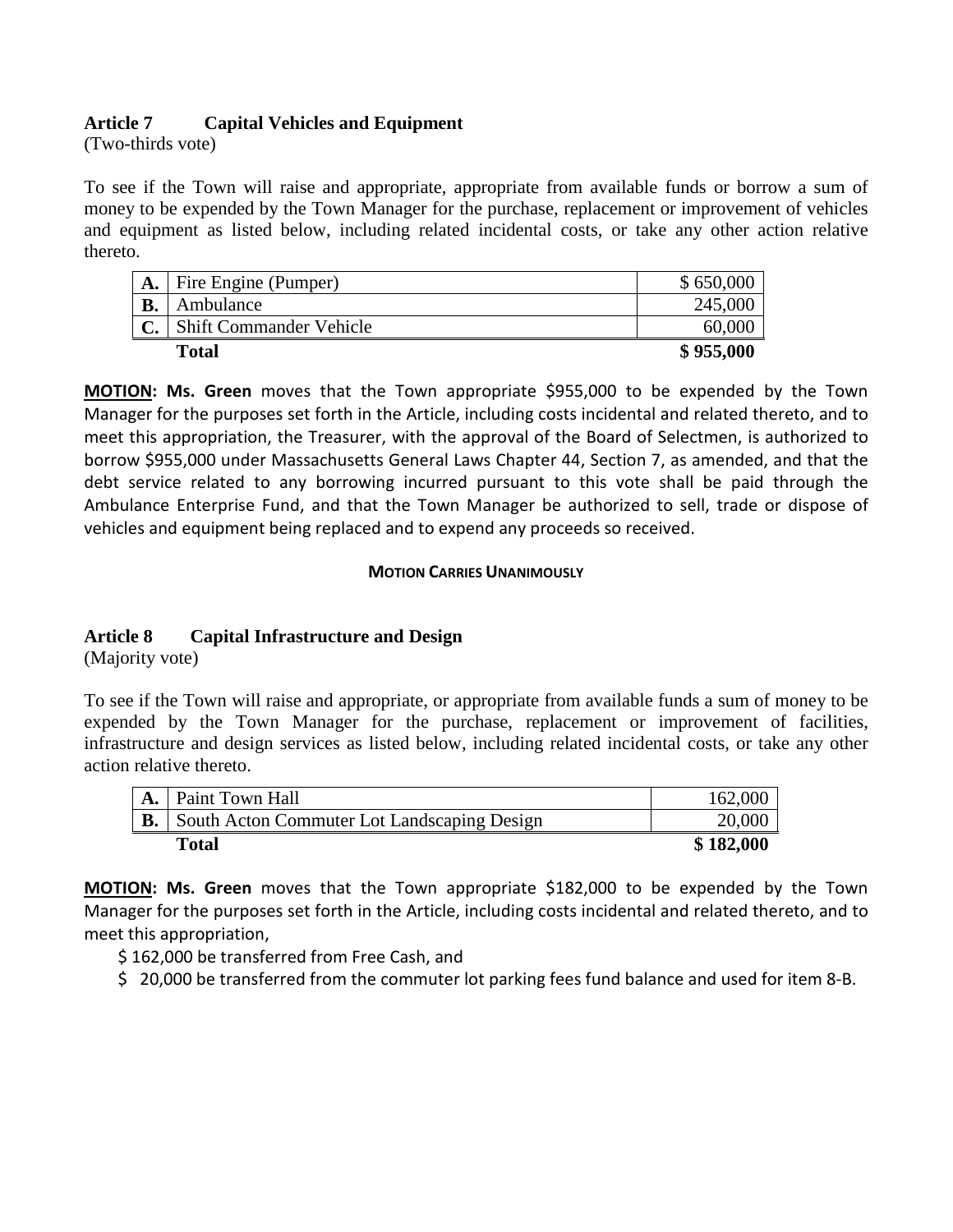Mr. Mackenzie asked that this Article be moderated by the new and incoming Moderator, Mr. Peter Ashton.

Mr. Tindal moved to amend to paint the Town Hall building white. Motion to amend lost

## **Original Motion Carries**

### **Article 9 Minuteman Regional School District Assessment**

(Majority vote)

To see if the Town will raise and appropriate, or appropriate from available funds, a sum of money to defray the necessary expenses of the Minuteman Regional Vocational Technical School District, or take any other action relative thereto.

**MOTION: Mrs. Nourse** moves that the Town appropriate and transfer \$997,655 from Free Cash to fund the fiscal year 2017 assessment of the Minuteman Regional School District.

The Moderator asked Town Meeting to vote to allow Mr. Kevin Mahoney, Assistant Superintendent of Finance of the Minuteman Regional High School to make the presentation on this article. Motion carries unanimously to allow speaker.

#### **MOTION CARRIES UNANIMOUSLY**

## **Article 10 Authorize Debt Issuance – Minuteman Regional School District** (Majority vote)

To see if the Town will approve the \$144,922,478 borrowing authorized by the Minuteman Regional Vocational Technical School District (the "District") for the purpose of paying costs of designing, constructing and originally equipping a new district school, to be located at 758 Marrett Road, Lexington, Massachusetts, and for the payment of all other costs incidental and related thereto (the "Project"), which school facility shall have an anticipated useful life as an educational facility for the instruction of school children of at least 50 years, and for which the District may be eligible for a school construction grant from the Massachusetts School Building Authority ("MSBA"), said amount to be expended at the direction of School Building Committee. The MSBA's grant program is a nonentitlement, discretionary program based on need as determined by the MSBA, and any Project costs the District incurs in excess of any grant approved by and received from the MSBA shall be the sole responsibility of the District and its member municipalities. Any grant that the District may receive from the MSBA for the Project shall not exceed the lesser of (i) forty four and three quarters percent (44.75 %) of eligible, approved project costs, as determined by the MSBA, or (ii) the total maximum grant amount determined by the MSBA, and the amount of borrowing authorized shall be reduced by any grant amount set forth in the Project Funding Agreement that may be executed between the District and the MSBA. Any approval of this borrowing shall be contingent upon the approval, on or before March 1, 2016, of the 2016 Amended Regional Agreement for the District by the town meetings of all 16 member towns of the District,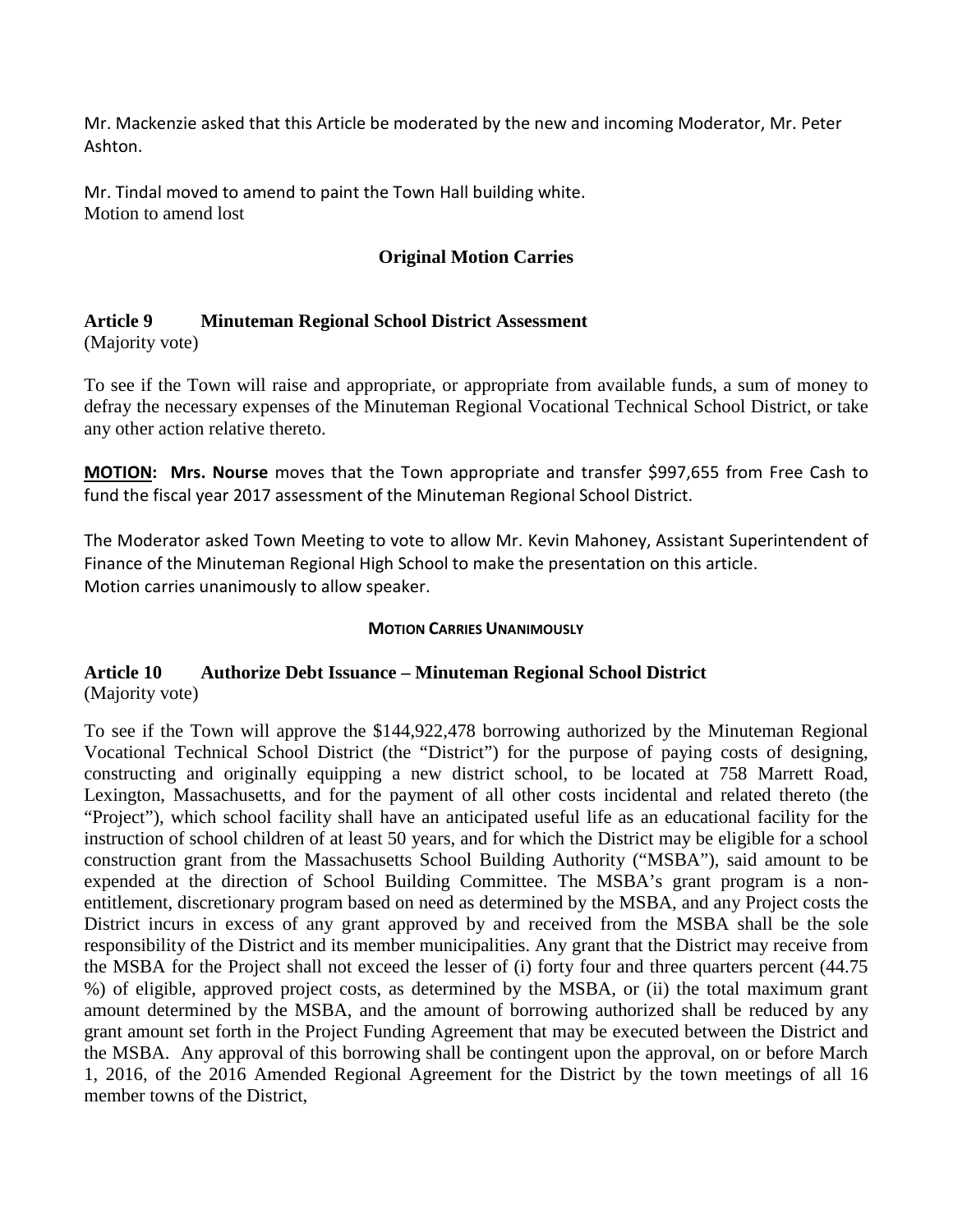Or take any other action relative thereto.

**MOTION: Mrs. Nourse** moves that the Town approve the borrowing authorized by the Minuteman Regional Vocational Technical School District of \$144,922,478 for the purpose of paying costs of designing, constructing and originally equipping a new district school, to be located at 758 Marrett Road, Lexington, Massachusetts, and for the payment of all other costs incidental and related thereto, as set forth in the Article, on the condition that a majority vote in favor of the motion shall constitute the Town of Acton's approval of the borrowing of said amount by the District and a majority vote opposed to the motion shall constitute the Town of Acton's disapproval of the borrowing of said amount by the District pursuant to Massachusetts General Laws Chapter 71, Section 16(d).

*[Please note: Town Counsel drafted this motion, and the Regional School District's Bond Counsel concurs, such that a majority vote in favor of the motion shall constitute the Town of Acton's approval of the borrowing by the District; and that a majority vote opposed to the motion shall constitute the Town of Acton's disapproval of the borrowing of the District pursuant to Massachusetts General Laws Chapter 71, Section 16(d).]*

#### **MOTION CARRIES UNANIMOUSLY**

## **Article 11 Fund Collective Bargaining Agreement – Police Patrol (FY16-FY18)** (Majority vote)

To see if the Town will raise and appropriate, transfer or appropriate from available funds a sum of money necessary to fund the cost items contained in Collective Bargaining Agreement(s) between the Town and its police patrol officers union as filed with the Town Clerk, or take any other action relative thereto.

**MOTION: Mr. Berry** moves that the Town appropriate and transfer \$49,668 from the fiscal year 2016 Town Operating Budget to fund the first-year cost items contained in the fiscal year 2016 for the July 1, 2015 through June 30, 2018 Collective Bargaining Agreement between the Town and the Acton Police Patrol Officers Association.

#### **MOTION CARRIES UNANIMOUSLY**

### **Article 12 Fund Collective Bargaining Agreement – Dispatch (FY16-FY18)** (Majority vote)

To see if the Town will raise and appropriate, transfer or appropriate from available funds a sum of money necessary to fund the cost items contained in Collective Bargaining Agreement(s) between the Town and its public safety dispatcher personnel union as filed with the Town Clerk, or take any other action relative thereto.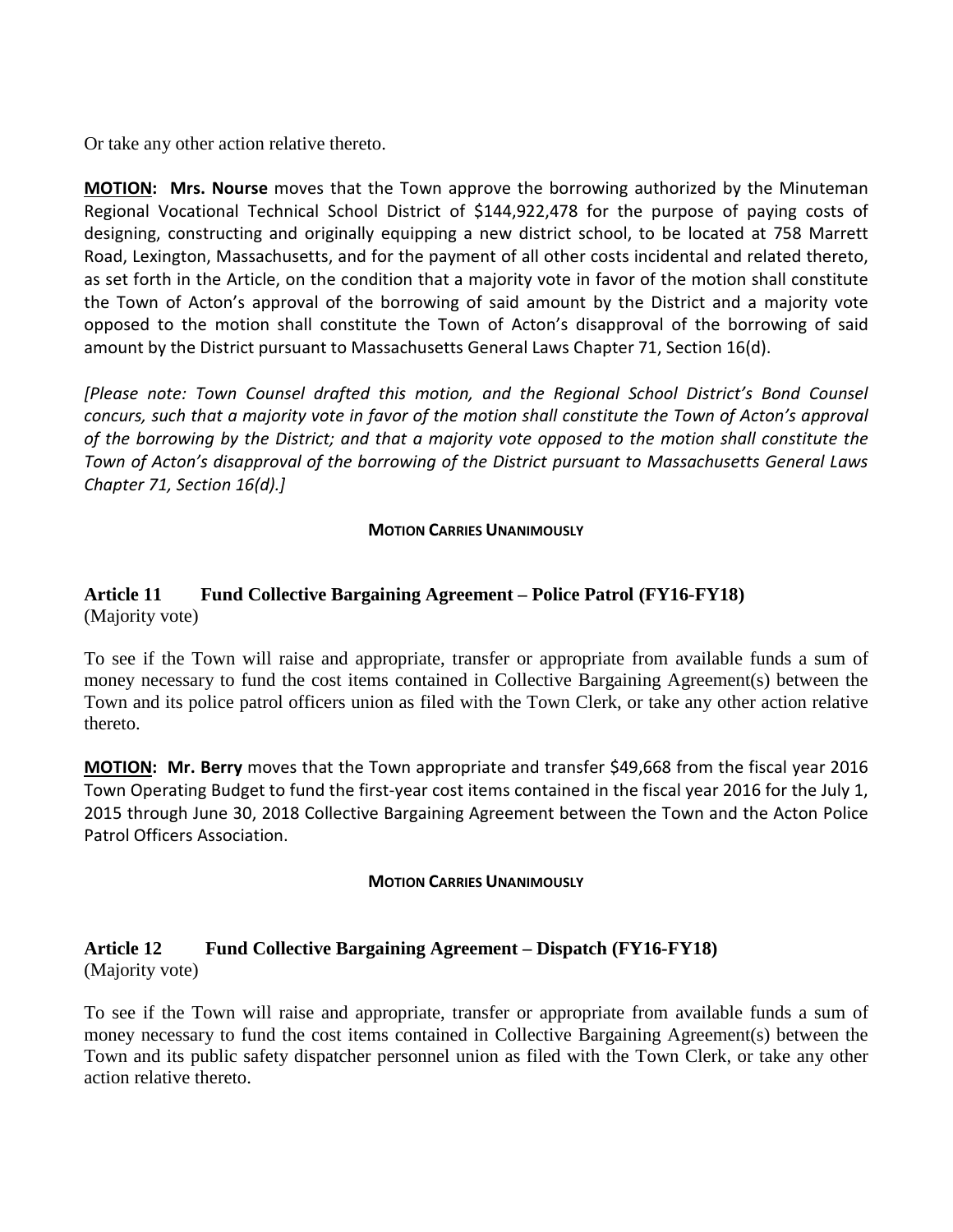**MOTION: Mr. Berry** moves that the Town appropriate and transfer \$14,611 from the fiscal year 2016 Town Operating Budget to fund the first-year cost items contained in the fiscal year 2016 for the July 1, 2015 through June 30, 2018 Collective Bargaining Agreement between the Town and the Public Safety Dispatchers Union, International Brotherhood of Teamsters Local Union 25.

#### **MOTION CARRIES UNANIMOUSLY**

**Budget Consent (majority vote)**

**Article 13 \* Septage Disposal Enterprise Budget**

**Article 14 \* Sewer Enterprise Budget**

**Article 15 \* Transfer Station and Recycling Enterprise Budget**

**Article 16 \* Ambulance Enterprise Budget**

**Article 17 \* Transportation Enterprise Fund**

**Article 18 \* Self-Funding Programs (Revolving Funds)**

**Article 19 \* Town Board Support – Acton-Boxborough Cultural Council**

**Article 20 \* Rescind Borrowing Authorizations**

**Article 21 \* Authorize Payment in Lieu of Taxes – Landfill Solar Facility**

**MOTION: Ms. Green** moves that the Town take up the nine articles in the Consent Calendar on pages 41 through 48 of the Warrant: Articles 13, 14, 15, 16, 17, 18, 19, 20 and 21

Hold Article 15 and Article 17

#### **REMAINING CONSENT MOTION CARRIES UNANIMOUSLY**

**Article 13 \* Septage Disposal Enterprise Budget**

(Majority vote)

To see if the Town will raise and appropriate, or appropriate from available funds a sum of money for the purpose of septage disposal, in accordance with Massachusetts General Laws Chapter 44, Section 53 F½, Enterprise Fund Law, or take any other action relative thereto.

**MOTION: Ms. Green** moves that the Town raise from department receipts and appropriate \$138,650 for the purpose of septage disposal.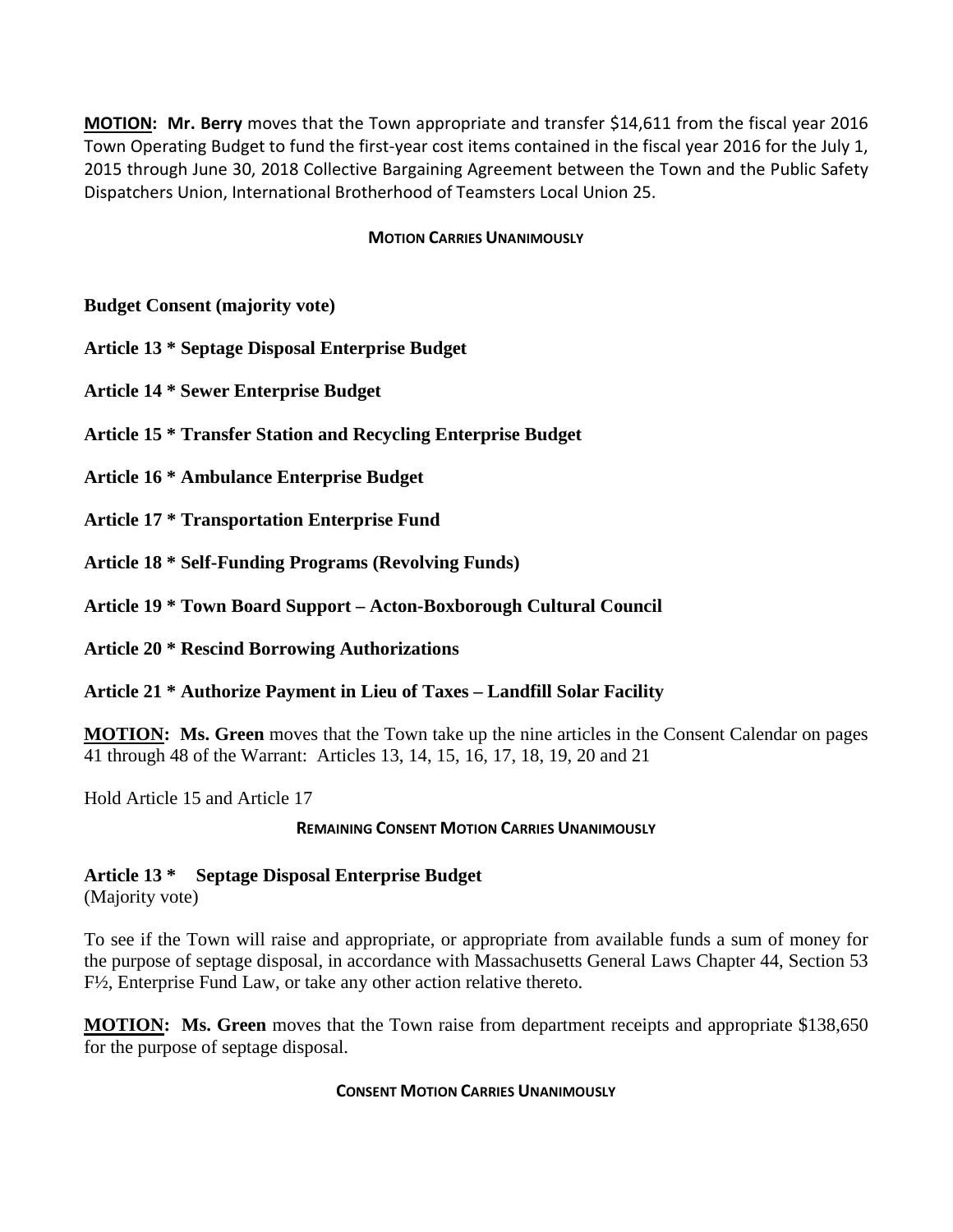## **Article 14 \* Sewer Enterprise Budget**

(Majority vote)

To see if the Town will raise and appropriate, or appropriate from available funds a sum of money for the purpose of operating and maintaining a sewer collection and treatment facility, in accordance with Massachusetts General Laws Chapter 44, Section 53 F½, Enterprise Fund Law, or take any other action relative thereto.

**MOTION: Ms. Green** moves that the Town raise from department receipts and appropriate \$1,762,541 for the purpose of operating the sewer system.

#### **CONSENT MOTION CARRIES UNANIMOUSLY**

### **Article 16 \* Ambulance Enterprise Budget**

(Majority vote)

To see if the Town will raise and appropriate, or appropriate from available funds, and transfer a sum of money for the purpose of health care, in accordance with Massachusetts General Laws Chapter 44, Section 53 F½, Enterprise Fund Law, or take any other action relative thereto.

**MOTION: Ms. Green** moves that the Town appropriate \$785,535 for the purpose of operating the ambulance service, and to raise such amount, \$628,500 be raised from department receipts and \$157,035 be transferred from retained earnings.

#### **CONSENT MOTION CARRIES UNANIMOUSLY**

## **Article 18 \* Self-Funding Programs (Revolving Funds)**

(Majority vote)

To see if the Town will vote, pursuant to Massachusetts General Laws Chapter 44, Section 53 E½ to establish or continue revolving funds for the Historic District Commission, Building Department, Sealer of Weights and Measures, Health Inspectional Services and Fire Department Fire Alarm Network as noted below:

|                                       | <b>Estimated</b><br><b>Revenue</b> | <b>Authorized</b><br><b>Expenditure</b> |
|---------------------------------------|------------------------------------|-----------------------------------------|
| <b>Fund</b>                           | $\left( \text{\$}\right)$          | \$                                      |
| <b>Historic District Commission</b>   | 200                                | <b>200</b>                              |
| <b>Building Department</b>            | 297,291                            | 297,291                                 |
| <b>Sealer of Weights and Measures</b> | 13,676                             | 13,676                                  |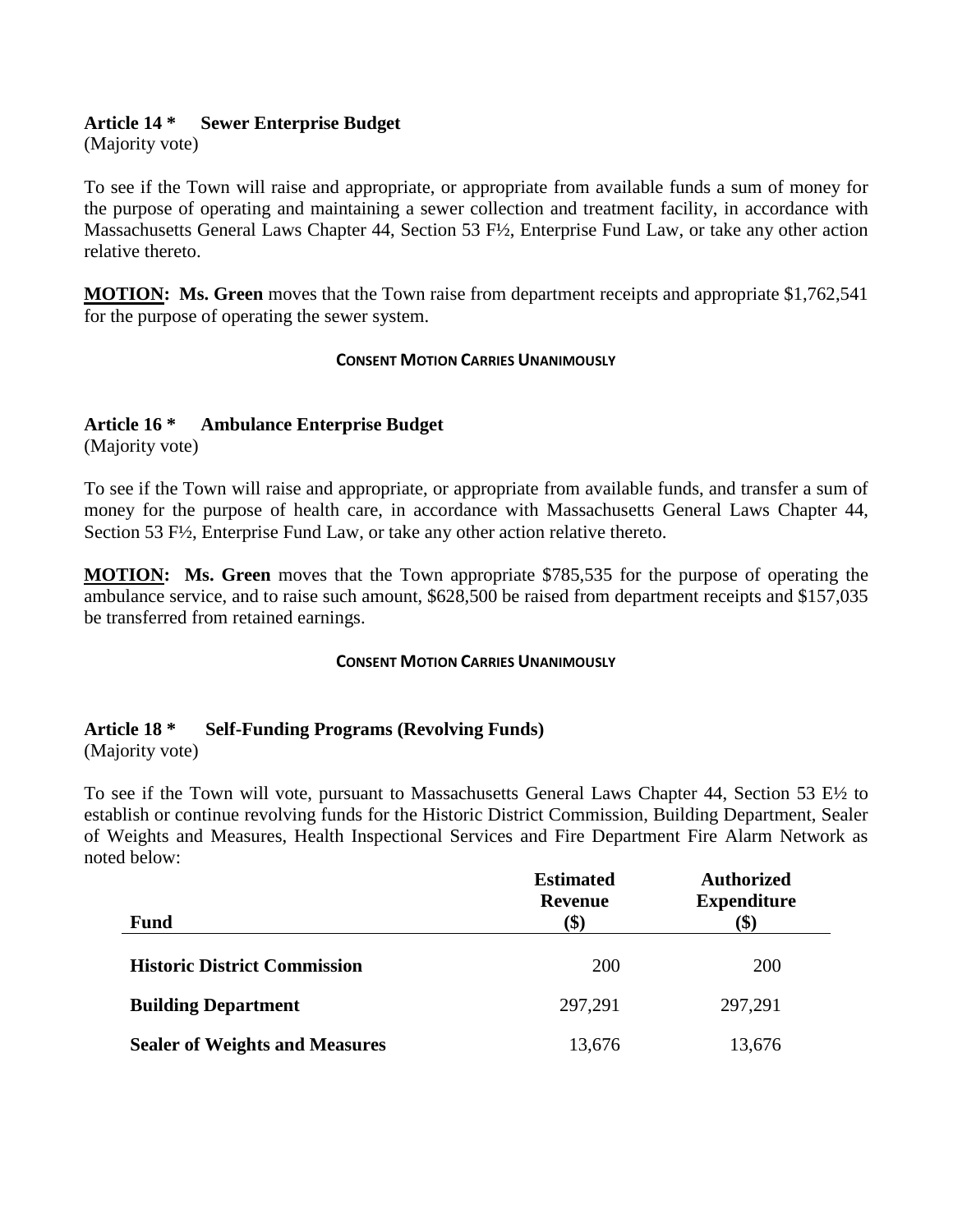, or take any other action relative thereto.

**MOTION: Ms. Green** moves that the revolving funds for the Historic District Commission, Building Department, Sealer of Weights and Measures, Health Department, Transportation Service and Fire Department be continued in the amounts and for the purposes set forth in the expense column of this Article.

#### **CONSENT MOTION CARRIES UNANIMOUSLY**

### **Article 19 \* Town Board Support – Acton-Boxborough Cultural Council** (Majority vote)

To see if the Town will raise and appropriate, or appropriate from available funds, the sum of \$2,000 to be expended by the Town Manager for the ongoing expenses of the Acton-Boxborough Cultural Council for programs in Acton, or take any other action relative thereto.

**MOTION: Ms. Green** moves that the Town raise and appropriate \$2,000 for the ongoing expenses of the Acton-Boxborough Cultural Council.

#### **CONSENT MOTION CARRIES UNANIMOUSLY**

## **Article 20 \* Rescind Borrowing Authorizations**

(Majority vote)

To see if the Town will rescind the authorized, but unissued balances of the borrowing authorizations set forth below, as such amounts are no longer needed to complete the projects for which they were initially approved:

- 1. \$226,420 approved under Article 29 of the April 2008 Annual Town Meeting for the purpose of repairing or replacing boiler and heating/ventilation systems at the Conant School.
- 2. \$332,102 approved under Article 17 of the April 2009 Annual Town Meeting for the purpose of replacing the roof at the Douglas School.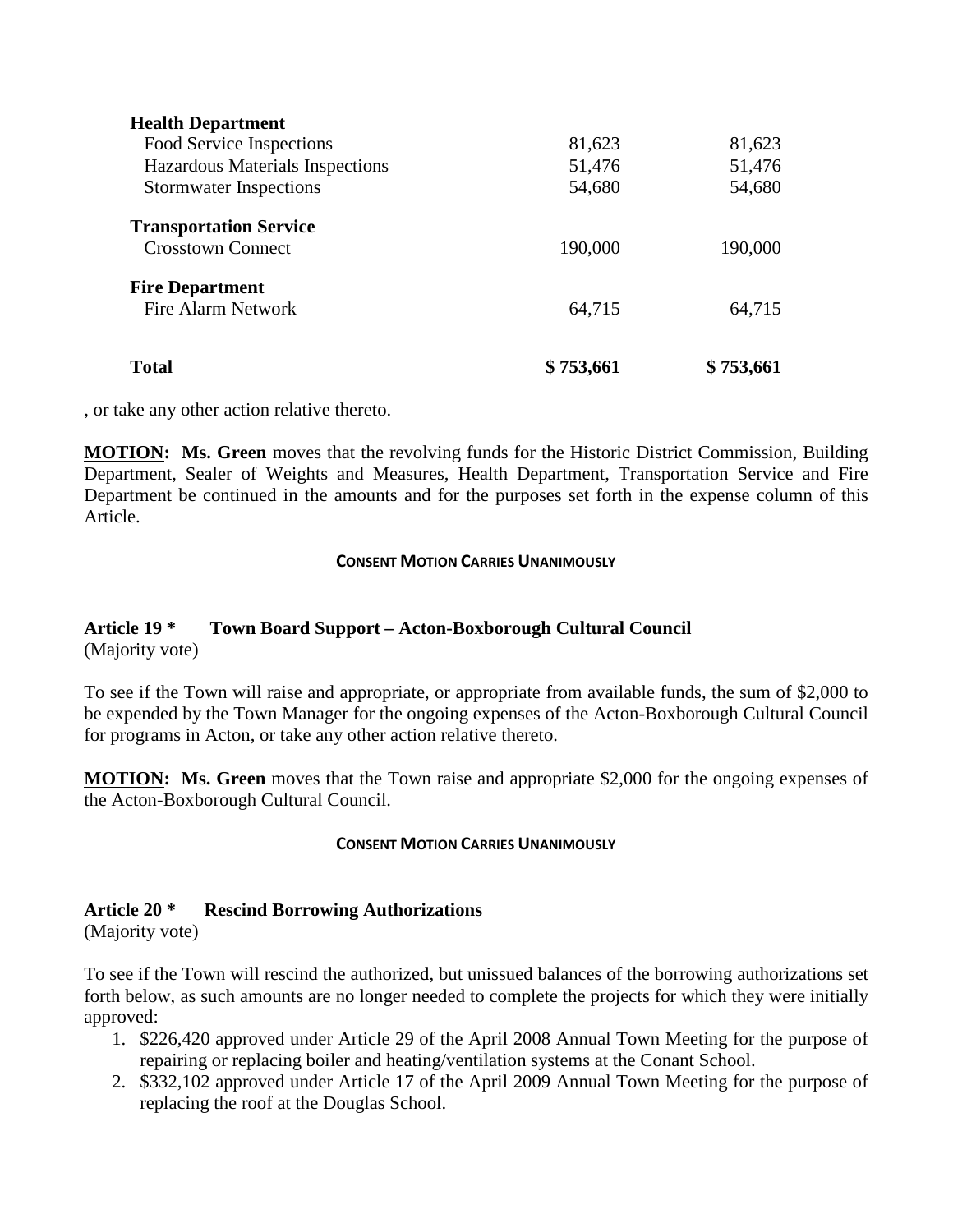Or take any other action relative thereto.

**MOTION: Ms. Green** moves that the Town rescind the authorized, but unissued balances of the borrowing authorizations set forth in the Article.

#### **CONSENT MOTION CARRIES UNANIMOUSLY**

#### **Article 21 \* Authorize Payment in Lieu of Taxes – Landfill Solar Facility** (Majority vote)

To see if the Town will authorize, pursuant to the provisions of Massachusetts General Laws, Chapter 59, Section 38H, the Board of Selectmen, Town Manager, and Board of Assessors to negotiate and enter into a payment in lieu of tax agreement (PILOT) with the lessee/operator of the solar photovoltaic energy generating facility at the Acton Landfill, located at 8 Forest Road, and shown on Assessor's Map as Parcel G4-76, upon such terms and conditions as the Board of Selectmen, Town Manager, and Board of Assessors shall deem to be in the best interest of the Town, or take any other action relative thereto.

**MOTION: Ms. Green** moves in the words of the Article.

### **CONSENT MOTION CARRIES UNANIMOUSLY**

**Motion to Adjourn: Ms. Green** moves to adjourn until April 5<sup>th</sup> at 7:00 PM, at the Acton-Boxborough Regional High School Auditorium.

#### **MOTION TO ADJOURN CARRIES**

Annual Town Meeting adjourned at 10:32 PM, until Tuesday, April 5, 2016 at the Acton-Boxborough Regional High School Auditorium at 7:00 PM.

## **April 5, 2016**

The Moderator, Mr. Mackenzie, called the Annual Town Meeting to order on Tuesday, April 5, 2016, at 7:03 PM.

Mr. Mackenzie introduced Town Counsel, Nina Pickering Cook who will be covering for Mr. Anderson.

The Moderator introduced the Town Manager, Steve Ledoux who gave the presentation for the annual recipient of the "Joseph A. Lalli Merit Award" endowed by the Steinberg Lalli Charitable Foundation, for outstanding work of a Town of Acton Municipal Employee. This is the Twelfth year that this award has been issued. The Foundation gave funding eight years ago, to recognize Public Safety Employees with this award as well.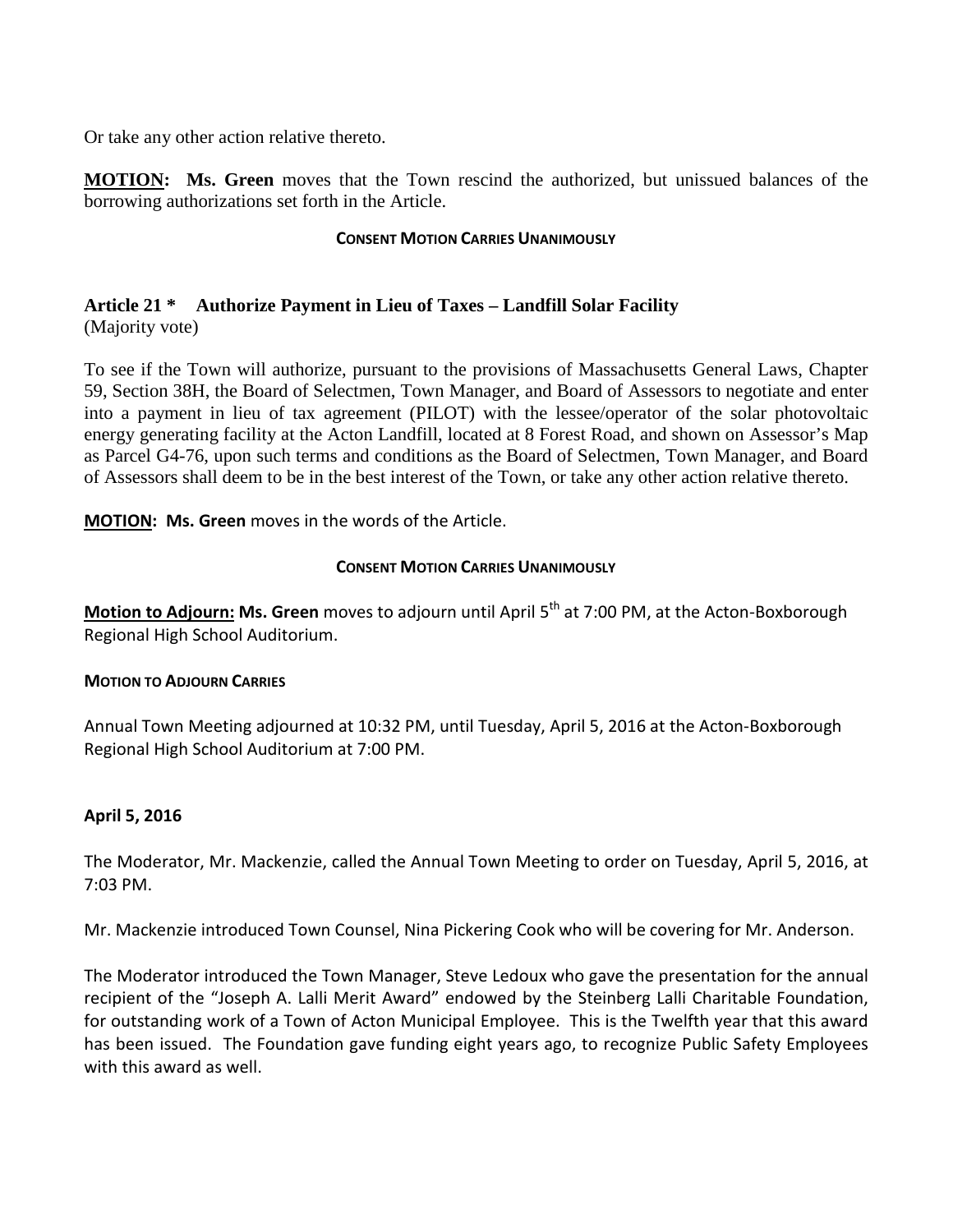On behalf of the Board of Selectmen and the Town, we would like to thank the Steinberg Lalli Charitable Foundation.

This year's Municipal Employee of the Year award is presented to Weiyuan Sun, of the Health Department. Wei has demonstrated leadership and commitment by graciously taking on the roll as staff translator. Wei bridges language barriers acting and translator for several Town departments when they work with the Asian community. She has been instrumental in helping the town provide programs to allow this population to thrive. Wei is a great asset to the Town and to the Health Department.

Wei thanked the Town for the award and the opportunity to help the community.

Mr. Ledoux honored the eighth annual recipient of the "Joseph A. Lalli Merit Award" for outstanding work of a Public Safety Employee. This year's Public Safety Employee of the Year is presented to Firefighter / EMT Shaun Shattuck of the Acton Fire Department. Shaun joined the Town of Acton in 2012. Shaun helps the Fire Department keep patient care records for the ambulance transports up to date and accurate. Shaun is a great asset to the Town and the Fire Department.

Shaun thanked the citizens of Acton, Elected official and fellow public employees of the Town for being selected to receive the Public safety Employee of the year award.

Mr. Ledoux recognized Police Chief, Frank Widmayer, who will be facing mandatory retirement in January of 2017.

Mr. Ledoux introduced Bill Klauer who presented an award to Tom Tidman for his assistance to Scouting in Acton.

The Town Manager introduced Moderator Elect, Peter Ashton who recognized Don Mackenzie presiding at his last Annual Town Meeting this week. His first Town Meeting was in 1977; making this a total of 40 years that he has served the Town as Moderator. This makes him the longest serving Moderator in the Town's history, and one of the longest in the state.

Don, as Moderator, has made over 100 appointments to the Finance Committee. Don has appointed a former Finance Committee member, a former Selectmen and even a former Town Manager at various times to be the School Committee representative for the Minuteman Regional Vocational Technical School District.

Mr. Mackenzie has been chair of the Massachusetts Moderators Association, Trustee of the Acton Memorial Library Foundation and serves on the board of the Discovery Museums.

Before being elected as Town Moderator, Don served on the Personnel Board for nine years, giving him almost fifty years of volunteer experience to the Town of Acton.

Mr. Ashton thanked Mr. Mackenzie for his service to the Town and for all his extraordinary efforts as Moderator.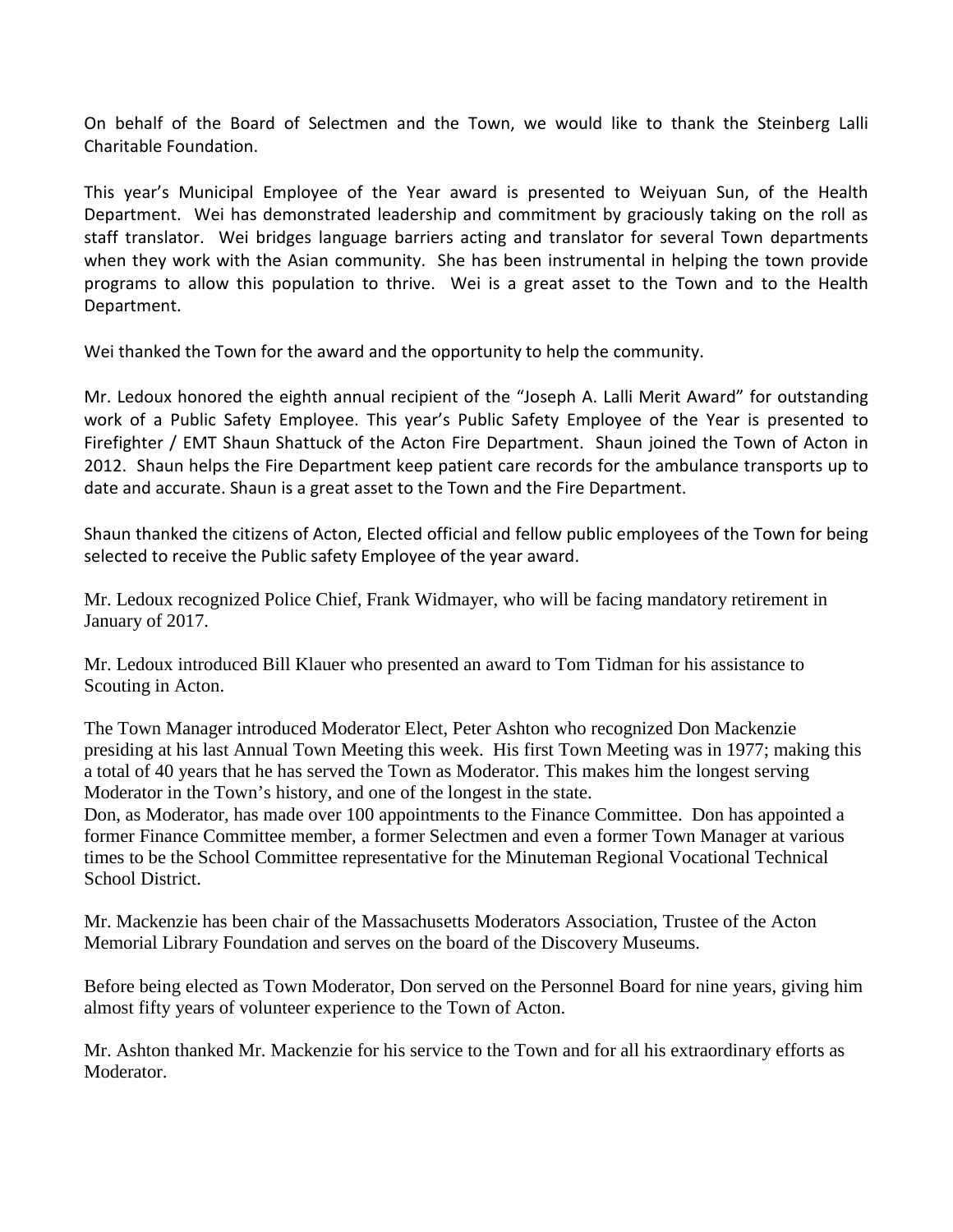Mr. Mackenzie thanked Town Meeting members for allowing him to serve the Town.

Mr. Mackenzie asks Mr. Ashton to preside over the next few Articles.

## **Article 15 \* Transfer Station and Recycling Enterprise Budget**

(Majority vote)

To see if the Town will raise and appropriate, or appropriate from available funds, and transfer a sum of money for the purpose of solid waste disposal and recycling in accordance with Massachusetts General Laws Chapter 44, Section 53 F½, Enterprise Fund Law, or take any other action relative thereto.

**MOTION: Ms. Green** moves that the Town appropriate \$848,067 for the purpose of solid waste disposal and recycling, and to raise such amount, \$672,342 be raised from department receipts and \$175,725 be transferred from retained earnings, and that the Town authorize the Town Manager to lease on such terms and conditions as he may determine vehicles and equipment for a period not to exceed five years, and to sell, trade or otherwise dispose of vehicles and equipment being replaced and to expend any proceeds so received.

Held from consent

The Moderator asked Town Meeting to vote to allow Mr. Corey York, to speak to this article. Motion carries unanimously to allow speaker.

#### **MOTION CARRIES**

#### **Article 17 \* Transportation Enterprise Fund** (Majority vote)

To see if the Town will raise and appropriate, transfer or appropriate from available funds a sum of money for the purpose of transportation services, in accordance with Massachusetts General Laws Chapter 44, Section 53 F½, Enterprise Fund Law, or take any other action relative thereto.

**MOTION: Ms Osman** moves that the Town appropriate \$556,288 for the purpose of operating the transportation service, and to raise such amount, \$195,000 be raised from department receipts, \$245,000 be raised from general revenues and \$116,288 be transferred from commuter lot parking fees fund balance.

Held from consent

The Moderator asked Town Meeting to vote to allow Mr. Doug Halley, to speak to this article. Motion carries unanimously to allow speaker.

#### **MOTION CARRIES UNANIMOUSLY**

Moderator, Mr. Mackenzie stepped in to preside on the next Article.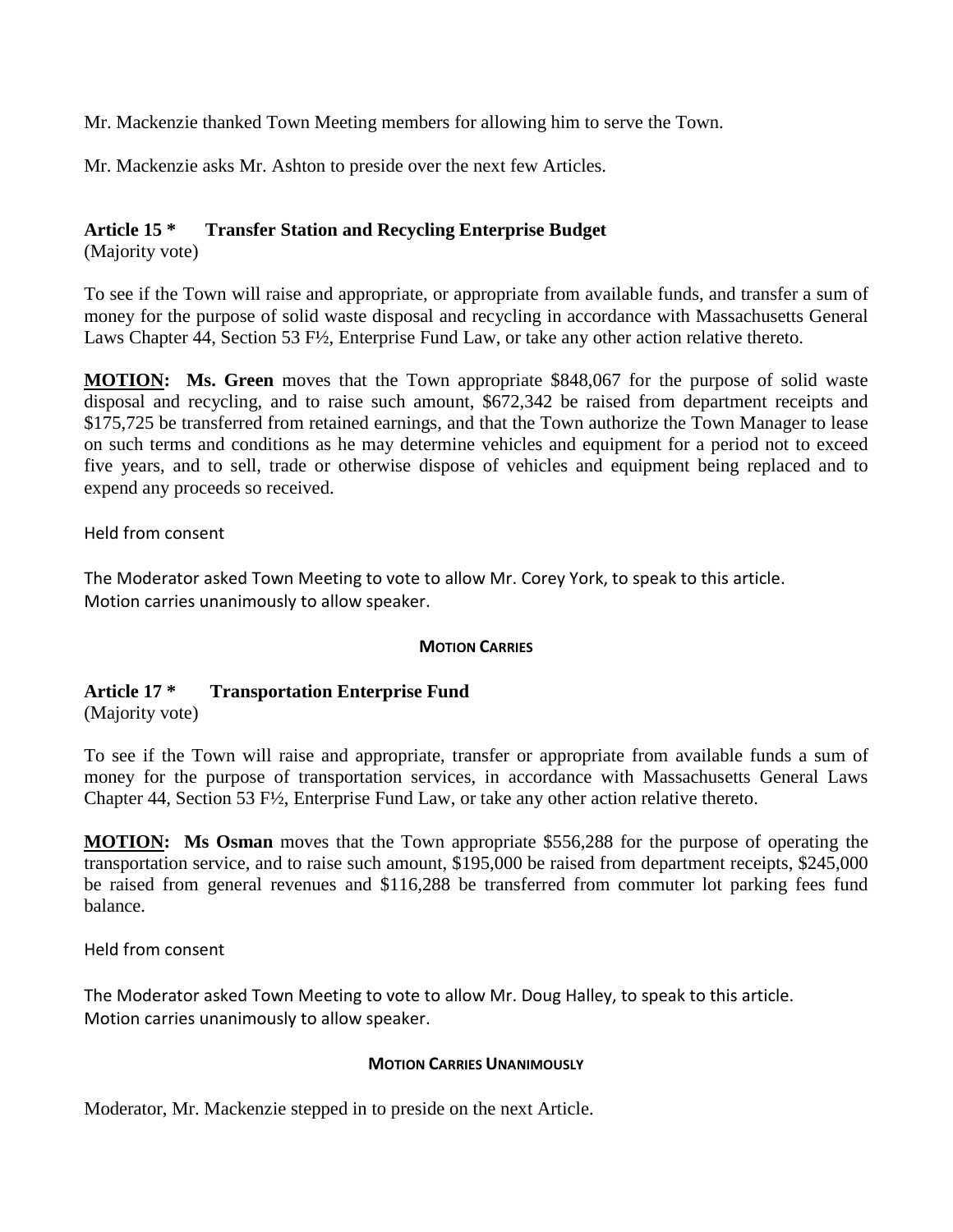## **Article 22 Amend Zoning Bylaw & Zoning Map – Kelley's Corner**

(Two-thirds vote)

To see if the Town will amend the Zoning Bylaw and Zoning Map as set forth in this article:

A. In Section 5 - Table of Standard Dimensional Regulations, in the Business District group, delete the line for the KC (Kelley's Corner) Zoning District, and replace it with the following new line:

|                                     |                  |             |                |               |              |                         |              |              | DISTRICT   ZONING MINIMUM MINIMUM  MINIMUM MINIMUM MINIMUM MINIMUMMAXIMUM MAXIMUM |
|-------------------------------------|------------------|-------------|----------------|---------------|--------------|-------------------------|--------------|--------------|-----------------------------------------------------------------------------------|
|                                     | <b>DISTRICTS</b> | I OT        | I OT           | I OT          | <b>FRONT</b> | SIDE&                   | OPEN         | $H$ OOR      | <b>HEIGHT</b>                                                                     |
|                                     |                  | <b>ARFA</b> | <b>RONTAGE</b> | <b>WIDTH</b>  | <b>YARD</b>  | <b>RFAR</b>             | <b>SPACE</b> | <b>AREA</b>  | infect                                                                            |
|                                     |                  | insa.ft.    | infect         | <b>Infect</b> | infect       | YARD in feet in percent |              | <b>RATIO</b> |                                                                                   |
| <b>BUSINESS</b><br><b>DISTRICTS</b> | KC(15)           | 10,000      | 100            | 50            | 25(19)       | NR(6)                   | NR           | 0.20         | 36                                                                                |

And delete footnote (6), and replace it with the following new footnote (6):

(6) The minimum side or rear yard to a residential zoning district boundary shall be not less than 50 feet. On LOTS in existence on or before February 15, 1990 where this side or rear yard requirement exceeds 20 percent of the LOT depth, the requirement may be reduced to 20 percent of the LOT depth, but not to less than 30 feet. Lot depth shall be measured in a line that is perpendicular to the applicable side or rear LOT line.

And delete footnote (15), and replace it with the following new footnote (15):

(15) Subject to certain provisions in Section 5.6, Special Provisions for the Kelley's Corner District. Section 4.5 establishes the Kelley's Corner Master Planned Development (KC-MPD) Overlay District with different thresholds and dimensions.

And insert a new footnote (19) as follows:

*[Notes -*

(19) The maximum front yard shall be 30 feet for BUILDINGS that must be located near a STREET pursuant to Section 5.6, Special Provisions for the Kelley's Corner District.

| The line for the KC District in the Table of Standard Dimensional Regulations currently reads: |                  |             |                  |                |        |                        |                          |                           |        |
|------------------------------------------------------------------------------------------------|------------------|-------------|------------------|----------------|--------|------------------------|--------------------------|---------------------------|--------|
| <b>DISTRICT</b>                                                                                | <b>ZONING</b>    | MINIMUM     | <b>MINIMUM</b>   | <b>MINIMUM</b> |        | MINIMUM   MINIMUM      |                          | MINIMUM MAXIMUM MAXIMUM I |        |
|                                                                                                | <b>DISTRICTS</b> | ЮT          | ЮT               | IОТ            | FRONT  | <b>SIDE &amp; REAR</b> | <b>OPEN</b>              | <b>TOORAREA HEIGHT</b>    |        |
|                                                                                                |                  | <b>ARFA</b> | FRONTAGE         | <b>WIDTH</b>   | YARD   | YARDinfeet             | <b>SPACE</b>             | <b>RATIO</b>              | infeet |
|                                                                                                |                  | $insa$ ft.  | infeet           | Infeet         | infeet |                        | inpercent                |                           |        |
| <b>BUSINESS</b><br><b>DISTRICTS</b>                                                            | KС               | 10000       | 100 <sup>2</sup> | 50             | 30     | NR(6)                  | $\overline{\mathcal{M}}$ | 0.40(15)                  | 36     |

*The line for the KC District in the Table of Standard Dimensional Regulations currently reads:*

*Footnote (6) currently reads:*

*If the LOT abuts a residential zoning district the minimum side and rear yard shall be 50 feet. On LOTS in existence on or before February 15, 1990 where the minimum side or rear yard exceeds 20% of the LOT depth, the side or rear yard may be reduced to 20% of that LOT depth, but not to less than 30 feet. Lot depth shall be measured in a line that is perpendicular to the applicable side or rear LOT line* 

*Footnote (15) currently reads: Subject to certain provisions in Section 5.6, Special Provisions for the Kelley's Corner District.]*

B. Delete Sections 5.6 - Special Provisions for the Kelley's Corner District, 10.4.3.4.g) – Sidewalk requirements for Kelley's Corner per 1995 Plan, and 10.4.3.5.2) - Special Landscaping Standards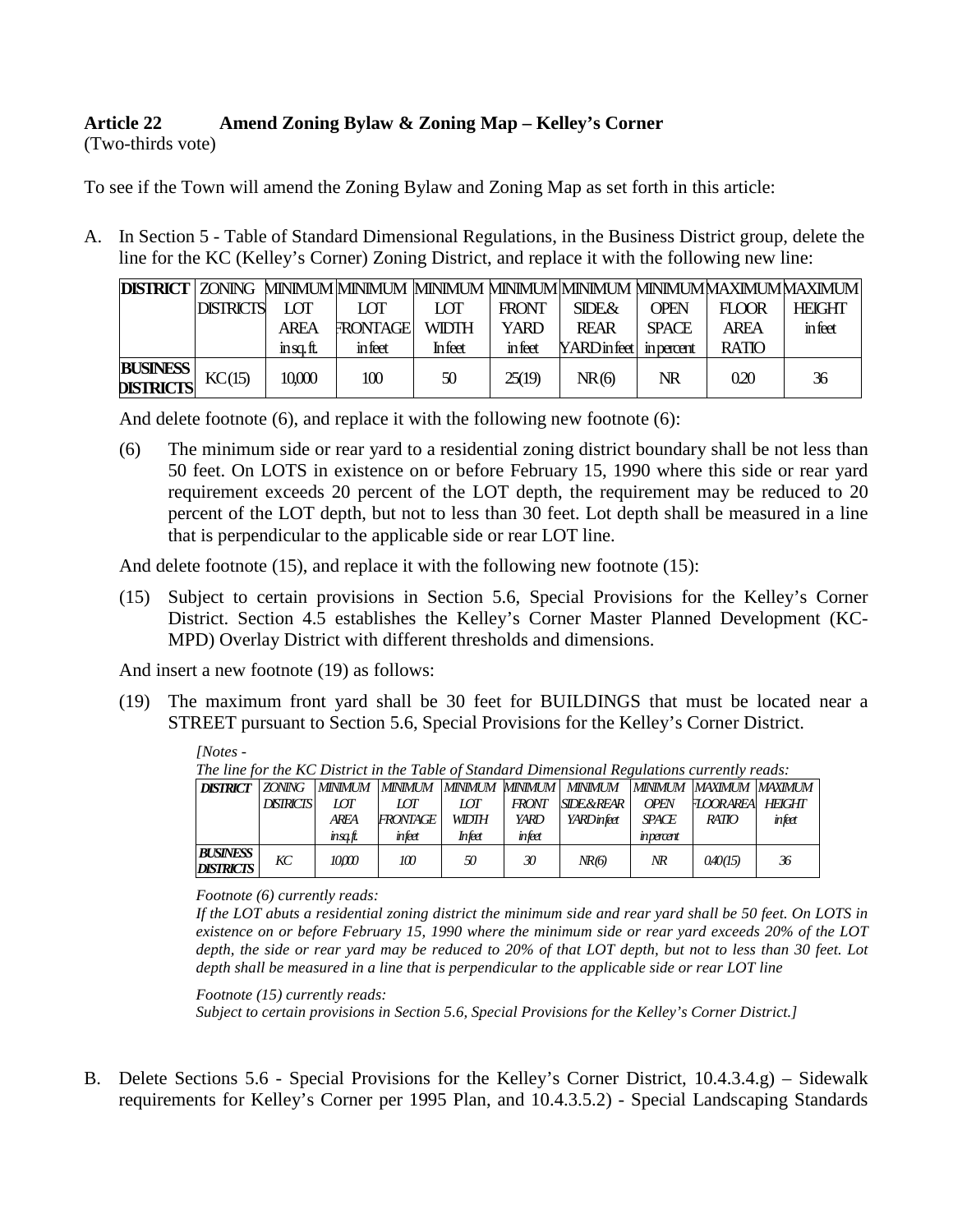for the Kelley's Corner District, and replace them with a new Section 5.6 as follows:

## **5.6 Special Provisions for the Kelley's Corner District**

- 5.6.1 **Purposes** This Section 5.6 is intended to support, enhance and implement the Acton 2020 (Acton's Comprehensive Community Plan) and Kelley's Corner Improvement Initiative goals for Kelley's Corner. Accordingly, the purposes of the zoning regulations set forth herein are to help achieve the following objectives:
	- Transform Kelley's Corner into a vibrant town center where people can safely and efficiently navigate using various transportation modes.
	- Create the form, cohesion, order, and supporting infrastructure that will identify the Kelley's Corner District as an attractive, walkable, and pleasant town center for living, business, shopping, and community activities.
	- Encourage sustainable mixed-use development of properties into places where people enjoy living, working, shopping and socializing.
	- Emphasize architecture and site layout that encourages pedestrian interaction and use. Expectations include BUILDINGS with interesting and articulated facades; details and activities at the STREET and sidewalk level that invite interest, interaction and BUILDING access; and outdoor plazas and pocket parks as informal gathering places.
	- Provide the minimum necessary vehicular parking sufficient to support the land USES that depend on it.
	- Promote pedestrian and bicycle accessibility with generous safety and comfort.
	- Use of effective, resilient, and low maintenance landscaping, including shade trees.
	- Manage and accommodate site access and egress from and to STREETS with sufficient spacing between access driveways to minimize on-STREET congestion.
- 5.6.2 **Standards**  The Site Plan Special Permit Granting Authority (Site Plan SPGA) shall require compliance with the following standards on all LOTS in the KC District. In determining compliance, the Site Plan SPGA shall consult the Kelley's Corner Design Guidelines and solicit advice from the Design Review Board:
- 5.6.2.1 Buffer to Residence 2 (R-2) Zoning District Where a business, industrial or multi-family USE, or a parking lot abuts the R-2 District, the Site Plan SPGA shall require a substantially opaque landscape buffer of at least 20 feet in depth that is designed to reduce noise and other impacts.
	- a) Where deemed appropriate and necessary to protect abutting Single Family Residential USES in the R-2 District, the Site Plan SPGA may require an increase in the width of this landscape buffer to 30 feet.
	- b) In areas where abutting LOTS in the R-2 District have Single Family Dwellings on them, the Site Plan SPGA may require that this buffer shall include a fence, up to eight feet but not less than five feet in height, designed to prevent access to the abutting LOTS.
- 5.6.2.2 Sidewalks and Walkways Sidewalks shall be installed along the LOT FRONTAGE on a STREET or on STREETS, and walkways shall be provided between BUILDING entrances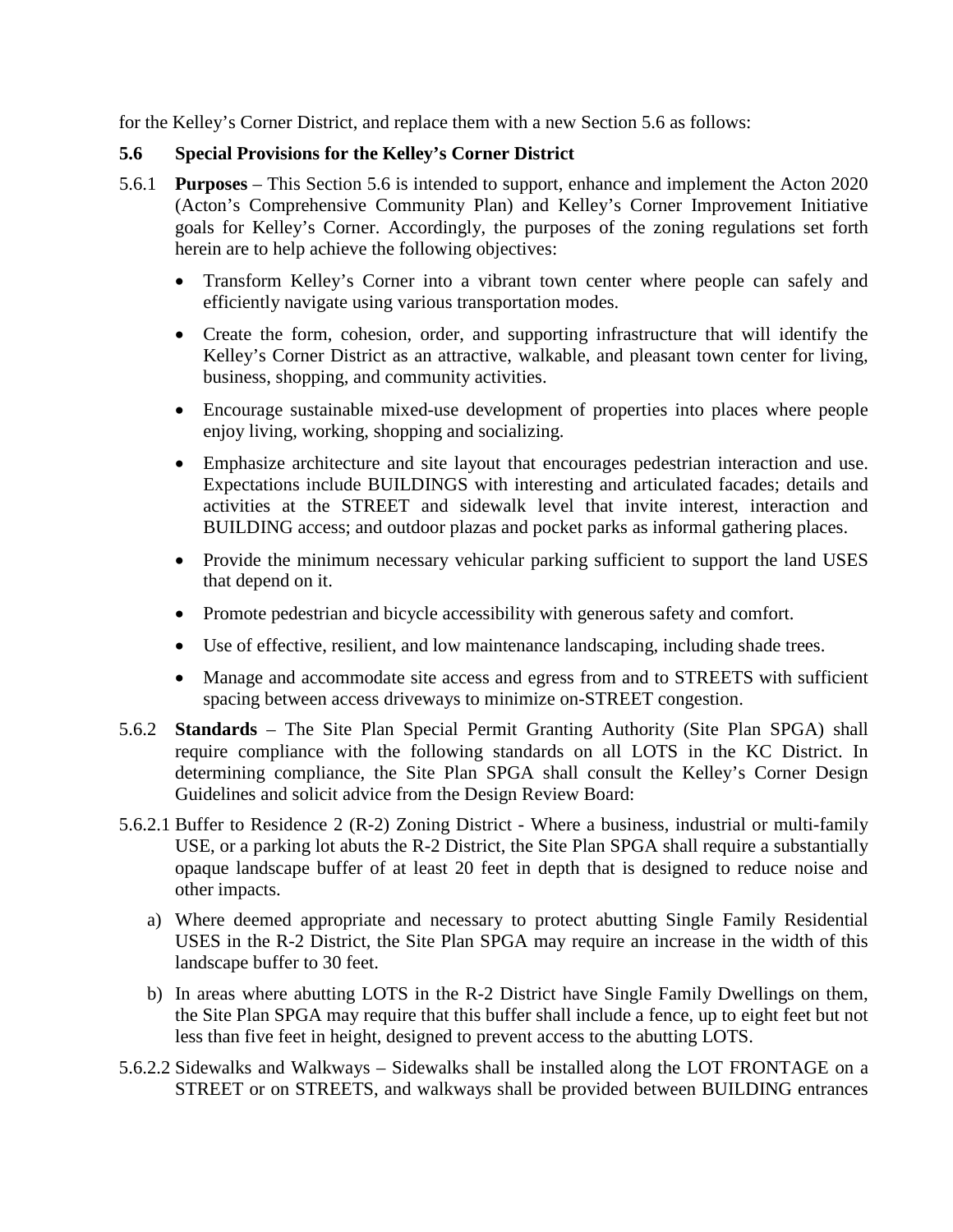and the nearest STREET or STREETS with minimal interruption by driveways.

- a) Parking lot aisles, and access and interior driveways, shall not be considered walkways.
- b) Sidewalks along STREETS shall be at least 8 feet wide.
- c) Sidewalks may be located within the layout of STREETS or on LOTS.
- d) Unless directed otherwise by the Site Plan SPGA, sidewalks shall be separated from vehicular travel lanes with buffers at least 4 feet wide having landscaped or hardscaped surfaces and where possible room for trees, light poles, and street furniture.
- 5.6.2.3 STREET Trees As a baseline standard, trees shall be placed behind sidewalks at 40-45 foot intervals and provided with adequate space to reach maturity. Each such tree shall be from a deciduous species rated for U.S.D.A. Hardiness Zone 5 that is expected to reach at least 30 feet in height at maturity; be at the time of planting at least seven (7) feet in height with a trunk caliper size of at least 2.5 inches; and be situated within a landscaped area of two hundred square feet (200 sq. ft.) to accommodate the root system of the mature tree. The Site Plan SPGA may modify this baseline standard to adjust for site-specific circumstances such as building or driveway locations, or overhead utility lines, while ensuring the adequate provision of STREET trees.
- 5.6.2.4 BUILDING Design and Layout Building designs and layouts shall be consistent with the Kelley's Corner Design Guidelines. In addition, the following specific requirements shall apply:
	- a) At least 60 percent of the LOT FRONTAGE, measured in percentage of linear feet of the LOT FRONTAGE, shall be occupied by BUILDINGS that are located within 30 feet of the STREET sideline. The Site Plan SPGA may require that a portion not exceeding 20 percent of the 60 percent requirement must be occupied by pedestrian plazas instead of BUILDINGS.
	- b) Where the LOT FRONTAGE exceeds 300 feet, at least 70 percent of the LOT FRONTAGE, measured in percentage of linear feet of the LOT FRONTAGE, shall be occupied by BUILDINGS that are located within 30 feet of the STREET sideline. The Site Plan SPGA may require that a portion not exceeding 15 percent of the 70 percent requirement must be occupied by pedestrian plazas instead of BUILDINGS.
	- c) Where the LOT FRONTAGE exceeds 500 feet, at least 80 percent of the LOT FRONTAGE, measured in percentage of linear feet of the LOT FRONTAGE, shall be occupied by BUILDINGS that are located within 30 feet of the STREET sideline. The Site Plan SPGA may require that a portion not exceeding 10 percent of the 80 percent requirement must be occupied by pedestrian plazas instead of BUILDINGS.
	- d) Any LOT having FRONTAGE on more than one STREET shall comply with the aforesaid BUILDING and pedestrian plaza location requirements along all STREETS on which the LOT has FRONTAGE.
	- e) For any LOT with a STREET intersection on its corner the aforesaid BUILDING and pedestrian plaza location requirements shall be met inclusive of the entire STREET corner; in other words, the STREET corner shall be occupied by a BUILDING or a pedestrian plaza.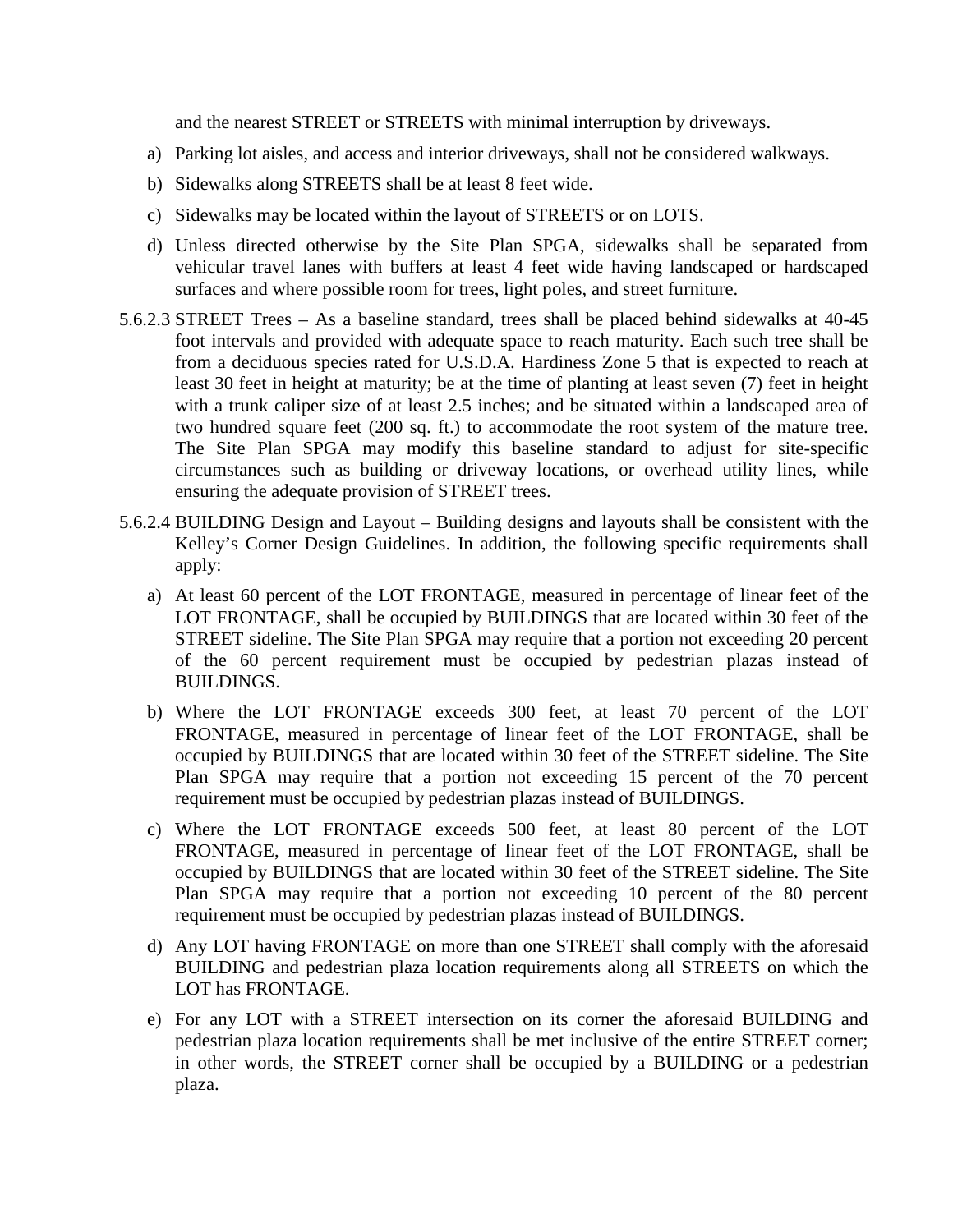- f) The Site Plan SPGA may allow a reduction of the aforesaid BUILDING and pedestrian plaza location requirements, if it finds that the presence of statutorily protected natural resource areas, including their no-build and no disturb buffer zones pursuant to the applicable Acton General Bylaws, make strict compliance infeasible. However, such further reduction shall only be made to the minimum necessary extent.
- g) Pedestrian plazas shall function as gathering spots at the STREET level directly adjacent in the fronts or on the sides of BUILDINGS. They shall be designed for exclusive pedestrian use and shall be open and connect to the sidewalk and walkways.
- h) No driveway or parking lot shall be placed in the space between STREETS, and the BUILDINGS and Pedestrian Plazas that abut STREETS within 30 feet as required in this Section.
- i) On the LOT FRONTAGE, the ground floors of BUILDINGS, which abut STREETS within 30 feet as required in this Section, shall be occupied, or designed to be available for occupancy, by USES that promote and interact with a pedestrian, walkable environment. Such USES are Retail Stores, Restaurants, various Services, or similar USES as determined by the Site Plan SPGA. Exempt from this requirement are BUILDING entrances that serve upper stories.
- j) In BUILDINGS that abut STREETS within 30 feet as required in this Section, the main business entrance to each ground floor business, identified by larger doors, signs, canopies, awnings or similar means of highlighting, shall be from the BUILDING front. Additional, secondary ground floor business entrances may be in other location. Retail Stores with a NET FLOOR AREA of at least 20,000 square feet may have a second main entrance in another location, for instance towards a parking lot in the rear or the side of a BUILDING.
- k) Ground floor USES in BUILDINGS that abut STREETS within 30 feet shall have not less than 40 percent transparent windows in the façade facing the STREET.
- l) The main architectural features of the front facades of BUILDINGS, which abut STREETS within 30 feet as required in this Section, including the materials used, shall be continued around all sides of the BUILDINGS that are visible from a STREET. The Site Plan SPGA may approve alternate facades for side and rear BUILDING walls that are consistent with the purposes of this Section 5.6 as stated in Section 5.6.1 and preserve the architectural integrity of the BUILDING as a whole.
- m) The minimum height of single story flat roof BUILDINGS shall be as follows:
	- 20 feet for buildings with overall horizontal side dimensions not exceeding 80 feet in any direction; and
	- 25 feet for buildings with overall horizontal side dimensions measuring 80 feet or greater in any direction.
- n) Garage doors and loading docks are not allowed in the front facades of BUILDINGS that abut STREETS.
- o) BUILDING service and loading areas shall incorporate effective methods for visual and noise buffering from adjacent USES.
- p) A BUILDING's mechanical equipment shall not be visible from the STREET.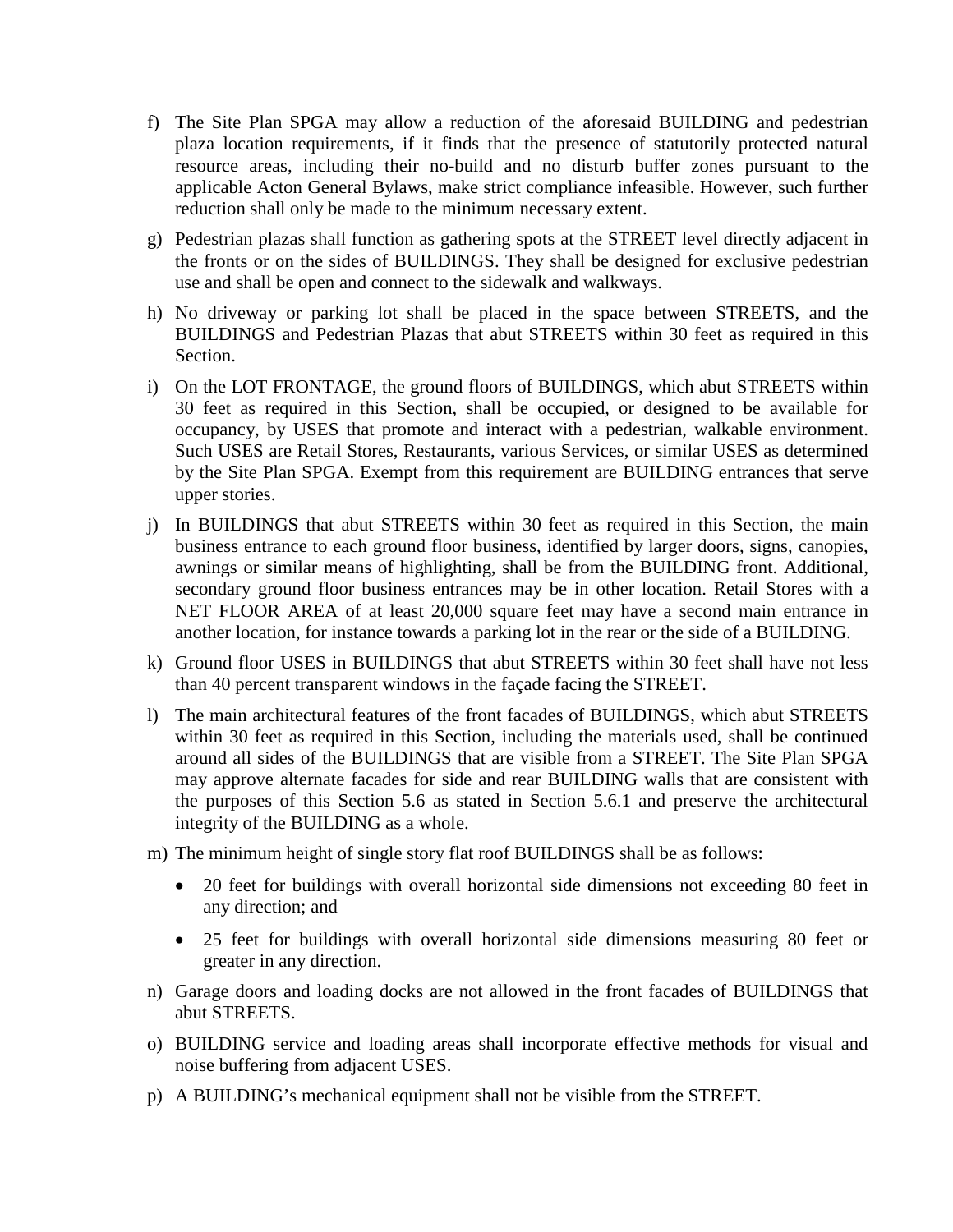- 5.6.2.5 Driveways and Parking Lots
	- a) No driveway or parking lot shall be placed in the space that is directly between STREETS and BUILDINGS and pedestrian plazas that abut STREETS within 30 feet as required in Section 5.6.2.4. Vehicular driveways and parking lots may be located to the side and rear of such BUILDINGS and pedestrian plazas.
	- b) On the sides of BUILDINGS that abut STREETS within 30 feet as required in Section 5.6.2.4, parking lots shall not be located between the sideline of a STREET and the front line of such adjacent BUILDINGS on the same LOT.
	- c) Driveway and walkway connections shall be provided to abutting LOTS within the KC District where possible. Where such connections are not available due to current conditions on abutting LOTS, the Site Plan SPGA may require site design that facilitates such connections to such abutting LOTS at a future date.
	- d) Access driveways shall be shared as common driveways with adjacent LOTS whenever possible. Where such sharing of driveways is not possible due to current conditions on abutting LOTS, provisions shall be required to create such common driveways at a future date in locations and by means that the Site Plan SPGA may determine.
- 5.6.2.6 Connectivity LOTS in the KC District shall have pedestrian and bikeway connections to abutting neighborhoods and facilities outside the KC District. Where such connections are not available due to current conditions in the surrounding area, the Site Plan SPGA may require site design that facilitates such connections at a future date.

*[Notes –*

*Section 5.6 currently reads:*

*5.6 Special Provisions for the Kelley's Corner District*

*5.6.1 Purpose – In the Kelley's Corner District, the principal goal guiding the regulations set forth herein is to sustain and encourage a vital business center that provides needed goods, services, jobs and increased tax revenues in a manner that is compatible with Acton's historic development pattern and establishes pedestrian accessibility and circulation throughout the Kelley's Corner area. These regulations will provide clear guidance to those who would like to expand or locate businesses in the Kelley's Corner District. They will ensure that future development will help create the form, cohesion, order, and supporting infrastructure that will identify the Kelley's Corner District as an attractive, pleasant, and desirable center for business, shopping and other commercial and community activities.*

*Pedestrian access and circulation are favored in order to limit vehicular congestion and air pollution. Adjacent residential neighborhoods will be connected to the Kelley's Corner District via pedestrian ways but are otherwise separated with landscape buffers. In order to support the growth and vitality of the center, higher density developments are required to contribute to a fund for the construction of a centralized wastewater collection and treatment system serving the Kelley's Corner District and surrounding areas. The regulations are intended to implement the Kelley's Corner Plan as amended.*

*It is widely recognized that the mere provision of sidewalks and crosswalks will not encourage pedestrian use of a commercial area unless the layout and design of the sites and BUILDINGS are also conducive to pedestrian use. The leading design principles are therefore to provide convenient and efficient pedestrian access within the Kelley's Corner District and to surrounding neighborhoods and facilities, to provide a safe and comfortable pedestrian environment with walkways, pedestrian conveniences and amenities, and to encourage BUILDINGS with a pedestrian oriented scale and design.*

*5.6.2 The following standards shall apply to all LOTS in the KC District:*

*5.6.2.1 The Site Plan Special Permit Granting Authority shall require sidewalks along the LOT'S FRONTAGE on a STREET or STREETS and walkways between BUILDING entrances and the nearest*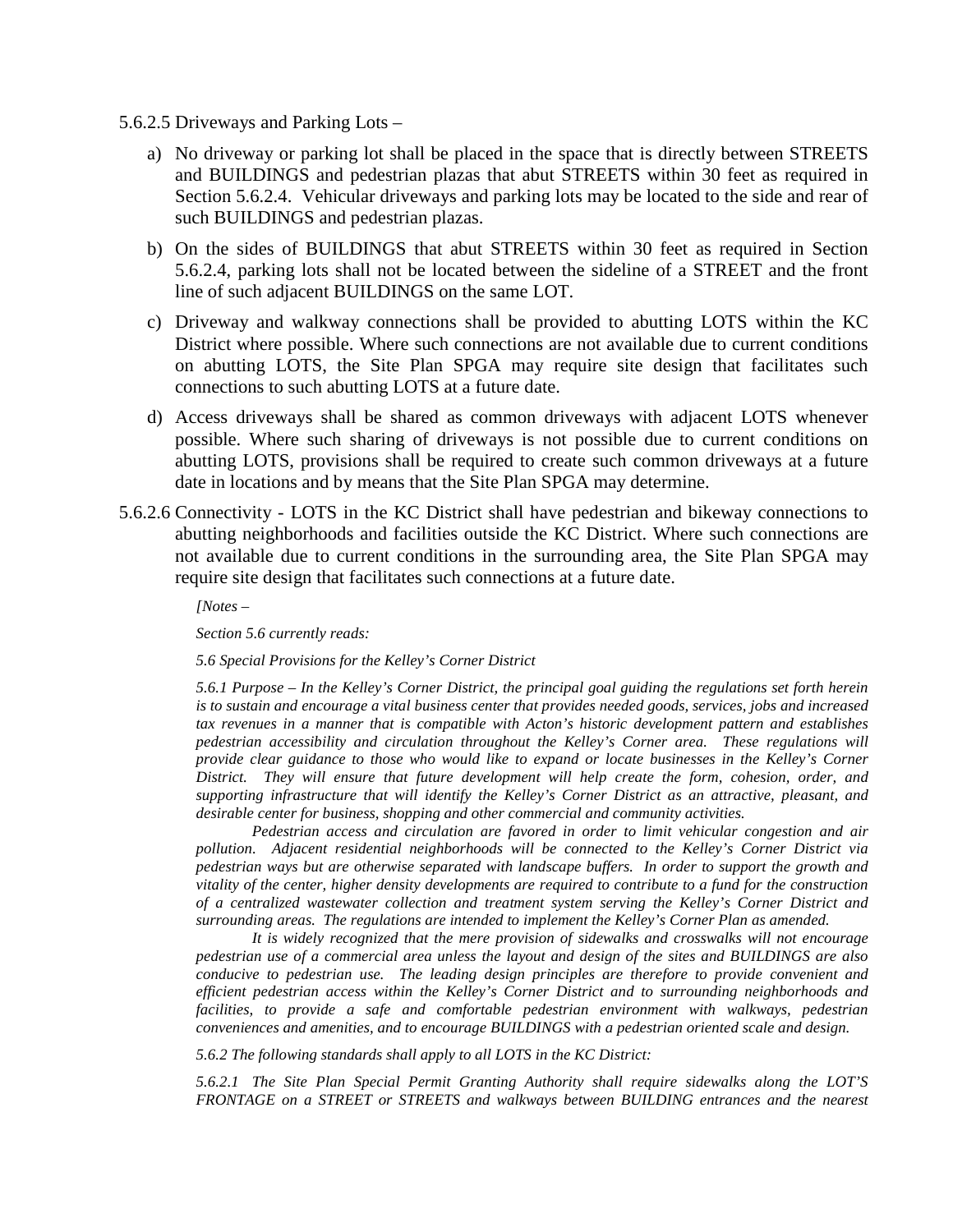*STREET or STREETS with minimal interruption by driveways. Parking lot aisles, and access and interior driveways do not count as walkways;*

*5.6.2.2 The Site Plan Special Permit Granting Authority shall require driveway and walkway connections to abutting LOTS within the KC District. Where such connections are not available due to current conditions on abutting LOTS, provisions shall be required to connect to such abutting LOTS at a future date in locations determined by the Site Plan Special Permit Granting Authority;*

*5.6.2.3 The Site Plan Special Permit Granting Authority shall require pedestrian connections to abutting neighborhoods and facilities outside the KC District. Where such connections are not available due to current conditions in the surrounding area, provisions shall be required for such connections at a future date in locations determined by the Site Plan Special Permit Granting Authority.*

*5.6.3 The following standards shall apply on all LOTS in the KC District where the FLOOR AREA RATIO exceeds 0.20:*

*5.6.3.1 The Sidewalk – A sidewalk shall be provided along the LOT'S FRONTAGE on a STREET or STREETS. The sidewalk shall be at least 10 feet wide. Sidewalks may be located wholly or partially within the STREET layout. The sidewalk shall be separated from the vehicular roadway with a landscaped buffer at least 10 feet wide, which shall consist of shade trees placed at 40-45 foot intervals and other landscaping or STREET design elements, and which may consist in part of on-STREET vehicular parking spaces.*

*5.6.3.2 The Pedestrian Plaza – A pedestrian plaza shall be provided on any LOT where the NET FLOOR AREA is 30,000 square feet or more and the FLOOR AREA RATIO exceeds 0.35.*

- *a) The pedestrian plaza shall be an area at the STREET level in front of a BUILDING, on the side of a BUILDING, or in between BUILDINGS, which is to be used exclusively by pedestrians and connects to the sidewalk. For the purpose of this section, a pedestrian arcade located within a BUILDING footprint and open to the outdoors may be counted towards the minimum area required for a pedestrian plaza.*
- *b) A pedestrian plaza shall contain a minimum of 1,500 square feet in area and shall measure at*  least 20 feet in width. If the NET FLOOR AREA of the BUILDINGS on a LOT exceeds 100,000 *square feet, the minimum area for a pedestrian plaza shall be 3,000 square feet. The area required for a sidewalk shall not be included in the pedestrian plaza.*
- *c) The pedestrian plaza shall be next to the STREET and sidewalk, and shall be open on one or more sides to the sidewalk.*
- *d) The pedestrian plaza shall be accented with pedestrian amenities such as benches and kiosks. Shade trees, ornamental trees and other landscaping shall be provided to create a separation between pedestrian and vehicular traffic, to highlight BUILDINGS and pedestrian spaces, to provide shelter from the sun, to minimize glare for drivers, to reduce noise, and to mitigate fumes.*
- *e) All landscaping shall use species that are tolerant to the climatic conditions in Acton and shall be designed to facilitate ongoing maintenance and watering.*
- *f) Notwithstanding any other provisions of this Bylaw to the contrary, the serving of foods and drinks at outdoor tables shall be permitted in a pedestrian plaza.*
- *5.6.3.3 Driveways and Parking Lots –*
	- *a) No driveway or parking lot shall be placed in the portion of a LOT that is directly in front of a BUILDING as seen from a STREET, whether or not the BUILDING is located on the same LOT as the driveway or parking lot, except that a driveway and parking lot may be placed in the front of a BUILDING that is located in the rear of another BUILDING when viewed from a STREET. No driveways or parking lots shall be located between a pedestrian plaza and a STREET, nor shall any driveway or parking lot intersect or be mixed with a pedestrian plaza.*
	- *b) Vehicular driveways and parking lots may be located to the side and rear of BUILDINGS or to the rear of a pedestrian plaza.*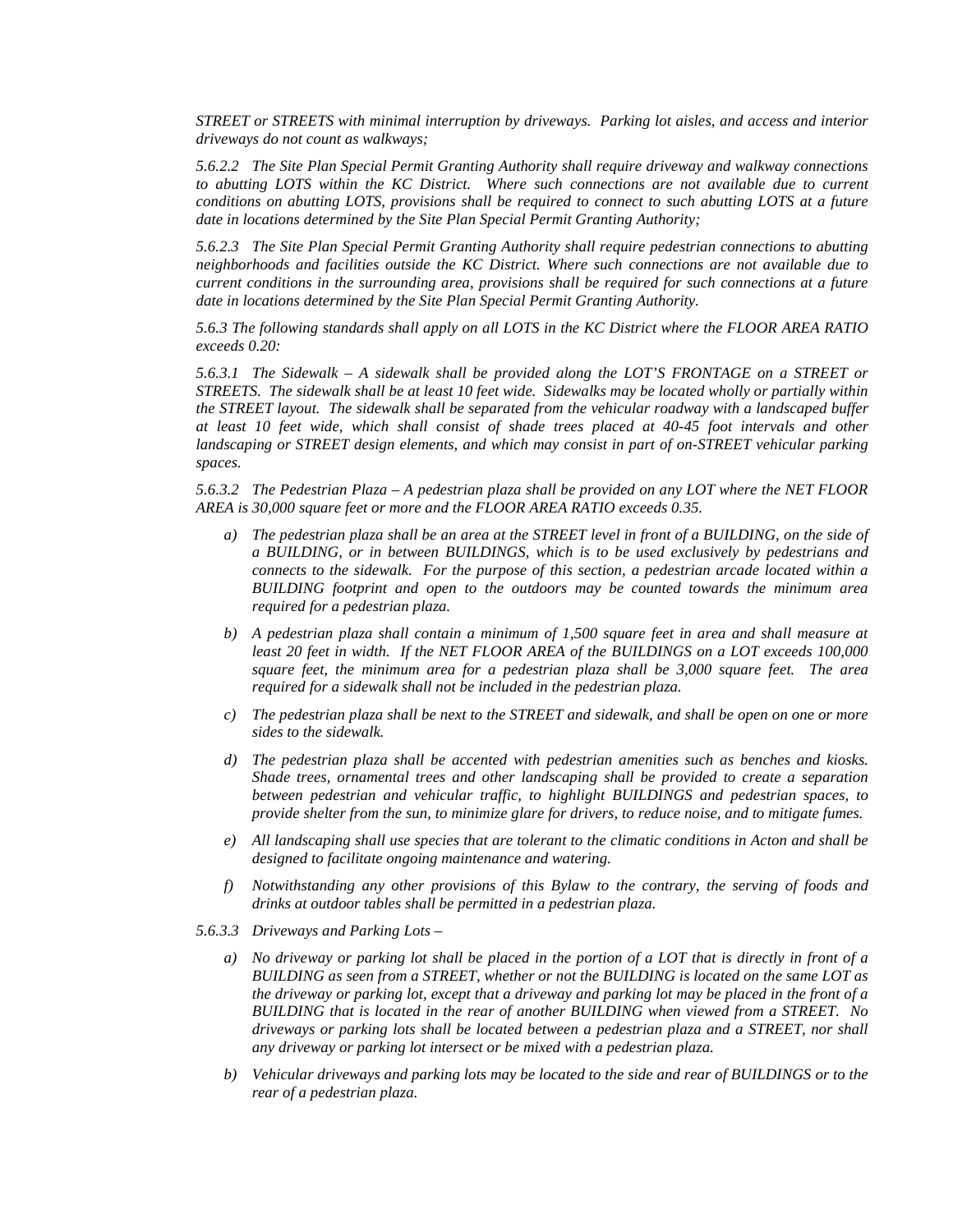- *5.6.3.4 BUILDING Design –*
	- *a) At least 60 percent of the front side of a LOT facing a STREET, measured in percentage of linear feet of the LOT FRONTAGE, shall be occupied by BUILDINGS or by a pedestrian plaza that are located within 40 feet of the STREET sideline. A reduction of this requirement to 50 percent of the front side of a LOT may be allowed provided the Site Plan Special Permit Granting Authority finds that the alternative design features are consistent with Section 5.6.1 of this Bylaw.*
	- *b) BUILDINGS shall be of a design similar to the architecture in historic commercial centers of New England in terms of scale, massing, roof shape, spacing and exterior materials. Alternative designs may be allowed provided the Site Plan Special Permit Granting Authority finds the alternative design is consistent with Section 5.6.1 of the Bylaw.*
	- *c) BUILDING facades facing STREETS or pedestrian plazas are also referred to herein as the BUILDING front(s) or BUILDING front facade(s). Such BUILDING fronts shall have a vertical orientation, meaning either that the BUILDING shall actually have a greater height than width, or that the facades and roof lines of the BUILDING are designed to reduce the massing and bulk so that it appears as a group of smaller masses with a distinct vertical orientation.*
	- *d) The BUILDING front facades shall be articulated to achieve a human scale and interest. The use of different textures, shadow lines, detailing and contrasting shapes is required. Not more than 50 feet of a BUILDING front shall be in the same vertical plane.*
	- *e) The BUILDING front facade(s) shall be faced with materials used in historic New England architecture. Alternative materials may be used on the BUILDING front facade(s) provided that the Site Plan Special Permit Granting Authority finds the materials to be consistent with Section 5.6.1 of the Bylaw.*
	- *f) On the BUILDING fronts, the ground floor shall be occupied, or designed to be available for occupancy, by Retail Stores; Restaurants; Hotel, Motel, Inn, Conference Center; Lodges or Clubs; Bed & Breakfast; Services; Commercial Entertainment; real estate agencies; insurance agencies; travel agencies; law offices; medical and dental offices; walk-in clinics; small equipment repair services; tailors; or photography studios.*
	- *g) The main business entrance to each ground floor business, identified by the larger doors, signs, canopy or similar means of highlighting, shall be from the BUILDING front.*
	- *h) Grocery retailers with a NET FLOOR AREA larger than 20,000 square feet may have a second main entrance in another location, for instance towards a parking lot in the rear or the side of a BUILDING.*
	- *i) Arcades and canopies shall not be considered part of the BUILDING. Arcades and canopies may not be located within 10 feet of the sideline of a STREET unless the Site Plan Special Permit Granting Authority finds that the reduction in setback to the sideline of the STREET is consistent with Section 5.6.1 of the Bylaw.*
	- *j) The BUILDING front(s) shall contain windows covering at least 15 percent of the facade surface. Windows shall be highlighted with frames, lintels and sills or equivalent trim features. Windows and doors shall be arranged to give the facade a sense of balance and symmetry.*
	- *k) Except for ground level display windows, windows shall have a 2:1 ratio of height to width. Alternative window designs may be allowed provided the Site Plan Special Permit Granting Authority finds them to be consistent with Section 5.6.1 of the Bylaw and that they enhance one or more architectural features.*
	- *l) On the ground level portion of the BUILDING front, the amount of windows in the facade surface shall be at least 20 percent but not larger than 80 percent. Ground floor display windows shall be framed on all sides by the surrounding wall. They shall be highlighted with frames, lintels and sills or equivalent trim features, or may instead be recessed into the wall or projected from the wall.*
	- *m) Mirror windows and highly reflective surfaces shall not be allowed on the BUILDING fronts.*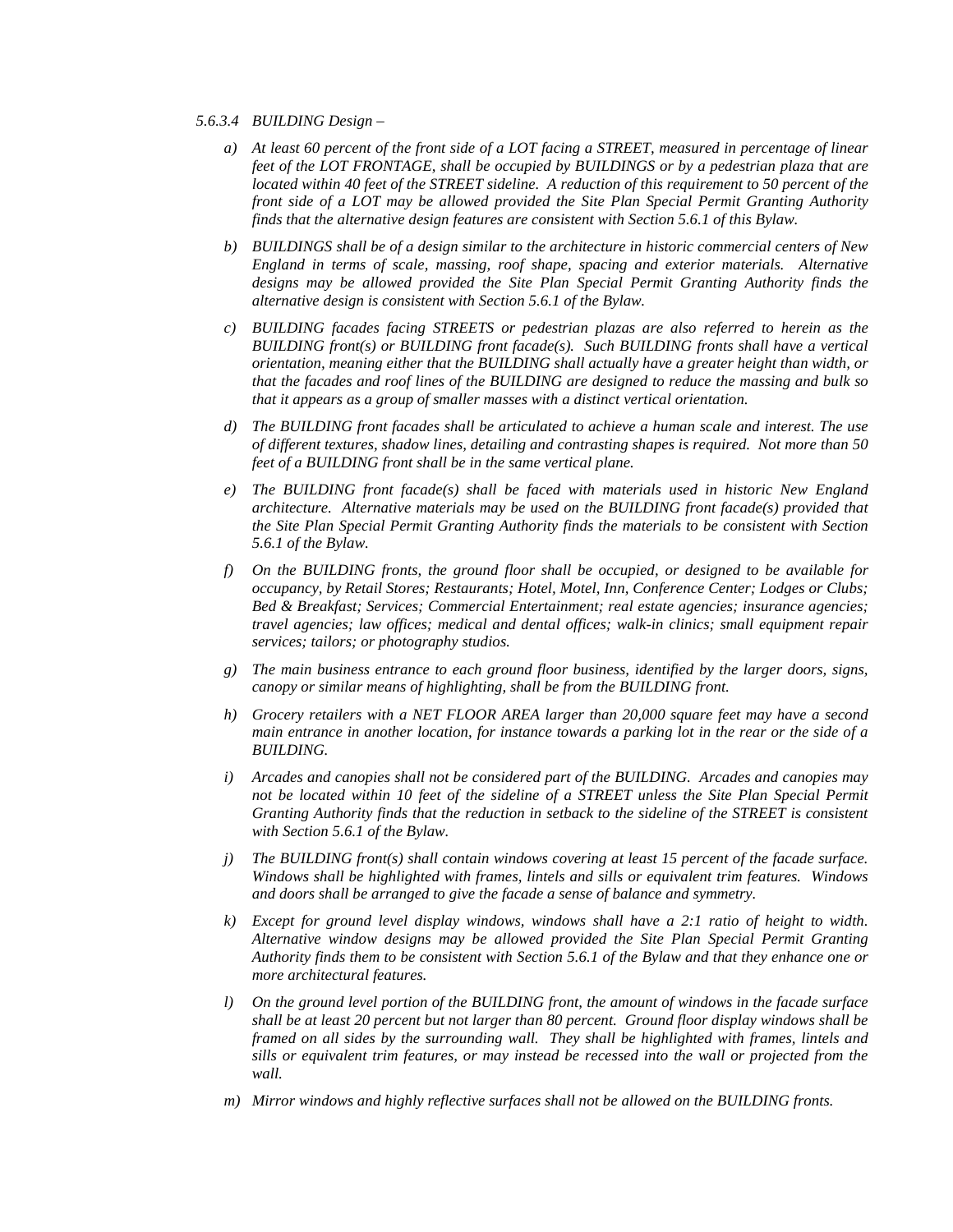- *n) Roofs shall be gabled with a minimum pitch of 9/12 (9" vertical for every 12" horizontal) and have overhanging eaves of at least one foot. Two or three story BUILDINGS, or two or three story portions of a BUILDING, may have a flat roof provided that the tops of the BUILDING front facades are treated with an articulated cornice, dormers, or other architectural treatment that appears an integral part of the BUILDING from all visible sides of the BUILDING.*
- *o) The main features of the architectural treatment of the BUILDING front facades, including the materials used, shall be continued around all sides of the BUILDING that are visible from a STREET or a pedestrian plaza. The Site Plan Special Permit Granting Authority may approve alternate treatment of side and rear BUILDING walls that is consistent with Section 5.6.1 of the Bylaw and preserves the architectural integrity of the BUILDING as a whole.*
- *p) Garage doors or loading docks shall not be allowed in the BUILDING fronts.*
- *q) BUILDING service and loading areas shall incorporate effective techniques for visual and noise buffering from adjacent uses.*
- *r) Accessory STRUCTURES, air conditioning equipment, electric utility boxes, satellite dishes, trash receptacles and other ground level utilities shall be unobtrusive when viewed from the STREET and adjacent LOTS.*
- *s) Rooftop mechanical equipment shall be screened from public view by the use of architecturally compatible materials.*

*Section 10.4.3.4.g) currently reads:*

*g) In the Kelley's Corner District, the Board of Selectmen shall require on-site and off-site sidewalks, walkways, bikeways and crosswalks consistent with the planning objectives set forth in the 1995 Kelley's Corner Plan, as amended. The Kelley's Corner Plan identifies necessary improvements designed to accommodate future growth in the Kelley's Corner District. Off-site improvements hereunder shall be made as determined by the Board of Selectmen to encourage pedestrian circulation and bicycle use within the Kelley's Corner District and to adjacent areas as a direct measure to help minimize traffic impacts from the proposed development. Off-site improvements shall be located on ways and land owned or controlled by the Town of Acton, or in other locations where their owner allows and agrees to the improvements. The cost of the required off-site improvements shall be kept in reasonable proportion to the anticipated pedestrian and vehicular traffic from the development.* 

*Section 10.4.3.5.2) currently reads:*

*2) In the Kelley's Corner District where a business or industrial USE abuts a Residential District, the Board of Selectmen shall require a substantially opaque landscape buffer of at least 20 feet in depth that is designed to reduce noise and other impacts of the business or industrial USE on abutting Residential Districts.* 

*a) Where deemed appropriate and necessary to protect abutting residential USES, the Board of Selectmen may require an increase in the width of this landscape buffer to 30 feet.* 

*b) In areas where abutting LOTS in Residential Districts have single family dwellings on them, the Board of Selectmen may require that this buffer shall include a fence, up to eight feet in height, designed to prevent access to abutting LOTS.]*

- C. Amend Section 6.9.5 Special Provisions for Parking in the Kelley's Corner District, as follows:
	- 1. Insert new Sub-sections 6.9.5.2 and 6.9.5.3 as follows:
		- 6.9.5.2 No driveway or parking lot shall be located directly between STREETS and BUILDINGS or pedestrian plazas that abut STREETS within 30 feet as required in Section 5.6.2.4. Vehicular driveways and parking lots may be located to the side and rear of such BUILDINGS and pedestrian plazas.
		- 6.9.5.3 On the sides of BUILDINGS that abut STREETS within 30 feet as required in Section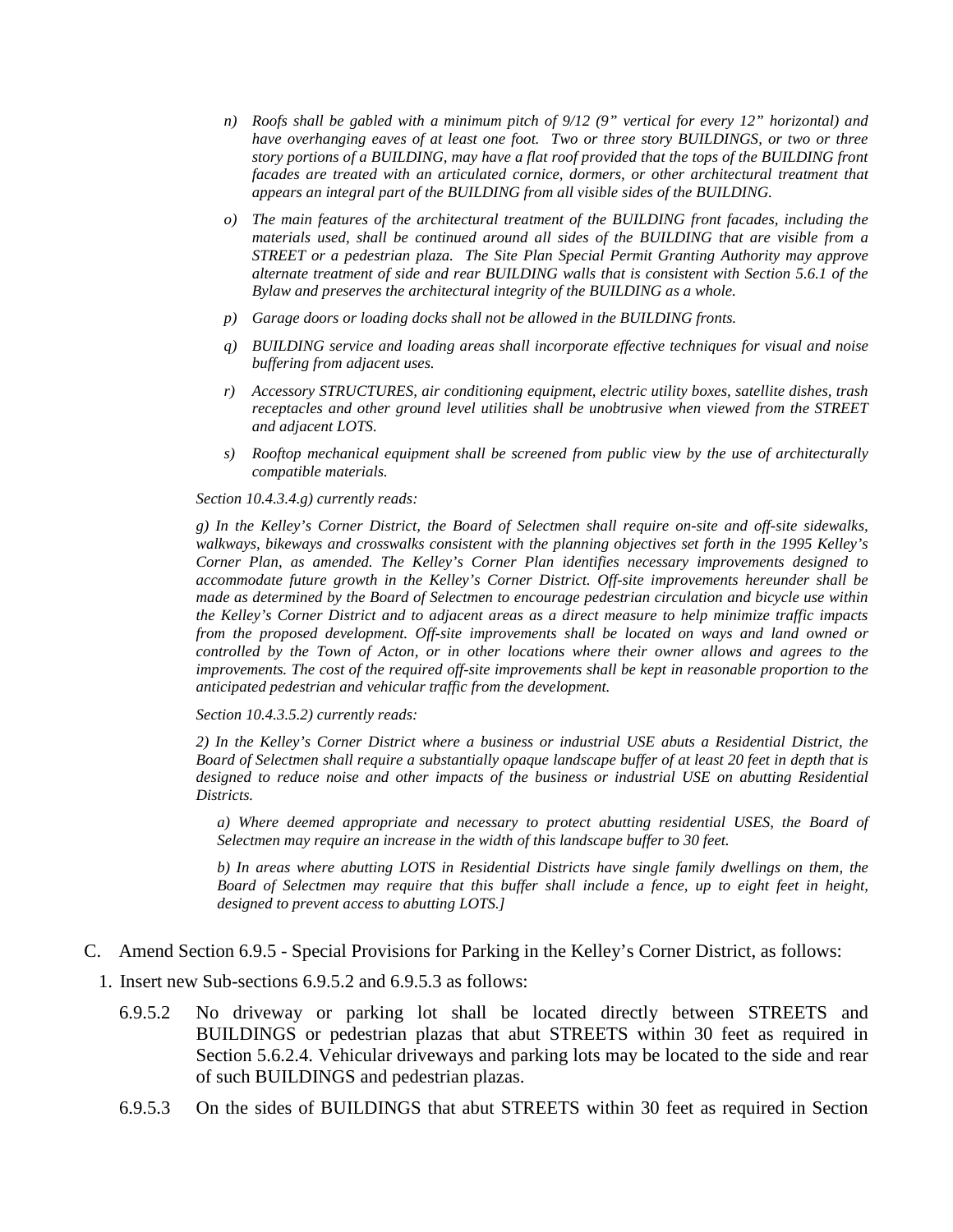5.6.2.4 of this Bylaw, parking lots shall not be located between the sideline of a STREET and the front line of such adjacent BUILDINGS on the same LOT.

And renumber the current Sub-sections 6.9.5.2 through 6.9.5.5 to become Sub-section 6.9.5.4 through 6.9.5.7 respectively.

- 2. Delete Subsection 6.9.5.5 (as renumbered to 6.9.5.7 above) Design Requirements and Landscaping, and replace it with new Subsections 6.9.5.7 and 6.9.5.8 as follows:
	- 6.9.5.7 Design Requirements The parking lot design requirements of Section 6.7 shall not apply in the KC District. Off-STREET parking spaces, except parking spaces serving a single to four-FAMILY residential USE or an Assisted Living Residence with 10 or fewer residents, shall be either contained within a BUILDING or STRUCTURE or subject to the following requirements:
		- a) Required parking spaces, ACCESS driveways, and interior driveways shall be provided and maintained with suitable grading, paved surfaces, adequate drainage, and landscaping as required in Section 6.9.5.6.
		- b) ACCESS Driveways Not more than one ACCESS driveway per LOT from a STREET shall be permitted. One additional ACCESS driveway from another STREET may be permitted.
		- c) Common ACCESS Driveways Access driveways shall be shared as common driveways with adjacent LOTS whenever possible. Where such sharing of driveways is not possible due to current conditions on abutting LOTS, the Site Plan Special Permit Granting Authority may require site design that facilitates the sharing of driveways at a future date.
		- d) Driveway width Driveways shall be 20 feet wide for two-way traffic and 14 feet wide for one-way traffic. Greater width may be permitted for intersection roundings and curves as needed, and to meet Fire Code requirements but only to the extent needed to safely accommodate all expected vehicles types.
		- e) Set-Backs Except where parking lots established in accordance with Section 6.9.5.4 cross over common LOT lines, and except where greater setback dimensions are required under sections 5.6.2.1 and 6.9.5.3 of this Bylaw, all parking spaces and paved surfaces other than ACCESS driveways or common driveways shall be set back a minimum of 5 feet from any LOT lines. However, on the sides of BUILDINGS, which abut STREETS within 30 feet as required in Section 5.6.2.4 of this Bylaw, parking lots shall not be located between the sideline of a STREET and the front line of such adjacent BUILDINGS on the same LOT.
	- 6.9.5.8 Landscaping of Parking Lots Parking lots shall include a landscape area equal to a minimum of five percent (5%) of the area of the parking lot.
		- a) Shade trees At least one shade tree shall be provided for each two thousand (2,000) square feet or less of pavement area. Each shade tree shall be from a deciduous species rated for U.S.D.A. Hardiness Zone 5 that is expected to reach at least 30 feet in height at maturity; be at the time of planting at least seven (7) feet in height with a trunk caliper size of at least 2.5 inches; and be surrounded by a landscaped area of two hundred square feet (200 sq. ft.) to accommodate the root system of the mature tree.
		- b) Perimeter Planting Strip Parking lots adjacent to STREETS, sidewalks, paths,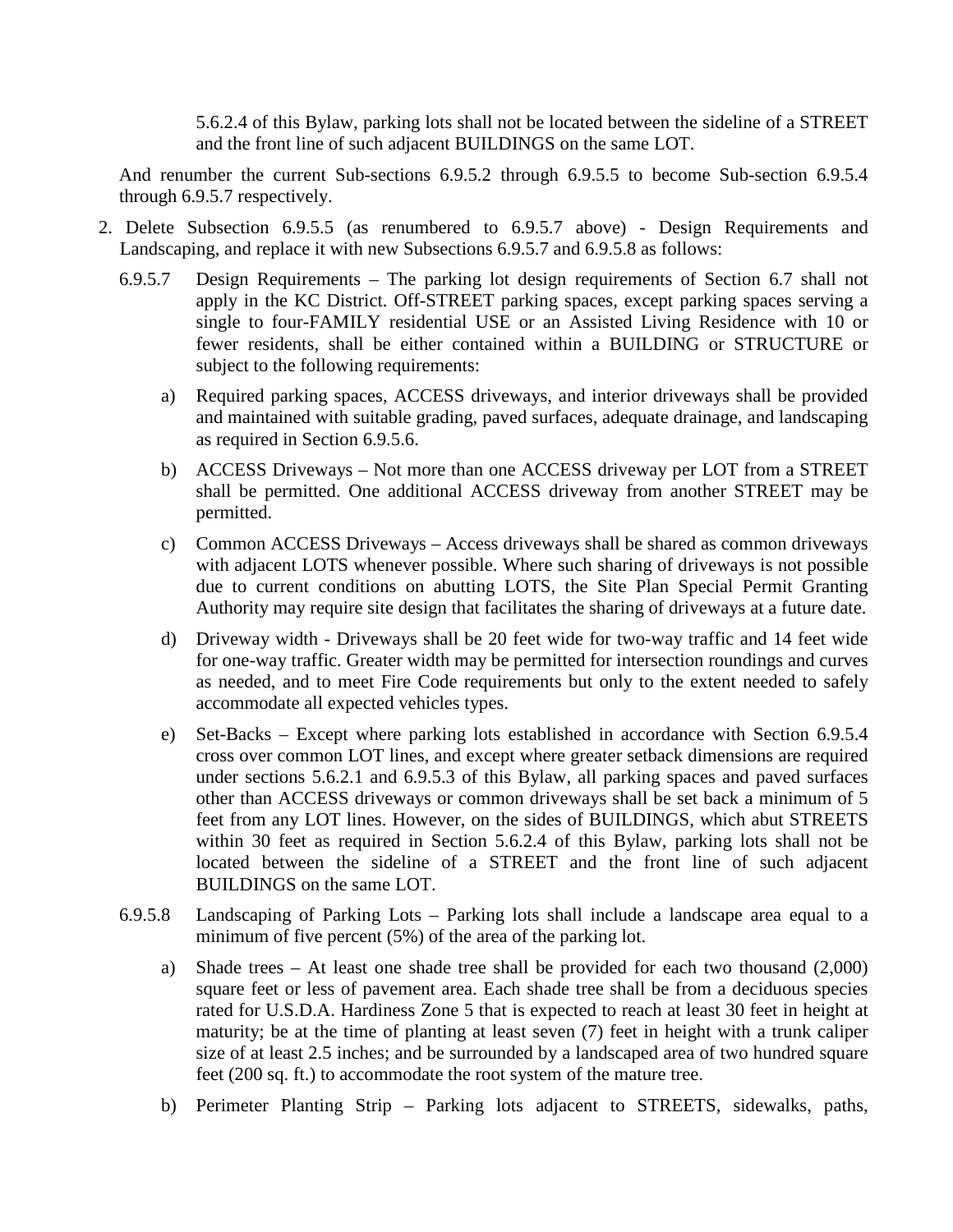pedestrian plazas, ACCESS driveways and BUILDINGS shall include a perimeter planting strip that is at least seven and one-half (7.5) feet wide. However, the width of planting strips, which are protected with 12-inch or higher vertical curbs or with bollards or balustrades may be reduced to five (5) feet. Said planting strip shall provide a vertical separation between the parking lot and adjacent ways of at least 2.5 feet in height. This vertical separation may consist of plantings, walls, or fencing (other than chain link or smooth concrete) or a combination thereof.

- c) Placement of Landscaped Areas Landscaped areas shall be arranged so that no parking space is located more than ninety (90) feet from a landscape area.
- d) Plantings Plantings for landscaped areas shall include a mixture of flowering and decorative deciduous and evergreen trees and shrubs and shall be planted with suitable ground cover.
- e) Additional landscaping may be required by the Site Plan Special Permit Granting Authority to appropriately screen the parking lot from the STREET and adjacent USES.
- f) Sight Distance All landscaping along any STREET FRONTAGE and at driveways shall be placed and maintained so that it will not obstruct sight distance for vehicular traffic.
- g) Protection of Landscaped Areas Landscaped areas shall be planted and protected in such a manner that the plantings will not be damaged by vehicles.
- h) Landscaped areas shall be reasonably cared for and maintained in good condition; plants that die or become diseased shall periodically be replaced with suitable and equivalent substitutes.

*[Note – Section 6.9.5.5 currently reads:*

*6.9.5.5 Design Requirements and Landscaping – Off-STREET parking spaces, except spaces serving a single to four-FAMILY residential USE or an Assisted Living Residence with 10 or less residents, shall either be contained within a BUILDING or STRUCTURE, or be provided in accordance with the design requirements of section 6.7 including all its subsections. In addition, no parking space or other paved surface, other than walkways and bikeways, shall be located within 20 feet of an abutting residential zoning district.]*

- D. On the Zoning Map, Map Number 1, establish the Kelley's Corner Master Planned Development (KC-MPD) Overlay District. It shall be superimposed on the underlying Kelley's Corner (KC) Zoning District and shall have the same area and boundaries as the KC Zoning District, except that the portion of the KC District that is located at 204-222 Main Street at the intersection of Main and Prospect Streets (Town Atlas parcels G2-110-1, G2-117, and G2-143) shall not be included in the KC-MPD Overlay District.
- E. In Section 2.1 Classification of District, under Overlay Districts, insert a new line as follows:

Kelley's Corner Master Planned Development KC-MPD

And, in Section 4 - Overlay Districts, insert a new Section 4.5 as follows:

#### 4.5 **Kelley's Corner Master Planned Development (KC-MPD) Overlay District**

4.5.1 **Purpose** – To encourage, guide, and regulate larger-scale, mixed-use Master Planned Development (MPD) projects in the Kelley's Corner area consistent with Acton 2020 and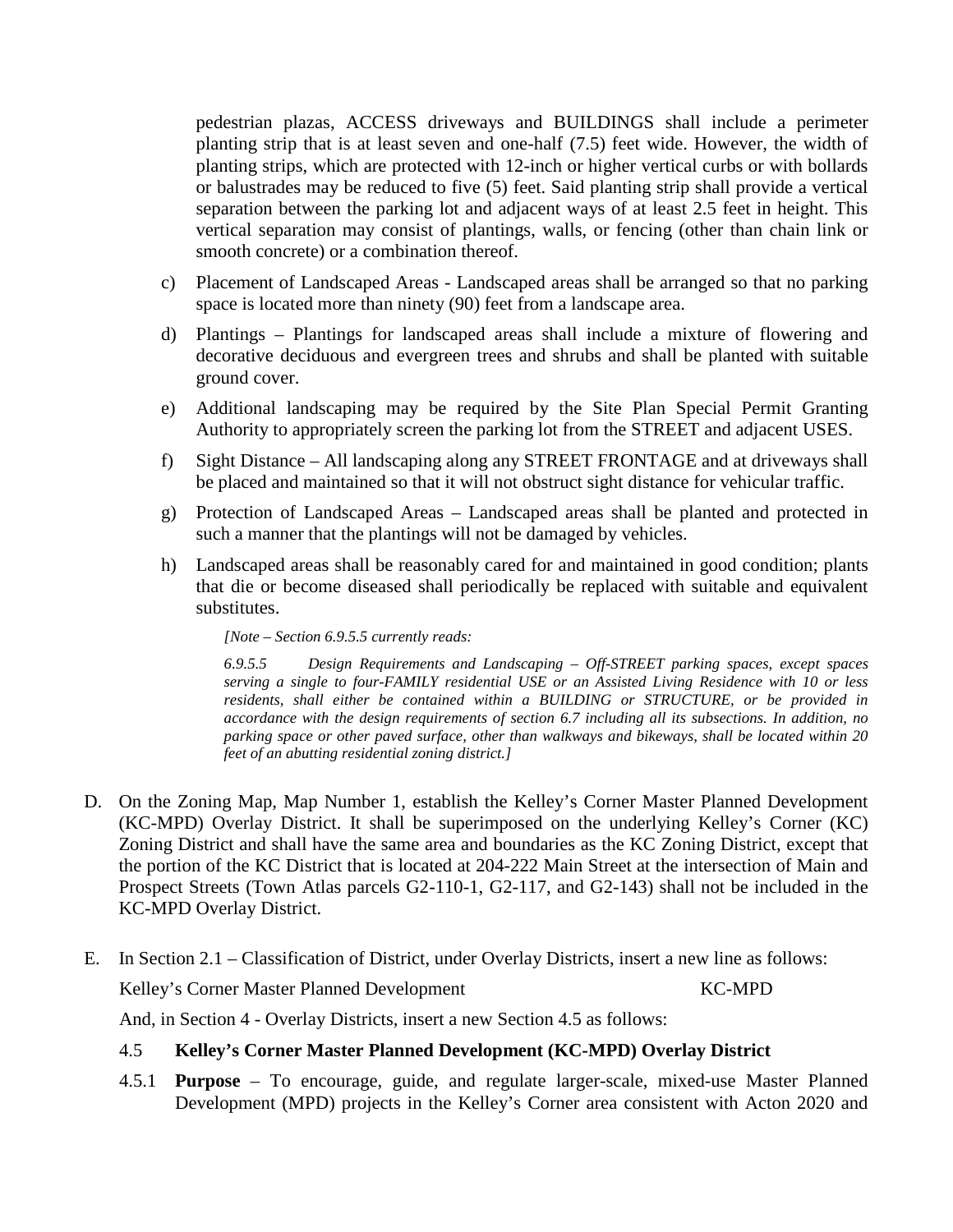the Kelley's Corner Improvement Initiative. The MPD is available as an alternate and optional permitting path for development and redevelopment of TRACTS OF LAND with certain minimum dimensions in Kelley's Corner. It accommodates phased permitting procedures to ensure comprehensive project planning, to expedite permitting, and to establish certainty intended to facilitate project financing.

This section 4.5 is intended to support, enhance and implement Acton 2020 (Acton's Comprehensive Community Plan) and Kelley's Corner Improvement Initiative goals. Accordingly, the purposes of the zoning regulations set forth herein are to help achieve the following objectives:

- Transform Kelley's Corner into a vibrant town center where people can safely and efficiently navigate using various transportation modes.
- Create the form, cohesion, order, and supporting infrastructure that will identify the Kelley's Corner District as an attractive, walkable, and pleasant town center for living, business, shopping, and community activities.
- Encourage sustainable mixed-use development of properties to create places where people enjoy living, working, shopping and socializing.
- Emphasize architecture and site layout that encourages pedestrian interaction and use. Expectations include BUILDINGS with interesting and articulated facades; details and activities at the STREET and sidewalk level that invite interest, interaction and BUILDING access; and outdoor plazas and pocket parks as informal gathering places.
- Provide the minimum necessary vehicular parking to sufficiently support the land USES that depend on such parking.
- Promote pedestrian and bicycle accessibility with generous safety and comfort.
- Use effective, resilient, and low maintenance landscaping, including shade trees.
- Manage and accommodate site access and egress from and to STREETS with sufficient spacing between access driveways to minimize on-STREET congestion.

The regulations provide a framework for the development and redevelopment of land in Kelley's Corner that is consistent with these purposes. The Town has established a Design Review Board and has adopted Kelley's Corner Design Guidelines to assist with achieving these purposes.

- 4.5.2 **Delineation** The KC-MPD Overlay District shall be superimposed on the underlying Kelley's Corner (KC) Zoning District and shall have the same area and boundaries as the KC Zoning District, except that the portion of the KC District that is located at 204-222 Main Street at the intersection of Main and Prospect Streets (Town Atlas parcels G2-110-1, G2-117, and G2-143) shall not be included in the KC-MPD Overlay District.
- 4.5.3 **Special Permit Granting Authority** The Planning Board shall be the designated Special Permit Granting Authority for the MPD Special Permit (the "Master Permit"), and for all other special permits that are required under the KC-MPD Overlay District regulations as set forth herein. It shall also function as the Authority for site plan approvals that are required under the provisions of the KC-MPD Overlay District regulations.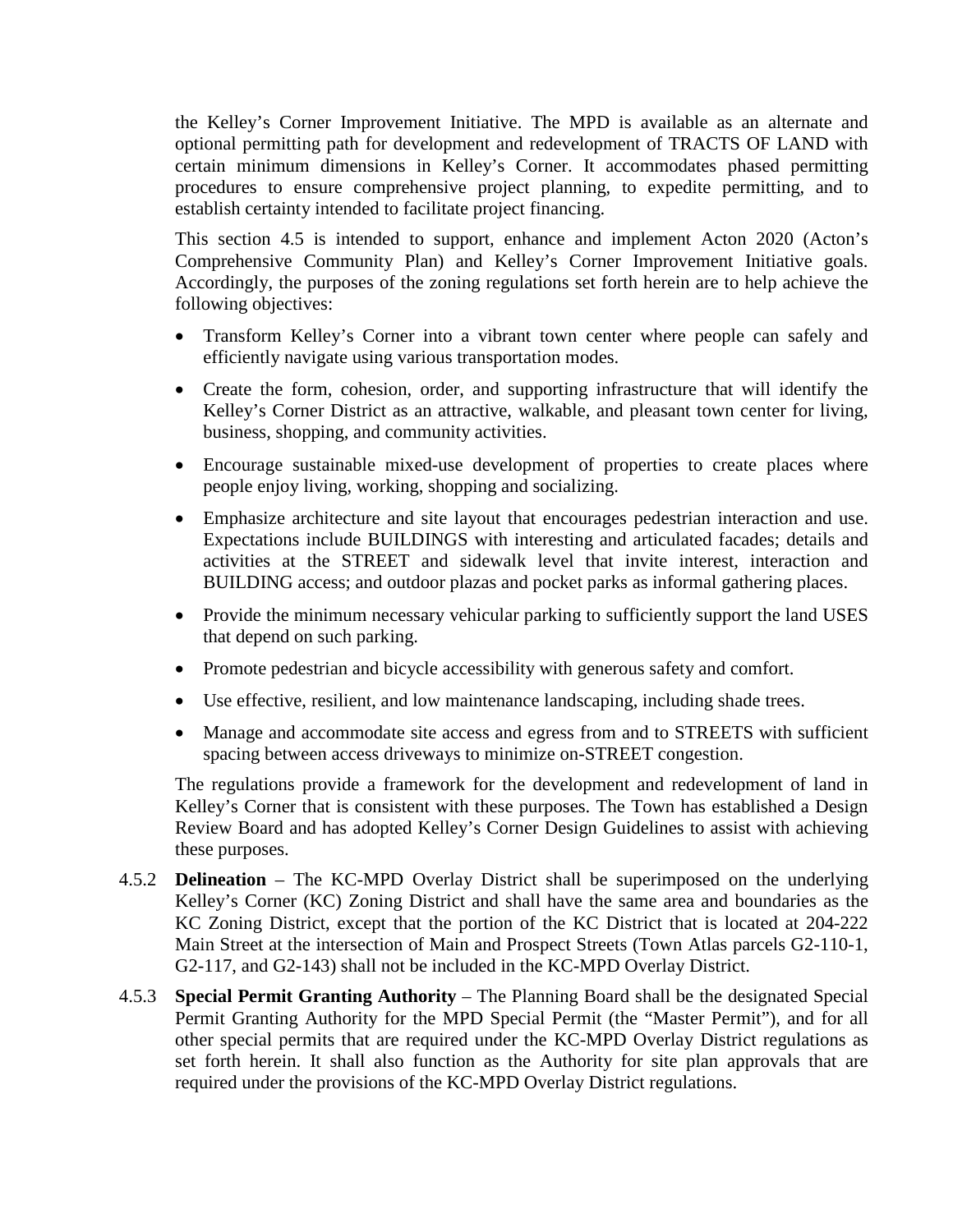- 4.5.4 **Regulation Overview** The KC-MPD Overlay District creates thresholds, parameters, performance standards, and procedures for project eligibility, zoning framework, project review, and permitting for eligible developments. Minimum and maximum parameters set the zoning framework. A project has flexibility within that framework for layout and design, mixture of uses, parking arrangements, signage, landscaping, and project execution to be determined based on what is appropriate for each proposed project. In addition to the zoning criteria in this section 4.5, the Kelley's Corner Design Guidelines set forth a baseline of the Town's expectations for site layout, building design, and other relevant matters. In general, this Bylaw contains the following components:
	- 4.5.4.1 All developments or re-developments under the KC-MPD Overlay District are subject to an MPD special permit called the Master Permit. It is intended to function as an "umbrella permit" for a MPD Project. A Master Permit's principal purpose is to ensure comprehensive site planning and development that is consistent with the purposes of this Section 4.5 as set forth in Section 4.5.1. However, as set forth herein, the Master Permit process accommodates phased project planning and development whereby the Master Permit may be issued for a comprehensive concept plan, and subsequent detailed design phases or subsequent project development phases may be subject to site plan review procedures.
	- 4.5.4.2 The Master Permit and site plan review procedures described herein provide for Planning Board review, design review, public hearings, and input and guidance by the Town and other interested parties. Because special permits are discretionary and may be approved, approved with conditions, or denied, the Master Permit ensures that MPD projects as approved benefit the Town through their consistency with Acton 2020 and the Kelley's Corner Improvement Initiative. It is the intention of this Bylaw that any MPD Project proponent and the Town, in particular its Design Review Board using the Kelley's Corner Design Guidelines, will work together closely and cooperatively to achieve the most desirable project.
	- 4.5.4.3 To qualify for Master Permit consideration, a TRACT OF LAND must meet minimum dimensions set forth herein. A TRACT OF LAND may be held by an individual LOT owner, or by several owners of multiple LOTS. Individual owners and groups of owners, their legal representatives, or anyone applying with the owners' explicit permission, may apply for Master Permits.
	- 4.5.4.4 The dimensional regulations set forth herein rely in part on those in the underlying Kelley's Corner Zoning District, but they allow for more floor area and greater height. Special height limits and design requirements apply to BUILDINGS that are adjacent to STREETS and at the edges of the Kelley's Corner Zoning District.
	- 4.5.4.5 USE regulations set forth herein are derived from the underlying Kelley's Corner Zoning District. However, the regulations set forth herein also allow Multifamily Dwellings.
- 4.5.5 **Master Permit Process, Effect, and Options** The Town strongly recommends that project proponents, before filing formal Master Permit applications, begin with optional, preliminary reviews and discussions with Planning Department staff. The Town also recommends a public informational meeting with the Planning Board prior to formal submittal of an application for a Master Permit.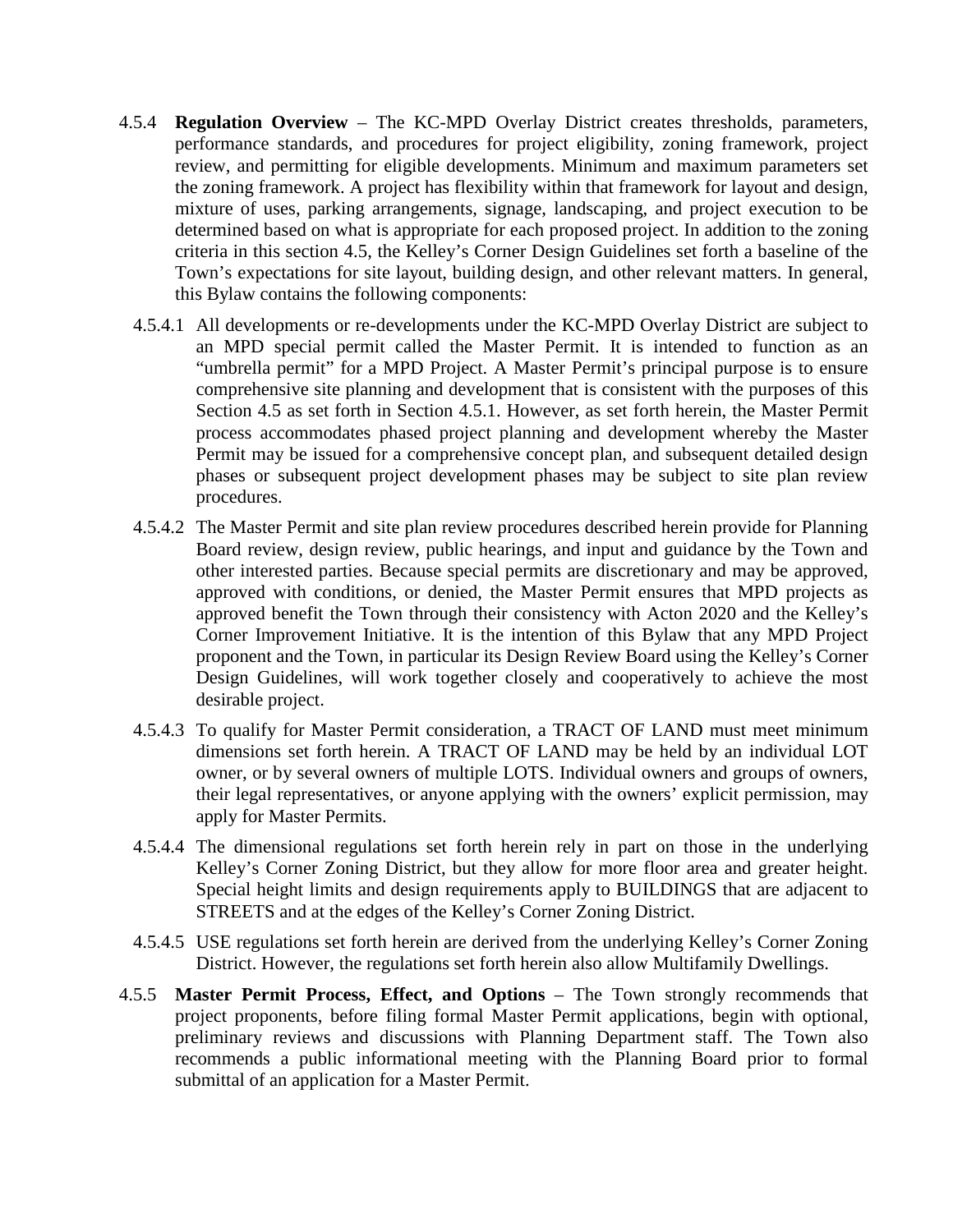- 4.5.5.1 The first permitting step for a MPD Project is to obtain a Master Permit. When granted, the Master Permit governs the entire MPD Project and guides all subsequent reviews, approvals and amendments and their associated processes that may be needed or required for detailed MPD Project implementation and execution, including but not limited to site layout; BUILDING locations, designs, and massing; circulation and site access/egress; drainage design; landscaping; locations of public parks and plazas, and other public amenities; signage; USES, and, as appropriate, locations and intensity of USES; and requirements, thresholds and conditions as needed and as specified in the Master Permit for subsequent detailed site plan approvals, detailed building design approvals, and amendments.
- 4.5.5.2 The Master Permit, and the approved MPD Project plan approved therein, shall be deemed the definitive approval of a MPD Project. It shall be an all-inclusive permit for all aspects of the development that are regulated and governed under this Bylaw. Except as set forth herein, it shall substitute for and incorporate any and all other special permits that may otherwise be required under other sections of this Bylaw. And, the Master Permit once exercised shall replace and supersede any and all special permits that may have been granted previously for the subject TRACT OF LAND. The Master Permit shall entitle the MPD Project proponent to rely on its authorizations, including any conditions or limitations, for purposes of proceeding with design, engineering, project financing, and contracting. The Master Permit, together with the approved MPD Project plan, shall be recorded at the Registry of Deeds or the Land Court.
- 4.5.5.3 Applicants for a Master Permit have choices about the permit process:
	- a) The regulations set forth herein allow an Applicant to apply for, and the Planning Board to consider, process, and issue a Master Permit that is all inclusive and final and that, like a conventional special permit with possible plan amendments, conditions and limitations, authorizes the issuance of building permits for construction (a "Final Master Permit"). In order to be considered for a Final Master Permit, the project proponent(s) must submit an application with robust, detailed and complete plans, analyses and designs that support an executable MPD Project that is consistent with the purposes of this Section 4.5 as set forth in Section 4.5.1 and the requirements of this Bylaw.
	- b) Otherwise, the regulations as set forth herein provide that a Master Permit may be granted on the basis of a comprehensive concept plan that is founded on a thorough overall feasibility analysis, that determines the approximate site layout, site access, BUILDING arrangements and USES within the established zoning framework. Other planning and design details are then deferred to one or more later MPD Project permitting phases requiring subsequent site plan review procedures, which when granted shall become part of the Master Permit as addenda or supplements. Throughout the multi-step permitting and review process, consistency with the purposes of this Section 4.5 as set forth in Section 4.5.1 shall be the primary objective of the Planning Board. This phased arrangement is intended, in part, to provide a basis for regulatory approval so that project proponents may obtain any necessary construction financing in order to proceed and to take into account market and other forces that may require phased development of a TRACT OF LAND.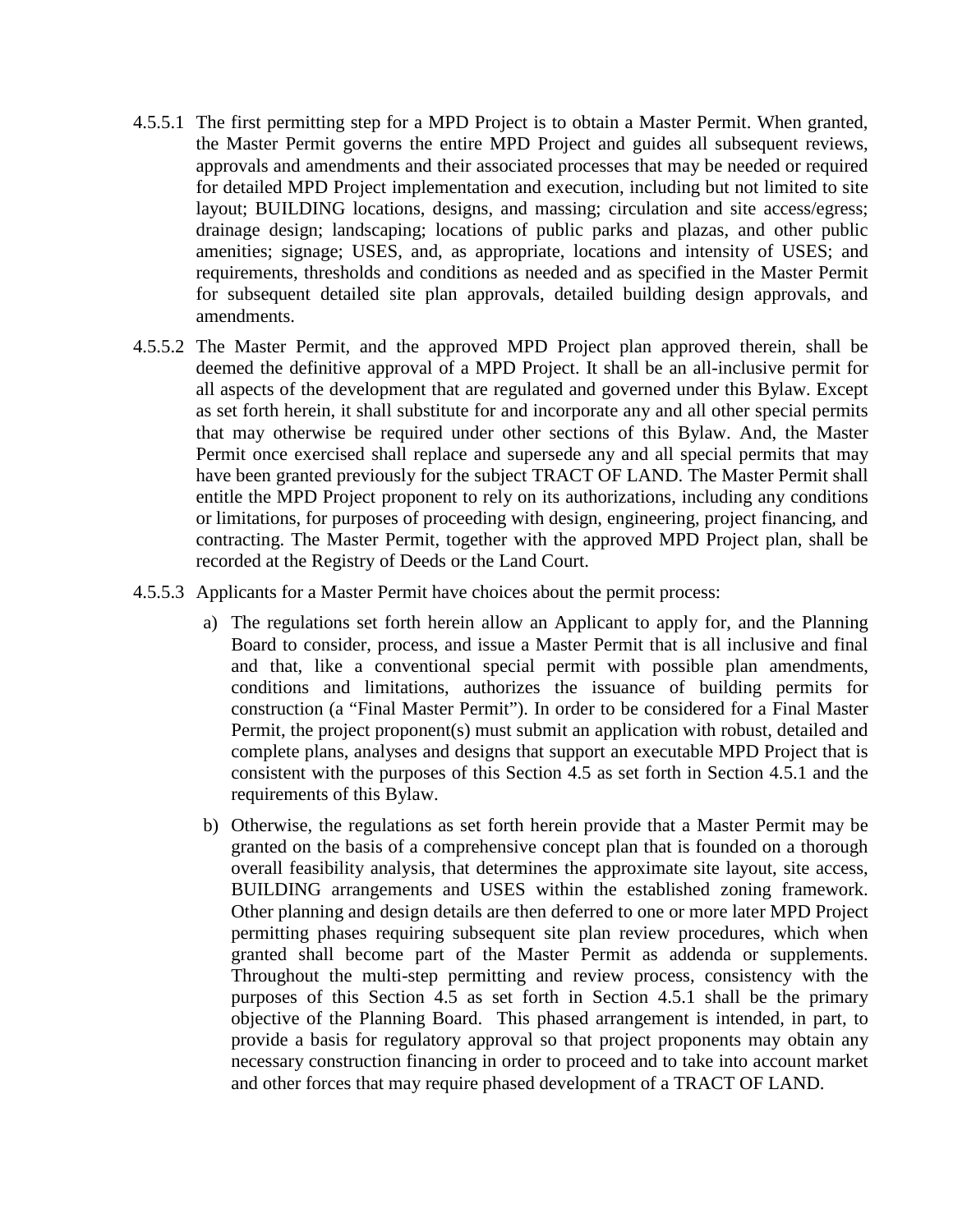c) The Master Plan Process is generally as follows:



#### **KCMPD Overlay District – Master Plan Process (Planning Board)**

d) When reviewing applications for site plan approval the Planning Board may allow minor changes to the Master Permit concept plan. However, any changes to the concept plan, which are in the opinion of the Planning Board significant and of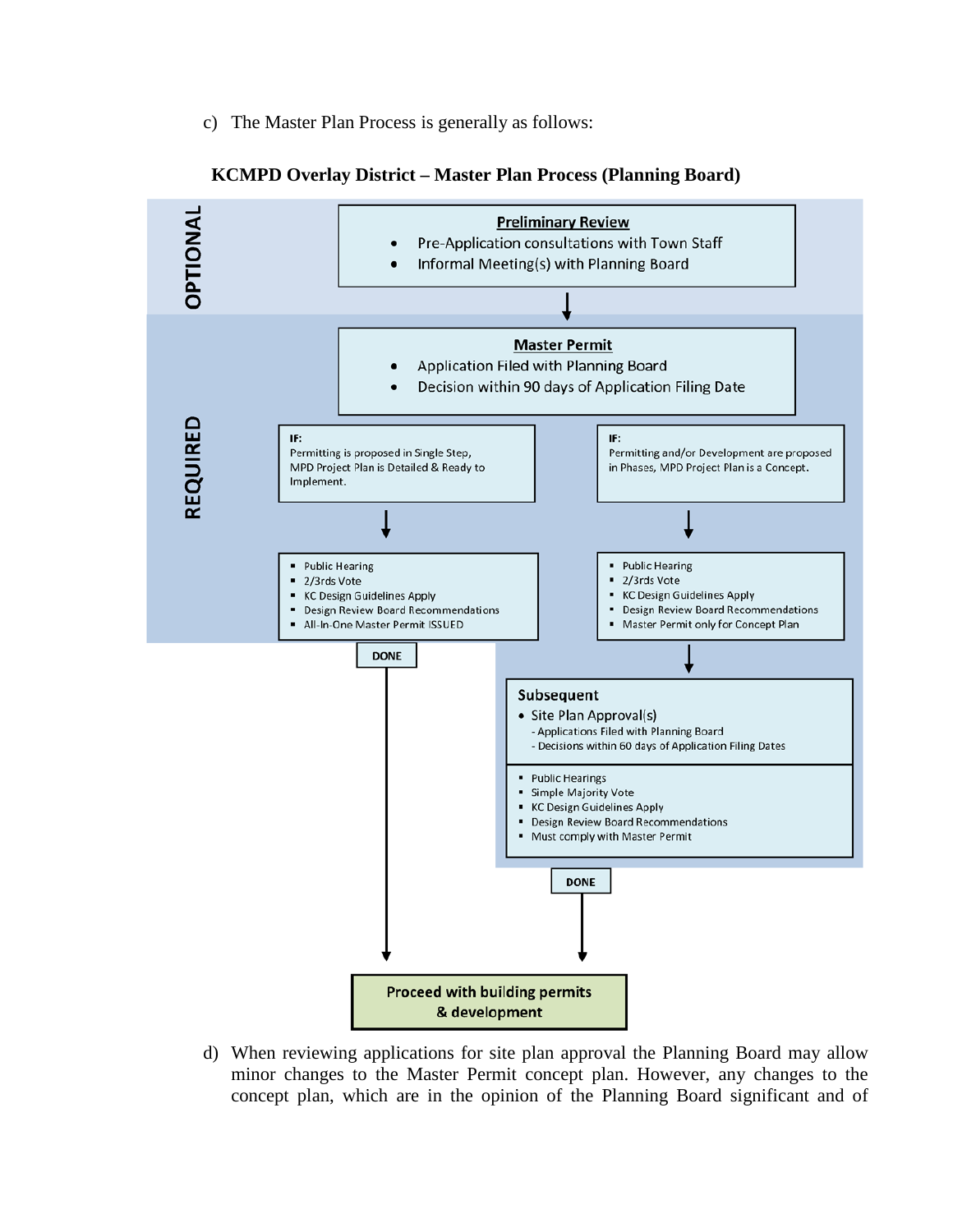public interest, shall require amendments of the Master Permit with the same procedural and voting requirements as the original Master Permit.

- 4.5.6 **Minimum Dimensional Requirements** The following minimum dimensional requirements shall apply to a TRACT OF LAND in the KC-MPD Overlay District as a threshold to qualify for a Master Permit:
	- 4.5.6.1 Minimum FRONTAGE: 300 feet.
	- 4.5.6.2 Minimum area: 50,000 square feet.
	- 4.5.6.3 All other minimum requirements shall be the same as for a LOT in the underlying KC zoning district, except as specifically otherwise provided in this section 4.5.
- 4.5.7 **Maximum Dimensional Requirements** The following maximum dimensional requirements shall apply to a TRACT OF LAND in the KC-MPD Overlay District, and all projects shall comply with them to qualify for a Master Permit:
	- 4.5.7.1 Maximum height of BUILDINGS: 55 feet, and not exceeding four stories above the basement.
	- 4.5.7.2 Maximum FLOOR AREA RATIO: 0.80.
	- 4.5.7.3 All other maximum requirements shall be the same as in the underlying KC zoning district, except as specifically otherwise provided in this section 4.5.

## 4.5.8 **Other Dimensional Requirements for certain BUILDINGS in the KC-MPD Overlay District**.

- 4.5.8.1 Placement of Buildings abutting STREETS.
	- a) At least 70 percent of the LOT or TRACT OF LAND FRONTAGE, measured in percentage of linear feet of the LOT FRONTAGE, shall be occupied by BUILDINGS that are located within 30 feet of the STREET sideline. The Planning Board may require that a portion not exceeding 15 percent of the 70 percent requirement must be occupied by pedestrian plazas instead of BUILDINGS.
	- b) Where the LOT or TRACT OF LAND FRONTAGE exceeds 500 feet, at least 80 percent of the LOT FRONTAGE, measured in percentage of linear feet of the LOT FRONTAGE, shall be occupied by BUILDINGS that are located within 30 feet of the STREET sideline. The Planning Board may require that a portion not exceeding 10 percent of the 80 percent requirement must be occupied by pedestrian plazas instead of BUILDINGS.
	- c) Any LOT or TRACT OF LAND having FRONTAGE on more than one STREET shall comply with the aforesaid BUILDING and pedestrian plaza location requirements along all STREETS on which the LOT has FRONTAGE.
	- d) For any LOT or TRACT OF LAND with a STREET intersection on its corner the aforesaid BUILDING and pedestrian plaza location requirements shall be met inclusive of the entire STREET corner.
	- e) The Planning Board may allow a minor reduction of not more than 10 percent of the aforesaid BUILDING and pedestrian plaza location requirements provided that the Planning Board finds that the alternative arrangement is essential for project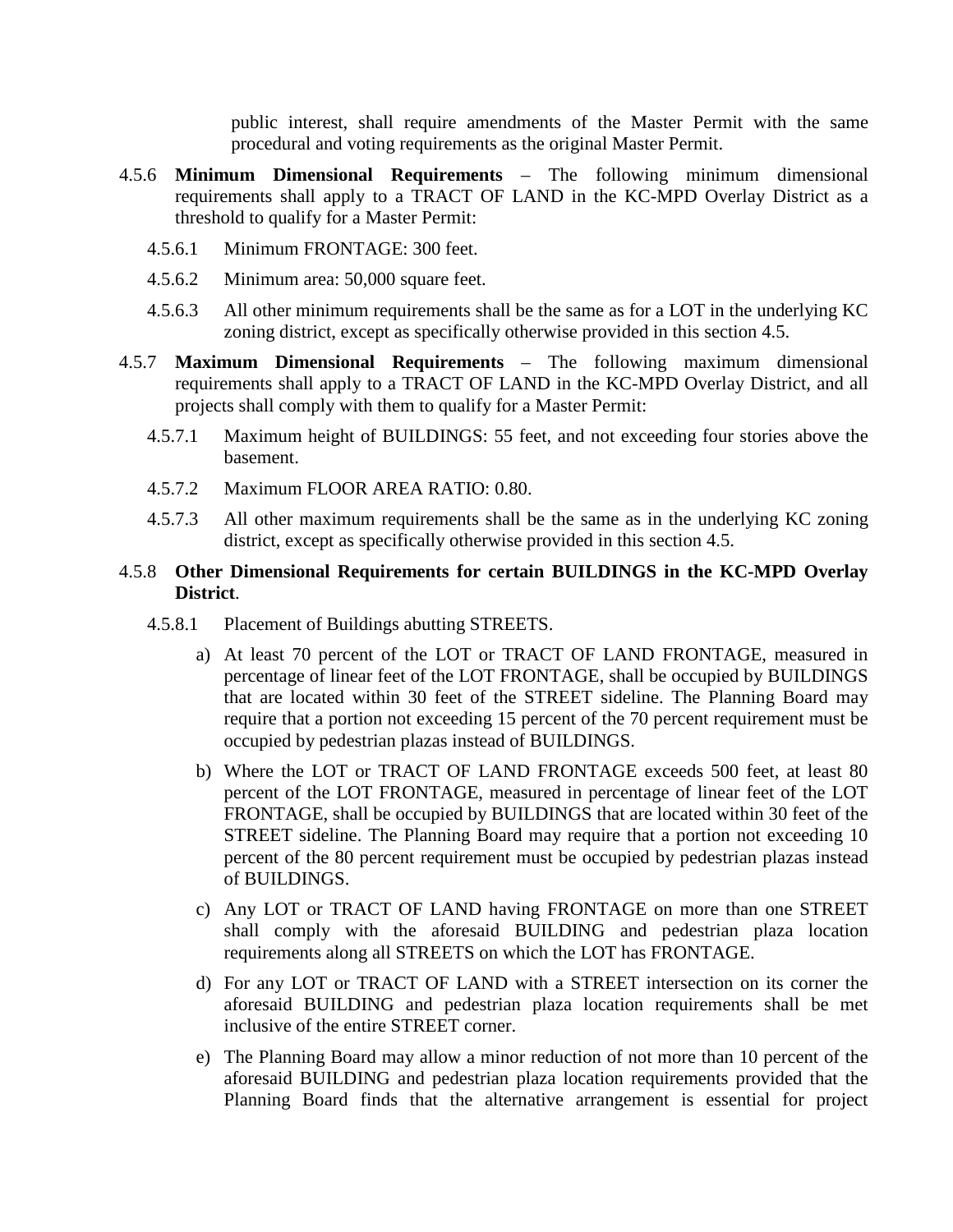feasibility, and does not detract from but rather is consistent with the purpose of this Section 4.5 as stated in Section 4.5.1.

- f) The Planning Board may allow a further reduction of the aforesaid BUILDING and pedestrian plaza location requirements, if it finds that the presence of statutorily protected natural resource areas, including their no-build and no disturb buffer zones pursuant to the applicable Acton General Bylaws, make strict compliance infeasible. However such further reduction shall only be made to the minimum necessary extent.
- g) Pedestrian plazas shall function as gathering spots at the STREET level directly adjacent in the fronts or on the sides of BUILDINGS. They shall be designed for exclusive pedestrians use and shall be open to and connect with the sidewalk and walkways.
- h) No driveway or parking lot shall be placed in the space between STREETS and the BUILDINGS or Pedestrian Plazas that abut STREETS within 30 feet as required in this section.
- 4.5.8.2 Height of BUILDINGS abutting STREETS.
	- a) BUILDINGS with flat roofs that abut STREETS within 30 feet as required in the previous section shall have a maximum height of 40 feet as measured separately for each side of the BUILDING from the mean finished ground level adjoining the BUILDING to the top of the highest roof beam.



Height in Feet (Buildings with Flat Roofs)

b) BUILDINGS with pitched roofs that abut STREETS within 30 feet as required in the previous section shall have a maximum height of 40 feet measured separately for each side of the BUILDING from the mean finished ground level adjoining the BUILDING to the spring points of a pitched roof (where the vertical façade planes and the pitched roof planes meet), and such BUILDINGS shall not exceed an overall height of 45 feet from the mean finished ground level adjoining the entire BUILDING to the mean level of the pitched roof.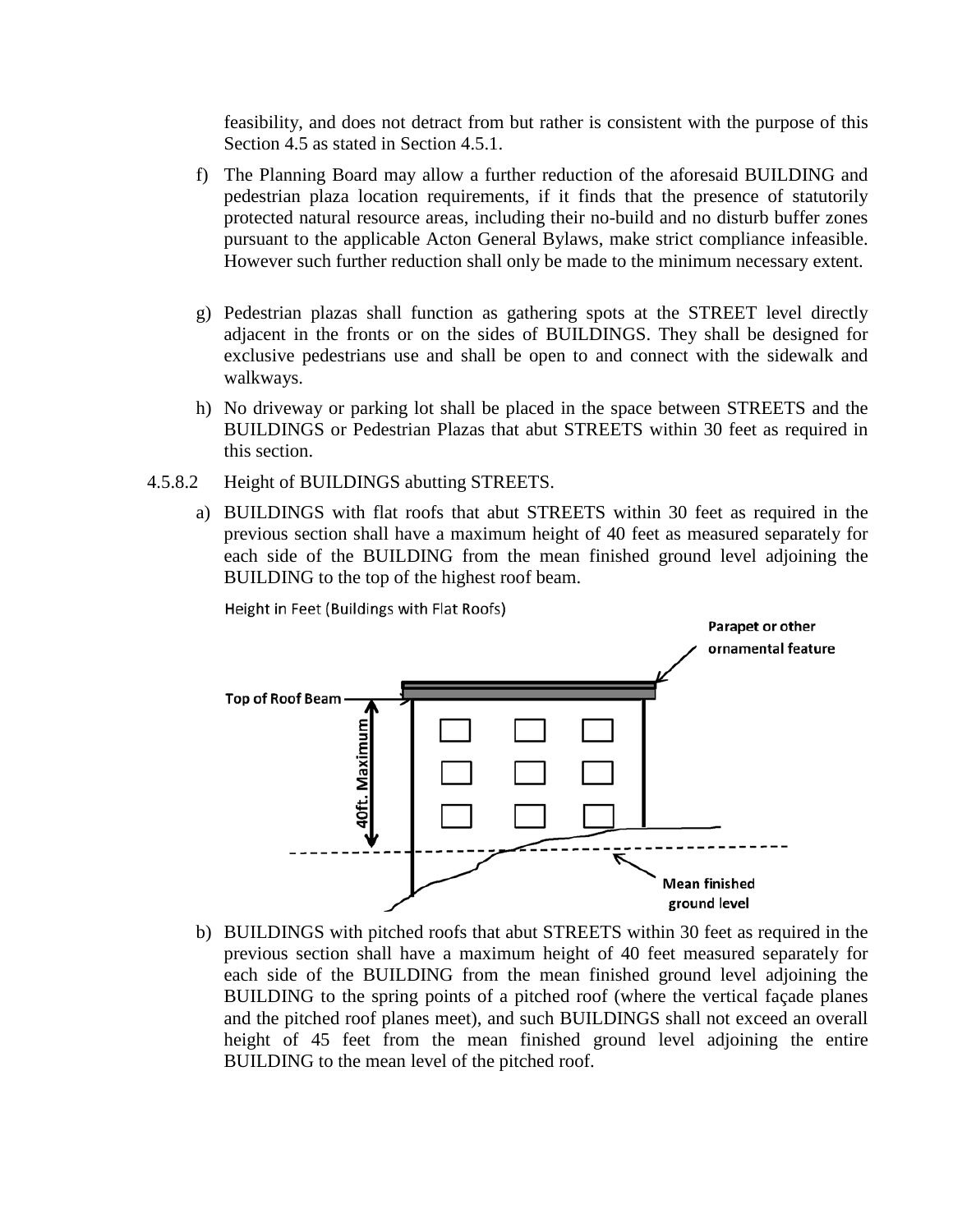- Where the finished ground level drops down from the STREET side ground elevation of a BUILDING, the STREET side elevation of the spring points may be maintained on all sides of the BUILDING. This may result in higher spring points on BUILDING sides that are not facing the STREET and in higher overall BUILDING heights than set forth above.
- Wall dormers shall be counted as contributing to the mean roof height; roof dormers shall not be counted as contributing to the mean roof height.



Height in Feet (Buildings with Pitched Roofs and dormers)

- c) Where BUILDINGS that abut STREETS within 30 feet as required in the previous section have BUILDING portions that extend 100 feet or more from the STREET sideline, such BUILDING portions may increase in height to the limits set forth in section 4.5.7 above and shall be considered separately for purposes of determining compliance with height limits.
- d) The Planning Board may grant exceptions to the aforesaid height limits for portions of BUILDINGS, if it finds that such exceptions significantly enhance the MPD project design and the Purposes of this Section 4.5 as set forth in Section 4.5.1. Any portion of the BUILDING that exceeds the aforesaid height limits pursuant to this subsection shall be limited in projected ground area to 10 percent of a BUILDING'S footprint.
- 4.5.8.3 Placement and Height of BUILDINGS abutting Residential Zoning Districts.
	- a) The Planning Board may reduce the minimum side or rear yard to a residential zoning district boundary to 20 feet, where, at the time of the effective date of this subsection,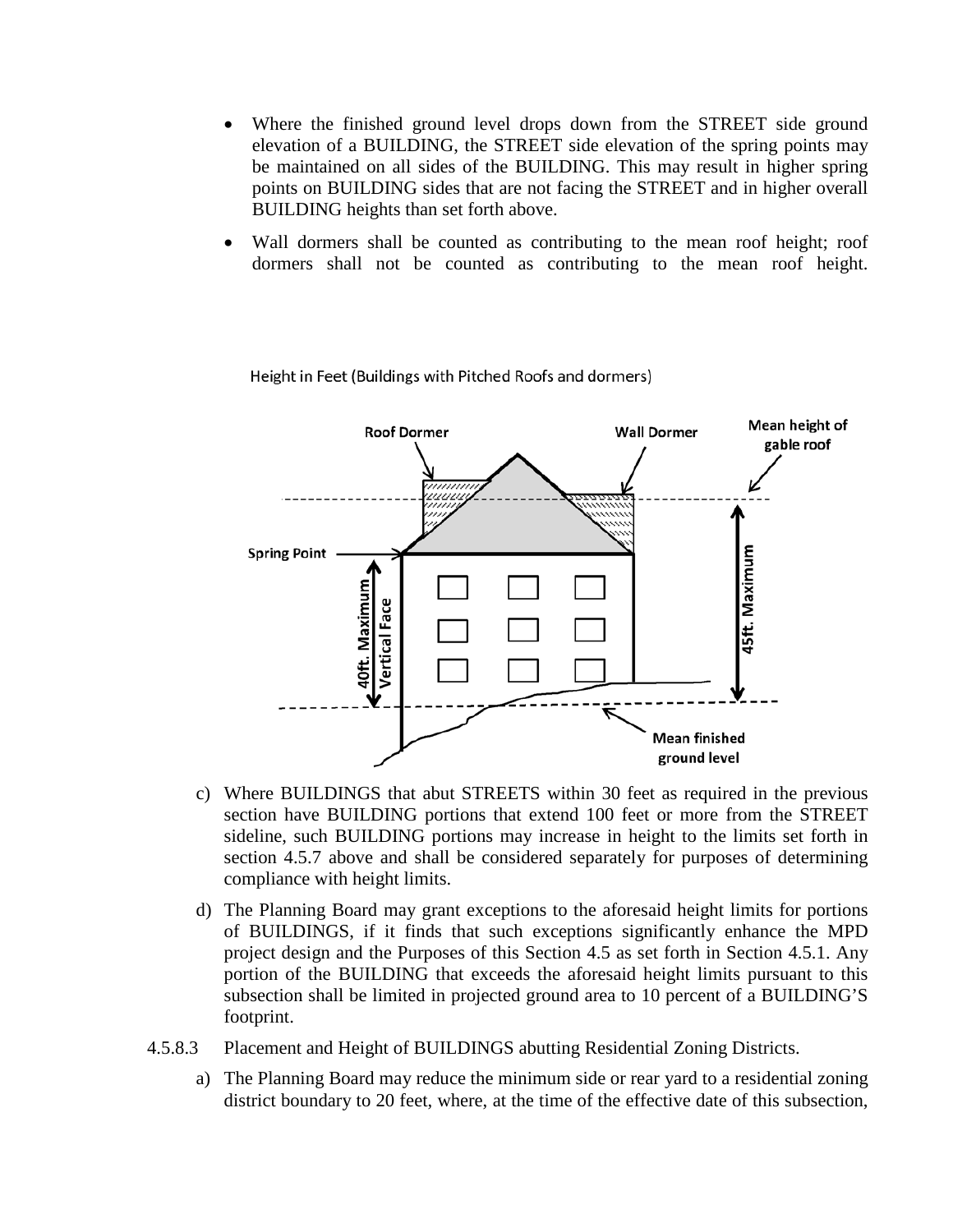the land in the adjacent residential district is not in residential USE or has no singlefamily residence on it within 100 feet of the zoning boundary line.

- b) BUILDING facades that are located within 55 feet of the R-2 District boundary shall have a maximum height of 40 feet from the mean finished ground level adjoining the BUILDING to the top of the highest roof beam of a flat roof, and to the spring points of a pitched roof (where the vertical façade planes and the pitched roof planes meet).
- c) The Planning Board may grant exceptions to the aforesaid height limits where, at the time of the effective date of this subsection, the land in the adjacent R-2 District is not in residential USE or has no single-family residence on it within 100 feet of the zoning boundary line, subject however to the 55-foot BUILDING height limit.
- d) Furthermore, the Planning Board may grant exceptions to the aforesaid height limits for portions of BUILDINGS, if it finds that such exception significantly enhances the MPD project design and feasibility, and the Purposes of this Section 4.5 as set forth in Section 4.5.1. Any portion of the BUILDING that exceeds the aforesaid height limits pursuant to this subsection shall be limited in projected ground area to 10 percent of a BUILDING'S footprint.

#### 4.5.9 **Allowed USES** in the KC-MPD Overlay District –

- 4.5.9.1 All USES allowed by right or by special permit in the underlying KC zoning district shall initially be deemed as allowed by right subject to the grant of a Master Permit. However, in a Master Permit the Planning Board may specifically regulate, restricted, or prohibited certain USES as may be appropriate for the MPD Project.
- 4.5.9.2 Multifamily Dwellings and BUILDINGS with a mixture of Multifamily and Business USES shall be allowed. Residential USES may comprise up to 75 percent of the total NET FLOOR AREA on the MPD TRACT OF LAND.
- 4.5.10 **Location of USES** Unless specifically approved otherwise in the Master Permit, the locations of USES in the KC-MPD Overlay District shall conform to the following standards:
	- 4.5.10.1 On the LOT FRONTAGE, the ground floors of BUILDINGS that abut STREETS within 30 feet as required in Section 4.5.8.1 above, shall be occupied, or designed to be available for occupancy, by USES that promote and interact with a pedestrian, walkable environment. Such USES are Retail Stores, Restaurants, various Services, or similar USES as determined by the Planning Board during the Master Permit process. Exempt from this requirement are BUILDING entrances that serve upper stories.
	- 4.5.10.2 Except as provided in Section 4.5.10.4, the ground floors of BUILDINGS that abut STREETS within 30 feet as required in Section 4.5.8.1 above, shall not be used for occupancy by residential USES.
	- 4.5.10.3 Ground floor Business USES in BUILDINGS that abut STREETS within 30 feet shall have a main entrance and ample transparent windows in the façade facing the STREET. Additional, secondary ground floor business entrances may be in other location.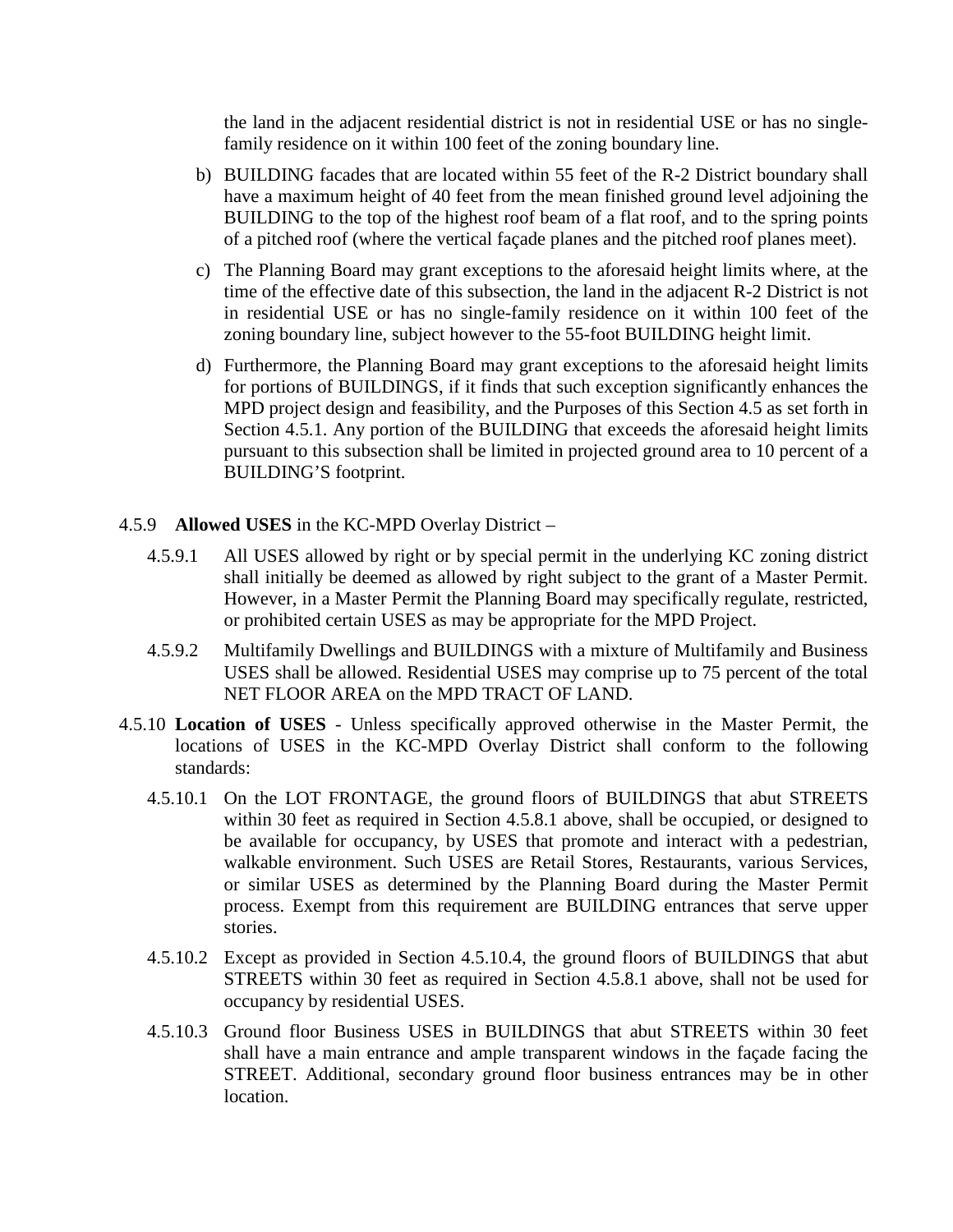- 4.5.10.4 The Planning Board may consider alternate location arrangements for USES, particularly for Residential USES where residential USES exist directly on the opposite side of a STREET, if it finds that it significantly enhances the MPD project design and the Purposes of this Section 4.5 as set forth in Section 4.5.1.
- 4.5.10.5 Ground floors of BUILDINGS as referred to herein shall have their floors substantially at grade with the nearest adjacent sidewalk.
- 4.5.11 **Optional Preliminary Project Reviews** The Acton Planning Department offers preliminary MPD project review consultations, and preliminary MPD project review meetings with various Town staff and agencies. In addition, the Planning Board offers preliminary public meetings to introduce a proposed MPD project to the Acton community and to facilitate early public comment and input.
- 4.5.12 **Master Permit** A Master Permit issued hereunder shall govern a MPD Project and site, and shall be enforceable by the Town in the same manner as any other requirements of this Bylaw. A Master Permit shall be the only required special permit under this Zoning Bylaw for the initial development of a MPD Project. Other special permits that may be required under any other section of the Zoning Bylaw shall be deemed granted with the grant of the Master Permit. Once the Master Permit is exercised, any previous special permits issued for the TRACT OF LAND shall be deemed replaced and superseded by the Master Permit. However, as set forth under Section 4.5.15 the Master Permit itself may stipulate certain special permits that address changes in the MPD project after its initial completion.
- 4.5.13 **Required Findings** The Planning Board shall issue a Master Permit if, after review and comments from other Town boards and agencies, including specifically the Design Review Board, and after a public hearing it finds that:
	- 4.5.13.1 The MPD concept plan is consistent with Acton 2020 (Acton's Master Plan), the Kelley's Corner Improvement Initiative, and the Purposes of this Section 4.5 as set forth in Section 4.5.1.
	- 4.5.13.2 The MPD concept plan is consistent with the Kelley's Corner Design Guidelines as applied to the specific MPD TRACT OF LAND.
	- 4.5.13.3 The MPD concept plan otherwise meets the special permit findings criteria set forth in Section 10.3.5 of this Bylaw.
- 4.5.14 **Design Guidelines and Design Review Board** The Planning Board shall adopt and promulgate Kelley's Corner Design Guidelines consistent with Acton 2020 and the Kelley's Corner Improvement Initiative. These Guidelines shall be the same for the underlying Kelley's Corner Zoning District and for the Kelley's Corner MPD Overlay District. The Planning Board shall solicit comments and recommendation from the Design Review Board concerning the implementation of the Design Guidelines in a specific Master Permit application. The purpose of this consultation shall be to achieve a design that is consistent with the intent of the Kelley's Corner Design Guidelines and the Purposes of this Section 4.5 as set forth in Section 4.5.1.

#### 4.5.15 **Master Permit Terms and Conditions** –

4.5.15.1 The Planning Board may impose special permit conditions, safeguards and limitations on a Master Permit consistent with the Purposes of this Section 4.5 as set forth in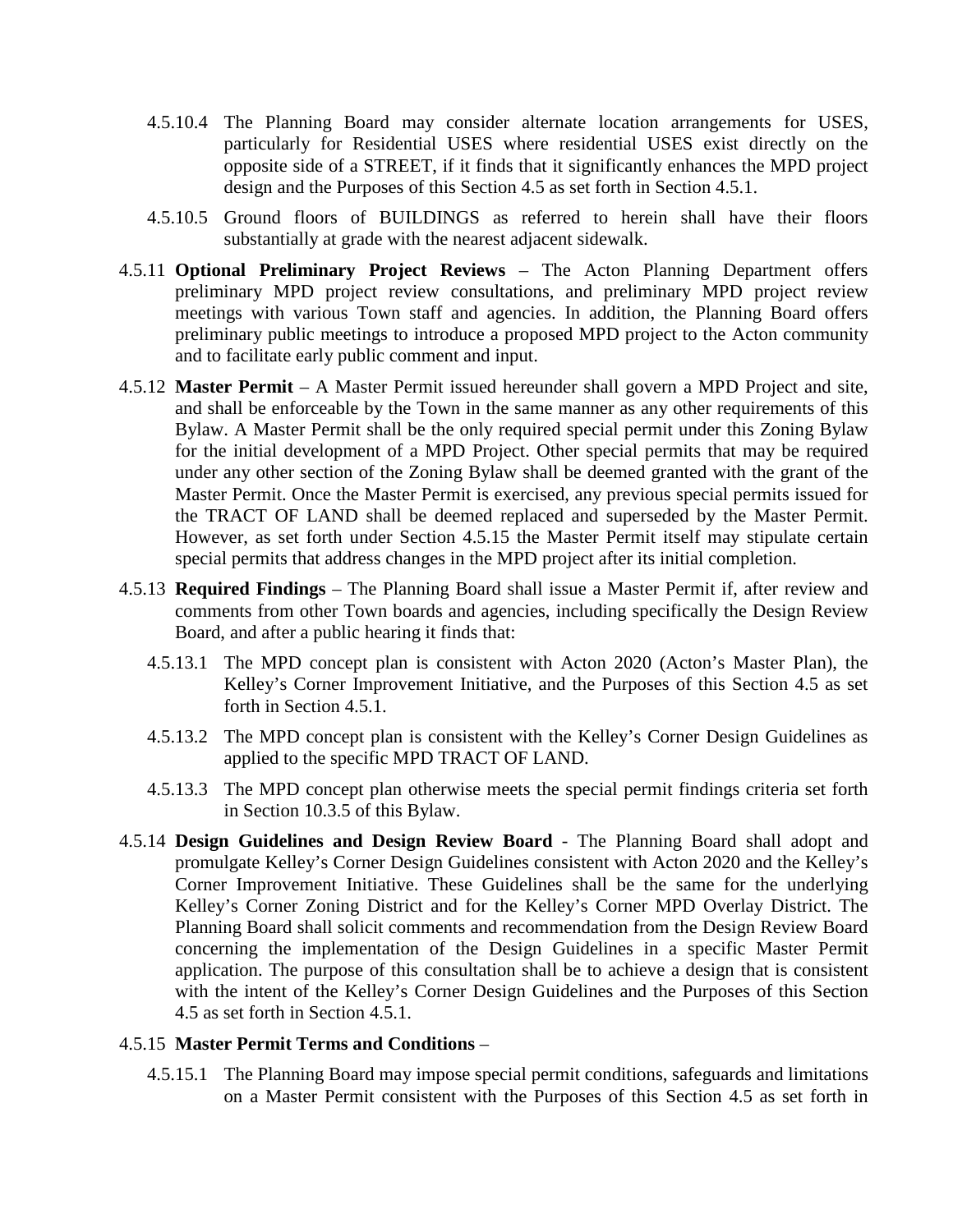Section 4.5.1, and as otherwise as set forth in section 10.3.6 of this Bylaw.

- 4.5.15.2 The Planning Board may impose specific dimensional requirements within the limits set forth in this Section 4.5, as it deems appropriate in order to enhance the MPD Project within a specific TRACT OF LAND in a manner that is consistent with the Purposes of this Section 4.5 as set forth in Section 4.5.1.
- 4.5.15.3 The Planning Board may approve vehicular and bicycle parking accommodations that differ from the requirements set forth in Section 6 of this Bylaw in order to enhance the MPD project design and to effectuate the Purposes of this Section 4.5 as set forth in Section 4.5.1. Their design and layout shall be practical and functional for their intended purpose and shall integrate with the project's pedestrian facilities and BUILDINGS.
- 4.5.15.4 The Planning Board may approve signage that differs from the requirements set forth in Section 7 of this Bylaw in order to enhance the MPD project design and to effect the Purposes of this Section 4.5 as set forth in Section 4.5.1. However, the Planning Board shall refer to Section 7 as a guide, and shall approve differing standards only if they are part of an integrated commercial signage program that applies to the entire project. In addition, the dimensions of individual business or business center signs shall not exceed those set forth in Section 7 of this Bylaw, including dimensions allowed by special permit under said section.
- 4.5.15.5 The Planning Board may approve landscaping that differs from landscaping requirements set forth elsewhere in this Bylaw in order to enhance the MPD project design and to effectuate the Purposes of this Section 4.5 as set forth in Section 4.5.1. However, the minimum required landscape buffers to the abutting R-2 District as set forth in the standards for the underlying KC District (section 5.6.2) shall strictly apply except where, at the time of the effective date of this subsection, the land in the adjacent R-2 District is not in residential USE or has no single-family residence on it within 100 feet of the zoning boundary line.
- 4.5.15.6 The Planning Board may require in the Master Permit one or more site plan reviews and approvals for final implementation of MPD Project plans. In appropriate cases, a Master Permit applicant may request, and the Planning Board may issue, such site plan approvals concurrently with the Master Permit.
- 4.5.15.7 A Master Permit applicant, in order to preserve the integrity and coherence of an executed MPD project, especially when it is a mixed use project, may propose specific restrictions or regulations on certain USES, and the Planning Board in granting a Master Permit may accordingly establish which USES shall be allowed or prohibited on an MPD TRACT OF LAND, and may establish additional special permit requirements that apply to the MPD Project after it completion for certain USES, mixtures of USES, locations of USES, intensity of USES, or change of USES. However, the Planning Board shall not prohibit, restrict or further regulate USES that are allowed by right in the underlying KC zoning district and otherwise shall not prohibit, restrict or regulate specific USES in a MPD TRACT OF LAND unless it finds that doing so significantly enhances the MPD project in a manner that is consistent with Purposes of this Section 4.5 as set forth in Section 4.5.1.
- 4.5.15.8 The Planning Board may in a Master Permit delegate certain administrative matters to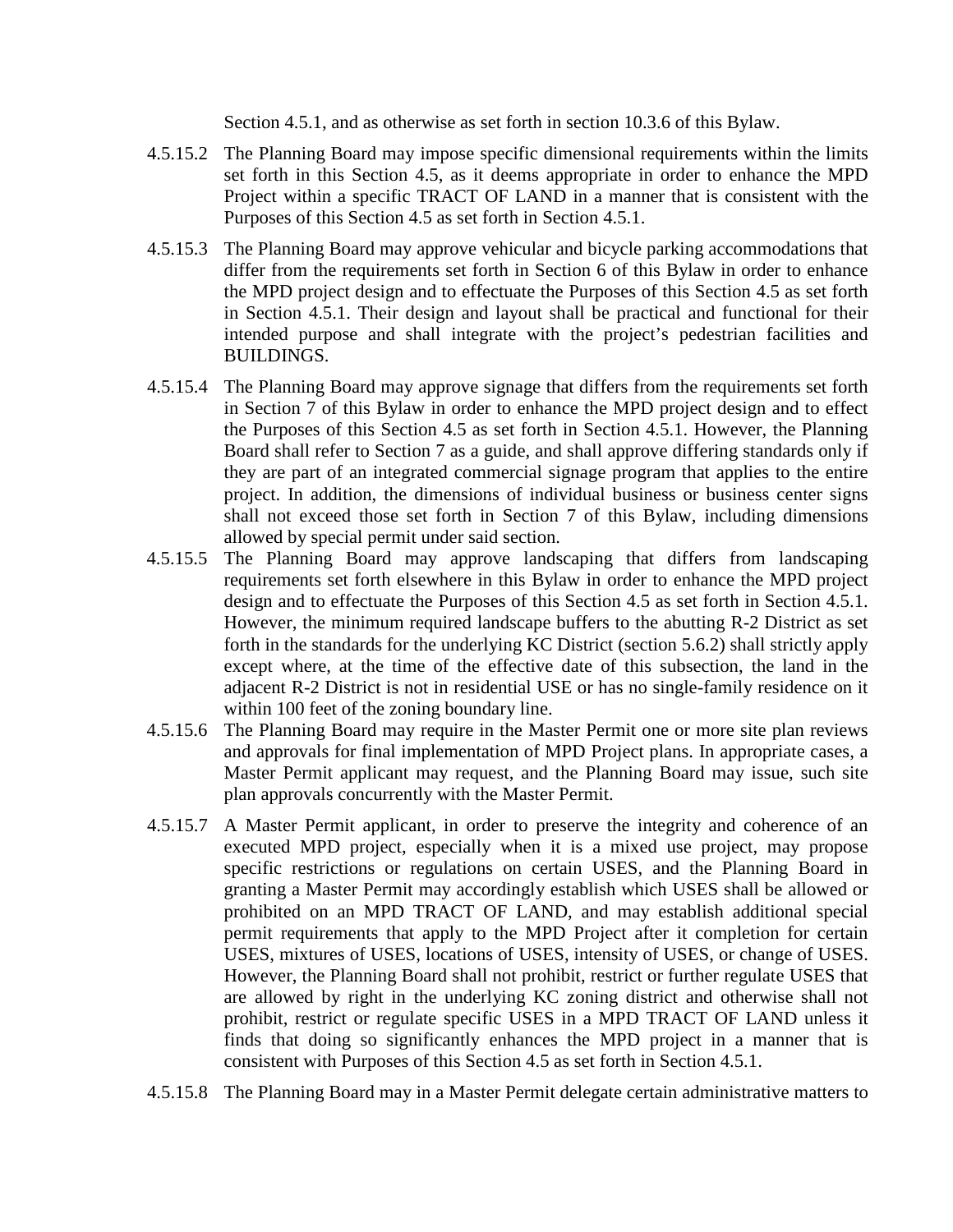the Planning Department or other Town agencies.

- 4.5.15.9 The Planning Board may in a Master Permit establish criteria and thresholds for MPD Project changes or modifications that require the Planning Board's approval and that require formal amendments to the Master Permit. Consideration of such formal amendments shall follow the same procedures and reviews as set forth for the original Master Permit.
- 4.5.15.10 The Planning Board may in a Master Permit impose any other conditions, safeguards and limitations that it deems necessary and appropriate to effectuate the intent of this Bylaw and to ensure MPD project consistency with Acton 2020, the Kelley's Corner Improvement Initiative, The Kelley's Corner Design Guidelines, and the Purposes of this Section 4.5 as set forth in Section 4.5.1.

### 4.5.16 **Master Permit and Special Permit Procedures and Timelines** –

- 4.5.16.1 The Planning Board shall issue and file with the Town Clerk its decisions on Master Permit applications as set forth herein within 90 days from the date that any such application was received, unless such time is extended by written mutual agreement between the permit applicant and the Planning Board.
- 4.5.16.2 Except for the aforesaid shortened timeline, any Master Permit shall be governed by the standards and procedures, including appeals procedures, for special permits as set forth elsewhere in this Bylaw and in M.G.L. Ch. 40A.

### 4.5.17 **Site Plan Approval Procedures** –

- 4.5.17.1 The Planning Board shall issue and file with the Town Clerk its decisions on Site Plan Approval applications as set forth herein within 60 days from the date that any such application was received, unless such time is extended by written mutual agreement between the permit applicant and the Planning Board.
- 4.5.17.2 A Site Plan Approval pursuant to a Master Permit shall only require a simple majority vote of the Planning Board.
- 4.5.17.3 In all other respects, any Site Plan Approval required pursuant to a Master Permit shall be governed by the standards and procedures, including appeals procedures, for special permits as set forth elsewhere in this Bylaw and in M.G.L. c. 40A.
- 4.5.18 **Rules and Regulations** The Planning Board may adopt and promulgate Rules and Regulations governing the administration of the aforesaid Master Permit and Site Plan Approvals thereunder, including but not limited to plan and document filing requirements, public notices, hearing procedures, and filing fees.
- 4.5.19 **Revisions and Amendments of a MPD Project or Plan** Any change in the layout and design of BUILDINGS, driveways, parking lots, pedestrian amenities, landscaping, or any other change which, in the opinion of the Zoning Enforcement Officer, would significantly alter the character of the MPD Project as approved, shall require the written approval of the Planning Board. The Planning Board may, upon its own determination, require a Master Permit amendment and hold a public hearing pursuant to Section 10.3 of this Bylaw, if it finds that the proposed changes are substantial in nature and of public concern.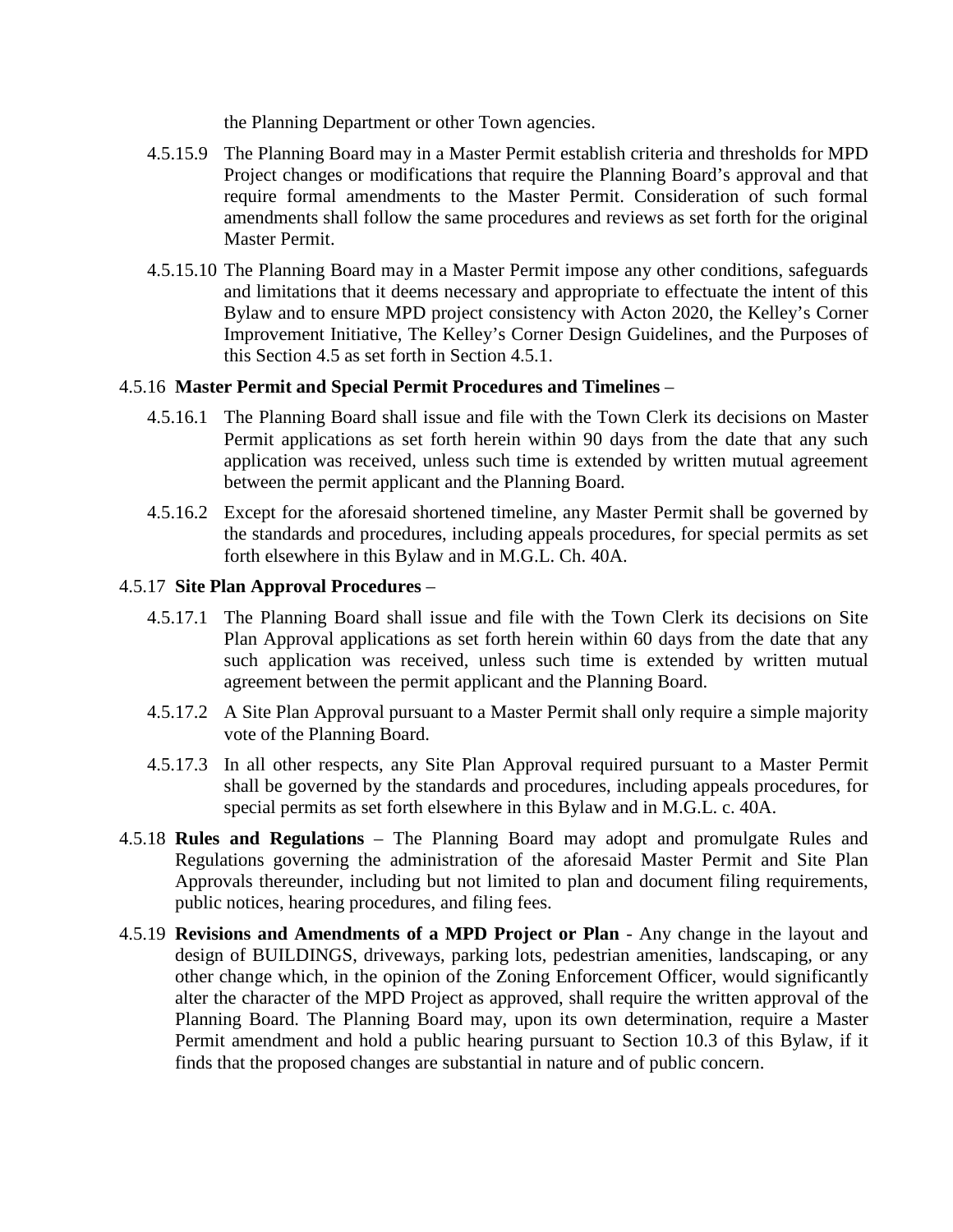- F. In Section 8.8 Public Acquisition, add the following new subsections:
	- 8.8.1 In the KC District, any dimensional ratios or percentages in this Bylaw that are derived from, dependent on, or otherwise use the LOT or TRACT OF LAND area, for instance as a basis for determining DEVELOPABLE SITE AREA, or FLOOR AREA RATIO, shall be calculated based on the area of such LOT OR TRACT OF LAND in existence after the effective date of this subsection and prior to the date of any taking or acquisition by any federal, state or local governmental body by eminent domain or otherwise.
	- 8.8.2 In the KC District, any reconstruction and realignment of facilities and improvements on private property, such as but not limited to parking lots, driveways, setbacks and landscaping, that may be necessary in connection with the permanent or temporary taking or acquisition of private property or the construction of public infrastructure and public rightof-way improvements taking place after the effective date of this subsection, shall comply with the applicable standards of this Bylaw only to the extend reasonably possible and practical in light of specific site conditions and constraints. Any deviations from the applicable standards of this Bylaw resulting from such taking, acquisition, reconstruction, or realignment shall not require special permits or variances. Private property so affected shall not be deemed noncompliant or nonconforming solely as a result of such taking, acquisition, reconstruction, or realignment."

*[Note – Section 8.8 currently reads:*

*Public Acquisition – If the area, FRONTAGE, width or other dimensions of a LOT, parcel or TRACT OF LAND is altered by a taking or acquisition of part of such land by the Town of Acton or the Water Supply District of Acton for public purposes, no such LOT, parcel or TRACT OF LAND nor any existing USE, BUILDING or STRUCTURE located on, or dependent upon the existing area or other dimensions of such LOT, parcel or TRACT OF LAND for compliance with the requirements of this Zoning Bylaw, shall be rendered non-compliant, nonconforming, or more nonconforming solely by reason of such taking or acquisition.]*

, or take any other action in relative thereto.

**MOTION: Mr. Clymer** moves that the Town adopt the Zoning Bylaw and Zoning Map amendments as set forth in the Article.

Moderator called for a Teller count. Teller count; in favor-281 Against-168 Total voting 449 Motion did not pass by 2/3

#### **MOTION LOST Declared 2/3 by Moderator\***

\*Town of Acton has accepted MGL CH 39 Sec 15 at its Annual Town Meeting April 2001, Article 43 and the amended Bylaw 5A was approved by the Attorney General on Aug. 6, 2001. (The Town Meeting Moderator is not required to count a 2/3 required vote.)

Mr. Mullin moved for a recount. Motion to recount failed.

Mr. Mackenzie turned over the podium to the incoming Moderator, Mr. Ashton for the remaining articles.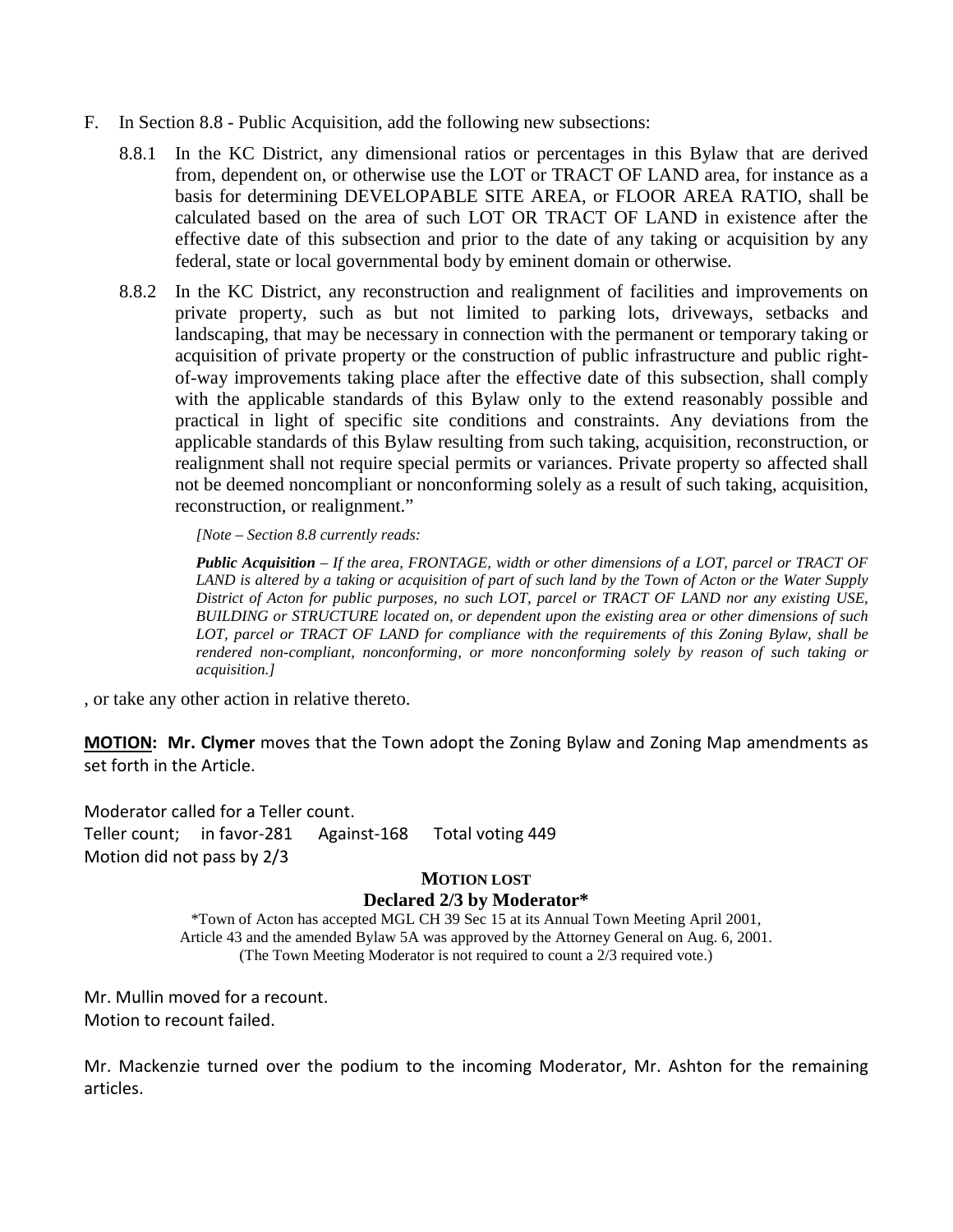## **Article 23 Kelley's Corner Improvement Initiative – 100% Design**

(Two-thirds vote)

To see if the Town will raise and appropriate, appropriate from available funds, or borrow a sum of money to be expended by the Town Manager for the design and engineering related to the Kelley's Corner Improvement Initiative, or take any other action relative thereto.

**MOTION: Mr. Clymer** moves that the Town appropriate \$756,000 to be expended by the Town Manager for the purposes set forth in the Article, including costs incidental and related thereto, and to meet this appropriation, the Treasurer, with the approval of the Board of Selectmen, is authorized to borrow \$756,000 under Massachusetts General Laws Chapter 44, Section 7, as amended

## **MOTION CARRIES Declared 2/3 by Moderator\***

\*Town of Acton has accepted MGL CH 39 Sec 15 at its Annual Town Meeting April 2001, Article 43 and the amended Bylaw 5A was approved by the Attorney General on Aug. 6, 2001. (The Town Meeting Moderator is not required to count a 2/3 required vote.)

## **Article 24 Land Acquisition – Central Street**

(Two-thirds vote)

To see if the Town will authorize the Board of Selectmen to acquire by purchase, gift, eminent domain or otherwise and to accept a deed of fee simple interest, on such terms and conditions as the Selectmen may determine and for municipal purposes, Parcel 200 as shown on the Town of Acton Atlas Map G2, and recorded at the Middlesex South Registry of Deeds in Deed Book 58521 Page 358; and further to see if the Town will raise and appropriate, appropriate from available funds or accept gifts for this purpose, or take any other action relative thereto.

## **MOTION: Mr. Magee** moves that the Town:

- (1) authorize the acquisition of real property identified in the Article on such terms and conditions as the Selectmen may determine, as set forth in the article,
- (2) appropriate \$450,000 to pay costs of said acquisition, including the payment of all costs incidental and related thereto; and to meet this appropriation,
	- a. \$400,000 be transferred from the Community Preservation Fund,
	- b. up to \$50,000 be transferred from gifts and grants of funds accepted and voted by the Selectmen for such purposes and
	- c. any difference between the total appropriation of \$450,000 and the sum of the amounts under (a) and (b) be transferred from Wetlands Filing Fees,
- (3) bind the real property with a permanent restriction for conservation purposes in accordance with Massachusetts General Laws Chapter 44B, Section 12, on such terms and conditions as the Selectmen may determine, and
- (4) authorize the Board of Selectmen, the Town Manager, and the Conservation Commission to take any other action within their respective jurisdiction necessary to carry out the project specified in the article.

#### **MOTION CARRIES UNANIMOUSLY**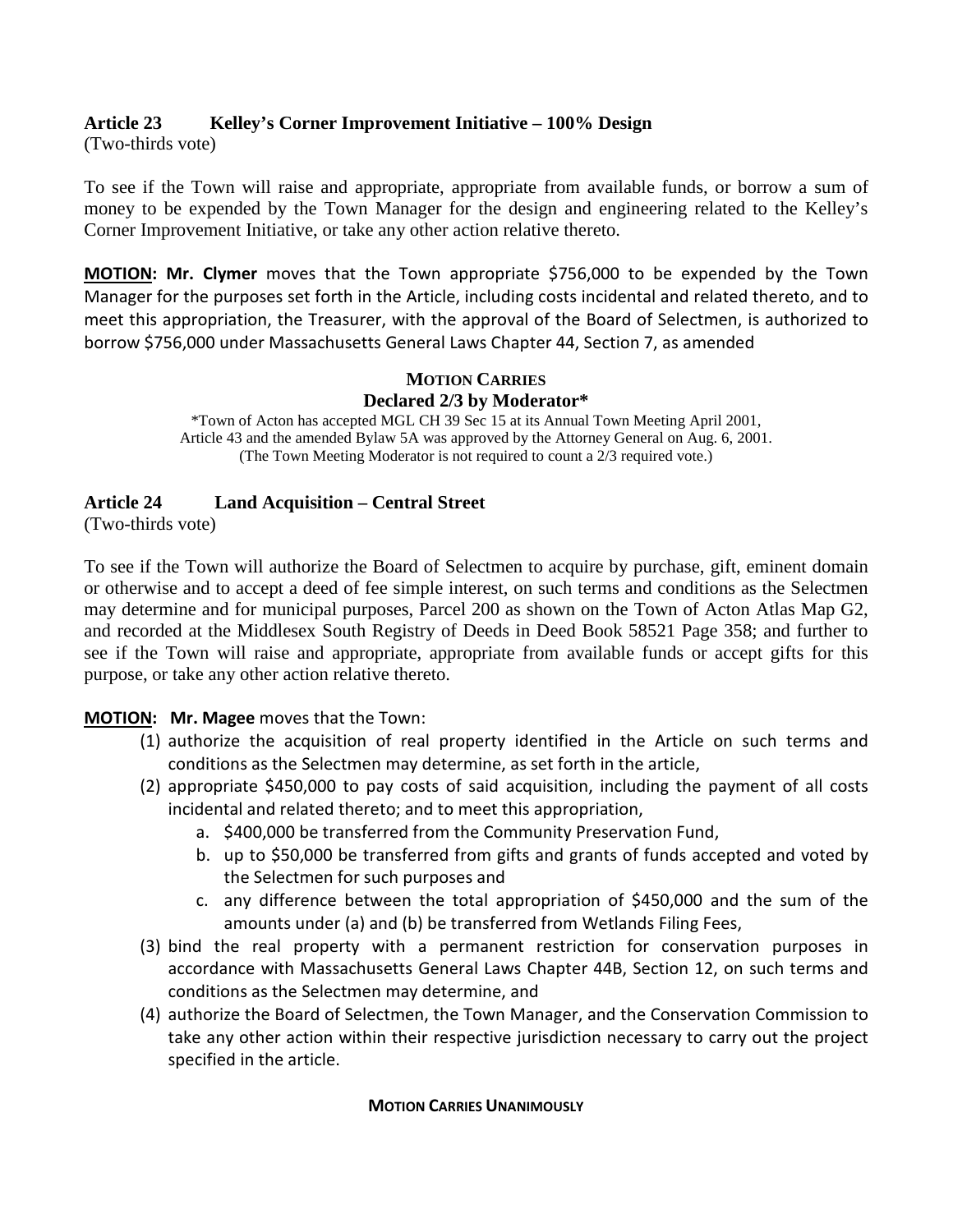## **Article 25 Community Preservation Program –** (Majority vote) **Direct Appropriations From Fund Balances**

To see if the Town will appropriate or set aside for later appropriation, and authorize and direct the Board of Selectmen and the Town Manager to expend or set aside, from the FY 2015 Community Preservation Fund balances as set forth herein, the amounts listed below for community preservation purposes, with such expenditures to be subject to conditions listed in the Article's Summary and to be further specified in award letters from the Community Preservation Committee, with each item considered a separate appropriation;

| FY 2015 COMMUNITY PRESERVATION FUND BALANCES                              |                                              |
|---------------------------------------------------------------------------|----------------------------------------------|
| FY 2015 Community Preservation Fund Revenues                              |                                              |
| Community Preservation Fund Surcharge Collected in FY 2015                | 875,162.00<br>\$                             |
| State Community Preservation Trust Fund Receipt, October 2015             | $\overline{\mathcal{S}}$<br>259,489.00       |
| <b>Other FY 2015 Community Preservation Fund Components</b>               |                                              |
| Interest Earned in FY 2015                                                | \$<br>18,846.93                              |
| Unencumbered FY 2014 Fund Balance                                         | \$<br>45,511.70                              |
| Recapture of unspent previous years' project appropriations               | $\overline{\mathbf{s}}$<br>1,773.08          |
| <b>Total - FY 2015 Community Preservation Fund Balance</b>                | \$1,200,782.71                               |
|                                                                           |                                              |
| FY 2015 Open Space Set-Aside                                              |                                              |
| Set-Aside Fund Balance from appropriations for the Acquisition, Creation, | \$1,951,571.87                               |
| and Preservation of Open Space and its Rehabilitation and Restoration     |                                              |
| <b>Total FY 2015 Open Space Set-Aside Fund Balance</b>                    | \$1,951,571.87                               |
|                                                                           |                                              |
| FY 2015 Historic Set-Aside                                                |                                              |
| Set-Aside Fund Balance from appropriations for the Acquisition,           | $\mathcal{S}$<br>33,034.82                   |
| Preservation, Rehabilitation and Restoration of Historic Resources        |                                              |
| <b>Total FY 2015 Historic Set-Aside Fund Balance</b>                      | $\boldsymbol{\hat{\mathbf{s}}}$<br>33,034.82 |
|                                                                           |                                              |
| APPROPRIATIONS FROM COMMUNITY PRESERVATION FUND<br><b>BALANCE</b>         |                                              |
| <b>Purposes</b>                                                           | <b>Recommende</b>                            |
|                                                                           | d Amounts                                    |
| <b>Set-Aside Appropriations for</b>                                       |                                              |
| Acquisition, Creation, and Preservation of Open Space, and its<br>A.      | \$<br>400,000.00                             |
| Rehabilitation and Restoration *                                          |                                              |
| <b>Spending Appropriations</b>                                            |                                              |
| Acton Housing Authority - Windsor Green Windows Installation<br><b>B.</b> | \$<br>61,589.00                              |
| C.<br>Community Housing Program Fund**                                    | \$<br>30,000.00                              |
| Regional Housing Services Program - One Year<br>D.                        | \$<br>23,488.00                              |
| E.<br>Open Space Acquisition and Preservation Fund                        | $\overline{\$}$<br>20,000.00                 |
| South Acton Congregational Church - Roof Repair<br>F.                     | $\overline{\$}$<br>15,000.00                 |
| Acton Congregational Church - Preservation Master Plan<br>G.              | $\overline{\$}$<br>49,500.00                 |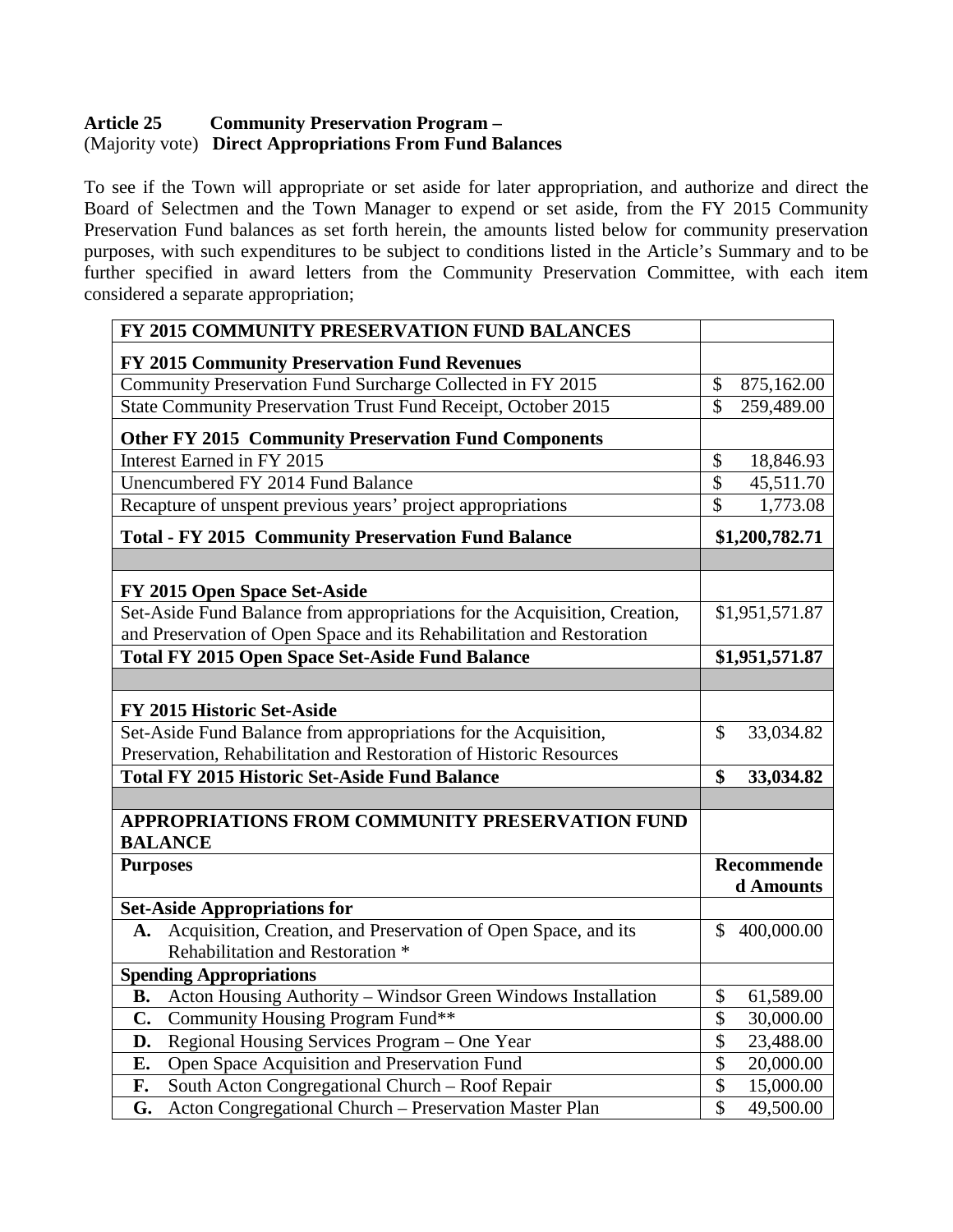| Acton Congregational Church - Stained Glass Window Preservation<br>Н.      | \$            | 51,237.00      |
|----------------------------------------------------------------------------|---------------|----------------|
| <b>NARA Miracle Field Sports Pavilion</b><br>I.                            | $\mathcal{S}$ | 350,000.00     |
| Skate Park Expansion - Phase 2, Skate Plaza<br>J.                          | \$            | 135,000.00     |
| <b>Administrative Appropriation</b>                                        |               |                |
| K. A fund for CPC direct expenses and for reimbursing the Town of          | $\mathcal{S}$ | 56,732.00      |
| Acton for administrative services and operating expenses provided in       |               |                |
| support of the Community Preservation Committee                            |               |                |
| <b>Total Recommended Appropriations from FY 2015 Community</b>             |               |                |
| <b>Preservation Fund Balance</b>                                           |               | \$1,192,558.00 |
|                                                                            |               |                |
| <b>APPROPRIATION FROM OPEN SPACE SET-ASIDE FUND</b><br><b>BALANCE</b>      |               |                |
| L. Wright Hill Open Space Land Acquisition - Debt Service                  | $\mathcal{S}$ | 15,733.22      |
| <b>Total Recommended Appropriations from the Open Space Set-Aside</b>      |               |                |
| <b>Fund</b>                                                                | \$            | 15,733.22      |
|                                                                            |               |                |
| <b>APPROPRIATION FROM HISTORIC SET-ASIDE FUND</b>                          |               |                |
| <b>BALANCE</b>                                                             |               |                |
| M. Historic District Consultant                                            | $\mathcal{S}$ | 33,034.82      |
| <b>Total Recommended Appropriations from the Historic Set-Aside Fund</b>   |               |                |
|                                                                            | \$            | 33,034.82      |
|                                                                            |               |                |
| <b>Resulting Fund Balances</b>                                             |               |                |
| Resulting FY 2015 Community Preservation Fund Balance                      | $\mathcal{S}$ | 8,236.71       |
| Resulting Balance in the Set-Aside Fund for the Acquisition, Creation, and |               |                |
| Preservation of Open Space, and its Rehabilitation and Restoration*        |               | \$2,281,571.87 |
| Resulting Balance in the Set-Aside Fund for the Acquisition, Preservation, |               |                |
| Rehabilitation and Restoration of Historic Resources                       | \$            | 0.00           |

\* This item shall be reduced to \$0.00 if Town Meeting authorizes the acquisition of land at 176 Central Street for Open Space purposes as set forth in the previous article and the fund balance in the Open Space set aside account will remain at \$1,951,571.87

\*\* Pursuant to Town Charter Section 6-5 that the appropriation to the Community Housing Program Fund shall not lapse three years and one month following the effective date of the vote on this article, and that this appropriation and all prior appropriations to the Community Housing Program Fund shall continue to be available for the purpose specified until expended for that purpose or until the CPC recommends and Town Meeting votes to rescind the appropriation of any unspent funds appropriated for this purpose,

or take any other action relative thereto.

And, whereas Massachusetts General Laws Chapter 44B requires that the Town appropriate for spending, or set-aside for future spending, from the FY 2015 Community Preservation Fund Revenues at least 10% for open space, 10% for historic preservation, and 10% for community housing;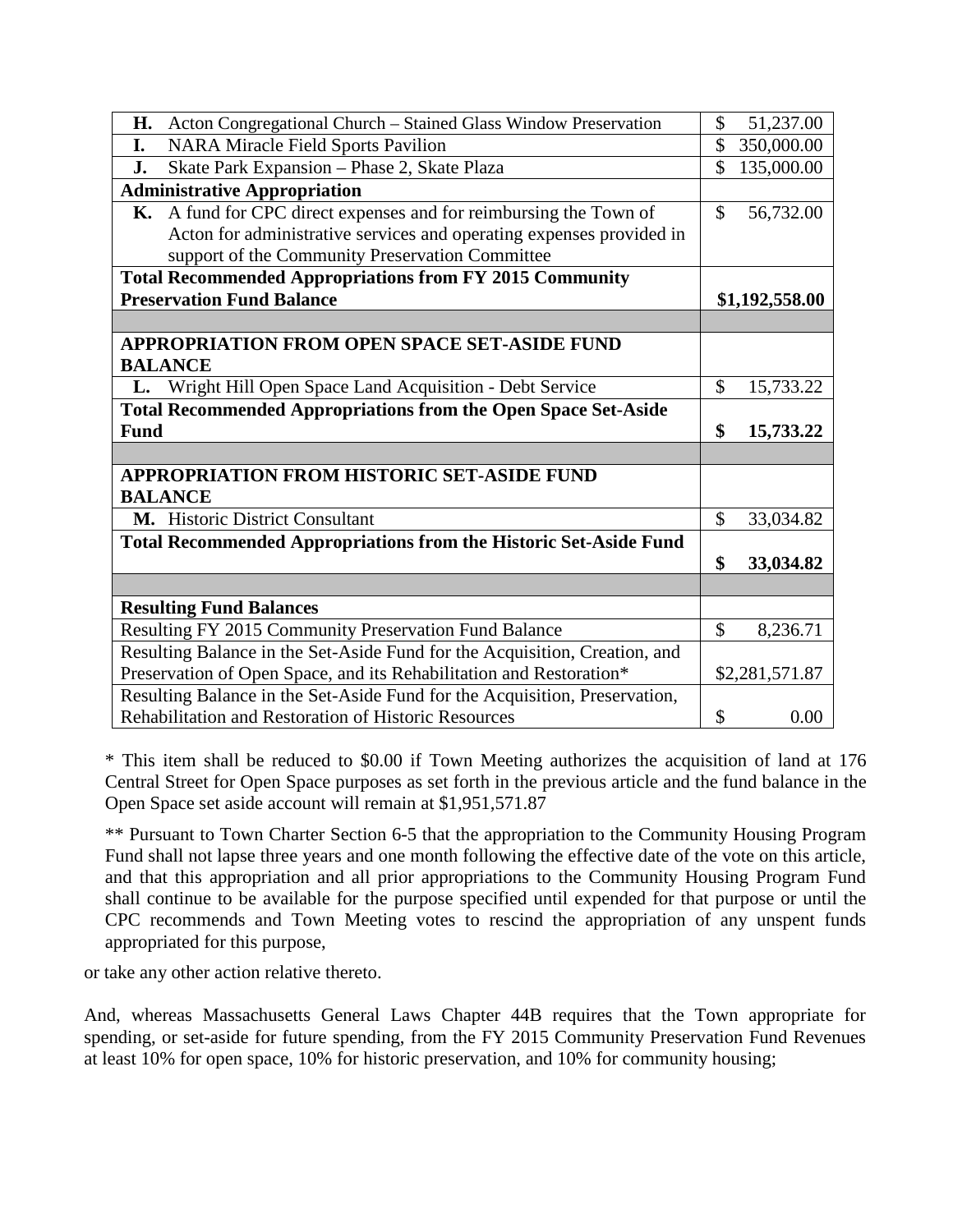And, whereas the recommended appropriations for open space, historic preservation, and community housing each meet or exceed 10% of the FY 2015 Community Preservation Fund Revenues;

And, whereas Town Meeting may vote to delete or reduce any of the recommended amounts;

Therefore, in the event that recommended amounts are deleted or reduced, vote to appropriate as a setaside for future spending from the FY 2015 Community Preservation Fund Balance the minimum necessary amounts to allocate not less than 10% of the FY 2015 Community Preservation Fund Revenues for open space (\$113,465.10), not less than 10% of the FY 2015 Community Preservation Fund Revenues for historic preservation (\$113,465.10), and not less than 10% of the FY 2015 Community Preservation Fund Revenues for community housing (\$113,465.10), or take any other action relative thereto.

### **MOTION: Mr. Foster** moves that the Town:

- (1) transfer to and from the Community Preservation Fund and appropriate, re-appropriate, or set aside for current or later appropriation, \$841,314.04, all as set forth in the article, and
- (2) authorize the Town Manager to expend or set aside amounts as set forth in the article, and in compliance with conditions to be noted in the Community Preservation Committee's award letters.

#### **MOTION CARRIES**

## **Article 26 Lease Authorization – Senior Center**

(Majority vote)

To see if the Town will authorize the Board of Selectmen and the Town Manager to enter into a lease, on such terms and conditions as the Selectmen may determine pursuant to Massachusetts General Law Chapter 30B, for all or a portion of a building in Acton for the purpose of serving as the location of the Acton Senior Center, or take any other action relative thereto.

**MOTION: Mrs. Osman** moves that the Town authorize the Town Manager, with the approval of the Board of Selectmen and in accordance with Massachusetts General Laws Chapter 30B, Section 16, to enter into a lease of property or a portion thereof, on such terms and conditions as they may determine, for use as a Senior Center and office space for various Town departments.

#### **MOTION CARRIES**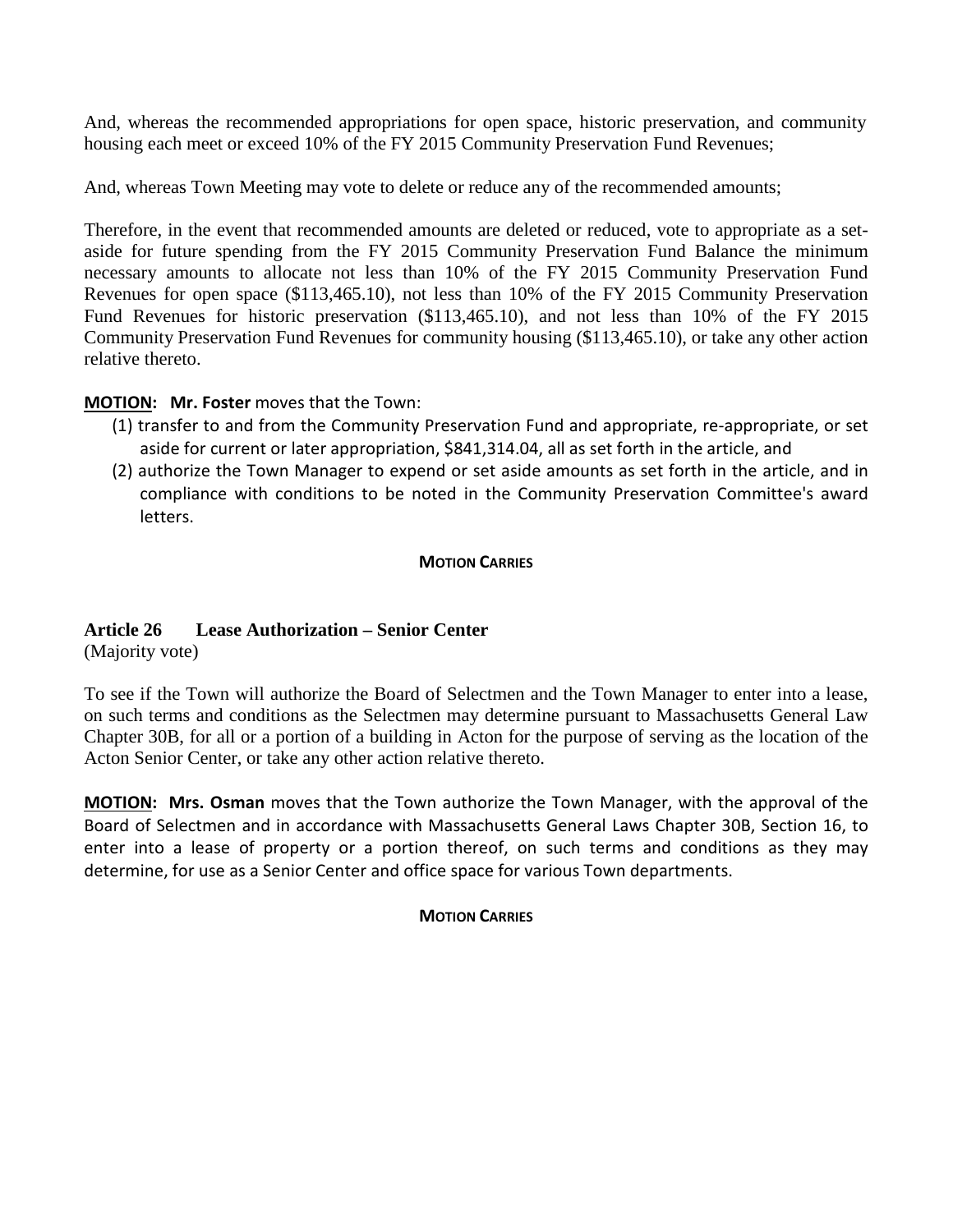## **Article 27 Land Acquisition – Conant Street**

(Two-thirds vote)

To see if the Town will authorize the Board of Selectmen to acquire by purchase, gift, eminent domain or otherwise and to accept a deed of fee simple interest, on such terms and conditions as the Selectmen may determine and for municipal purposes, Parcel 24-1 as shown on the Town of Acton Atlas Map 12, and being a portion of the property recorded at the Middlesex South Registry of Deeds in Deed Book 16061 Page 185; and further to see if the Town will raise and appropriate, appropriate from available funds or accept gifts for this purpose, or take any other action relative thereto.

**MOTION: Mrs. Osman** moves that the Town authorize the acquisition of real property as set forth in the Article, and to appropriate and transfer \$1,925 from Wetlands Filing Fees to fund said acquisition and related transaction costs.

#### **MOTION CARRIES UNANIMOUSLY**

## **Article 28 Authorize Electrical Load Aggregation**

(Majority vote)

To see if the Town will initiate the process to aggregate electrical load pursuant to Massachusetts General Laws Chapter 164, § 134, and grant the Board of Selectmen authority to research, develop and participate in a contract, or contracts, to aggregate the electricity load of the residents and businesses in the Town and for other related services, independently, or in joint action with other municipalities, retaining the right of individual residents and businesses to opt-out of the aggregation, or take any other action relative thereto.

**MOTION: Mr. Berry** moves that the Town authorize the Board of Selectmen and the Town Manager, acting pursuant to Massachusetts General Laws Chapter 164, Section 134 and other applicable law, to research, develop, initiate and participate in the process and in a contract or contracts to aggregate the electricity load of the interested electricity consumers, residents and businesses in the Town and for other related services, independently, or in joint action with any other municipality or municipalities, retaining the right of individual electricity consumers, residents and businesses in the Town to opt-out of the aggregation, and authorize the Town Manager, with the approval of the Board of Selectmen, to execute all documents necessary to accomplish same.

The Moderator asked Town Meeting to vote to allow Mr. John O'Rourke, to speak to this article. Motion carries unanimously to allow speaker.

#### **MOTION CARRIES UNANIMOUSLY**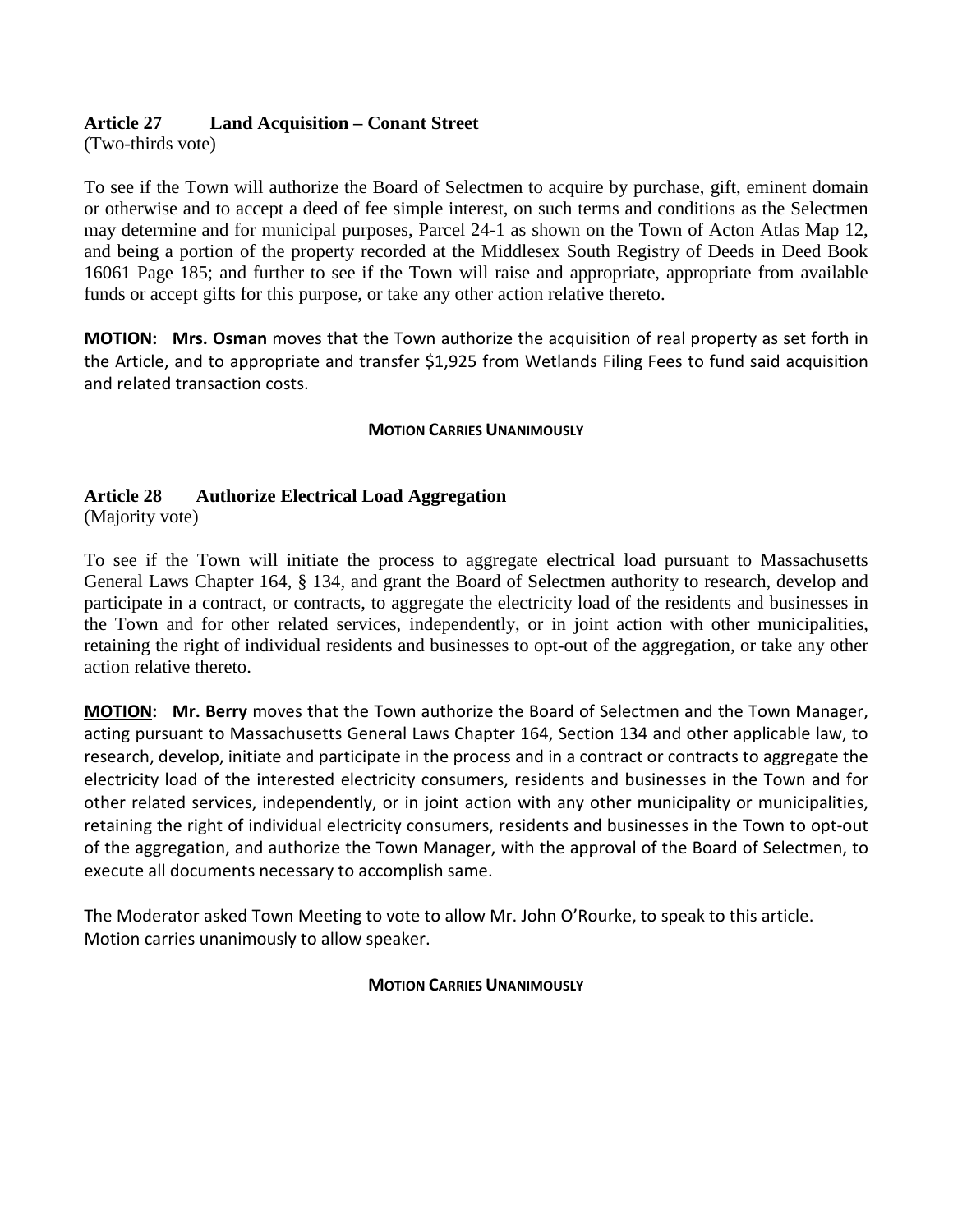#### **Article 29 Amend Zoning Bylaw – Accessory Apartments**

(Two-thirds vote)

To see if the Town will amend Section 3.3, Residential Uses, of the Zoning Bylaw as set forth below:

A. Delete Section 3.3.2, Single Family Dwelling with one Apartment, in its entirety including all its subsections, and renumber sections 3.3.3 through 3.3.5 to become 3.3.2 through 3.3.4, respectively.

*[Note – Section 3.3.2 currently reads: Single FAMILY Dwelling with One Apartment – A single FAMILY Dwelling, the BUILDING of which was in existence on or before January 1, 1990, to be altered and used for not more than two DWELLING UNITS, the Principal Unit plus one Apartment, provided that:* 

- *3.3.2.1 The GROSS FLOOR AREA of the Apartment shall not exceed the lesser of fifty percent of the GROSS FLOOR AREA of the Principal Unit or 800 square feet.*
- *3.3.2.2 There shall be no more than two bedrooms in the Apartment.*
- *3.3.2.3 The Apartment shall be clearly and distinctly separated from the Principal Unit by separate entrances either from the exterior of the BUILDING or from a common hallway located within the BUILDING.*
- *3.3.2.4 Any stairways to an Apartment located above the ground floor of a BUILDING shall be enclosed within the exterior walls of the BUILDING.*
- *3.3.2.5 There shall be not more than one driveway or curb cut providing ACCESS to the DWELLING UNITS, except for half circular or horseshoe driveways located in the front of the BUILDING.*
- *3.3.2.6 A minimum of one additional parking space shall be provided for the Apartment.*
- *3.3.2.7 The owner of the property shall occupy either the principal DWELLING UNIT or the Apartment. For the purposes of this section, the "owner" shall be one or more individuals residing in a dwelling who hold legal or beneficial title and for whom the dwelling is the primary residence for voting and tax purposes.*
- *3.3.2.8 The Apartment shall not be held in, or transferred into separate ownership from the Principal Unit under a condominium form of ownership, or otherwise.*
- *3.3.2.9 The minimum LOT area for a Single FAMILY Dwelling with One Apartment shall be the minimum LOT area required in the zoning district or, if the LOT is nonconforming, it shall comply with the standards for nonconforming LOTS under Section 8, provided, however, that:* 
	- *a) In the R-2, R-4, R-8, R8/4, R-10, and R-10/8 Districts a Special Permit from the Board of Appeals shall be required for a Single FAMILY Dwelling with One Apartment on a nonconforming LOT with less than 15,000 square feet in LOT area.*
- *3.3.2.10 The apartment may be located within a detached BUILDING that is located on the same LOT as the BUILDING with the Principal DWELLING UNIT, if the detached BUILDING has been continuously in existence since before 1950 and has not been expanded or enlarged after July 1st,1991. An apartment in such a detached BUILDING may have a GROSS FLOOR AREA of up to 2000 square feet, not including attic or basement areas, and up to three bedrooms. A LOT containing a BUILDING with a Principal Unit and an Apartment within a detached BUILDING shall not be further divided resulting in the separation of the Principal Unit and the Apartment, unless both resulting LOTS and the BUILDINGS thereon meet all minimum area, FRONTAGE, width and yard requirements of the applicable zoning district.* 
	- *a) However, in the R-2, R-4, R-8, R8/4, R-10, and R-10/8 Districts an apartment in such a detached BUILDING shall only be allowed with a Special Permit from the Board of Appeals.*
- *3.3.2.11 No Apartment permitted under this Section shall be constructed and occupied without Building and Occupancy Permits issued by the Building Commissioner.]*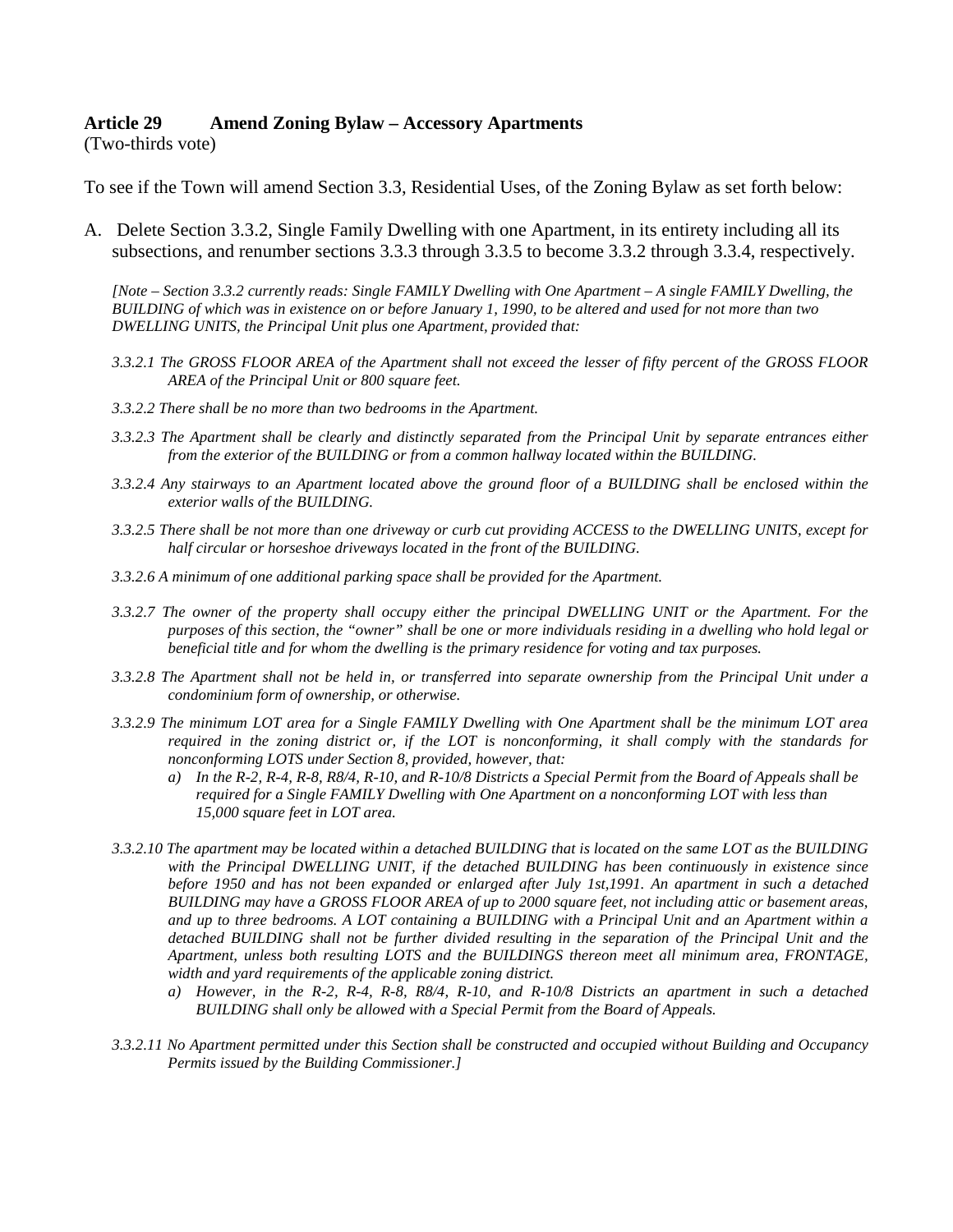- B. In Section 3.8.1 ACCESSORY USES Permitted in the Residential Districts and dwellings in Non-Residential Districts, insert a new subsection 3.8.1.6 as follows:
- 3.8.1.6 Accessory apartments subject to the following standards and requirements.
	- a) There shall be not more than one accessory apartment on a LOT.
	- b) Any BUILDING extensions or alterations shall maintain the appearance of a Single FAMILY Dwelling when viewed from a STREET.
	- c) The GROSS FLOOR AREA of the accessory apartment shall not exceed the lesser of fifty percent of the GROSS FLOOR AREA of the Principal Unit or 800 square feet.
	- d) There shall be no more than two bedrooms in the apartment.
	- e) Ground floor apartments shall be designed and constructed to be adaptable with only minor structural changes to meet the requirements for Group 2B residences as set forth in the Massachusetts Building Code, 521 CMR (Architectural Access Board), as amended.
	- f) The apartment shall be clearly and distinctly separated from the Principal Unit by separate entrances either from the exterior of the BUILDING or from a common hallway located within the BUILDING
	- g) Any stairways to an apartment located above the ground floor of a BUILDING shall be enclosed within the exterior walls of the BUILDING.
	- h) There shall be not more than one driveway or curb cut providing ACCESS to the DWELLING UNITS, except for half circular or horseshoe driveways located in the front of the BUILDING.
	- i) A minimum of one additional parking space shall be provided for the apartment.
	- j) The owner of the property shall occupy either the principal DWELLING UNIT or the apartment. For the purposes of this section, the "owner" shall be one or more individuals residing in a dwelling who hold legal or beneficial title and for whom the dwelling is the primary residence for voting and tax purposes.
	- k) The apartment shall not be held in, or transferred into separate ownership from the Principal Unit under a condominium form of ownership, or otherwise.
	- l) The apartment may be located within a detached BUILDING that is located on the same LOT as the BUILDING with the Principal DWELLING UNIT, if the detached BUILDING has been continuously in existence since before 2010 and has not been expanded or enlarged thereafter. An apartment in such a detached BUILDING may have a GROSS FLOOR AREA of up to 2000 square feet, not including attic or basement areas, and up to three bedrooms. A LOT containing a BUILDING with a Principal Unit and an apartment within a detached BUILDING shall not be further divided resulting in the separation of the Principal Unit and the apartment, unless both resulting LOTS and the BUILDINGS thereon meet all minimum area, FRONTAGE, width and yard requirements of the applicable zoning district.
	- m) However, in the R-2, R-4, R-8, R-8/4, R-10, and R-10/8 Districts an apartment in such a detached BUILDING shall only be allowed with a Special Permit from the Board of Appeals.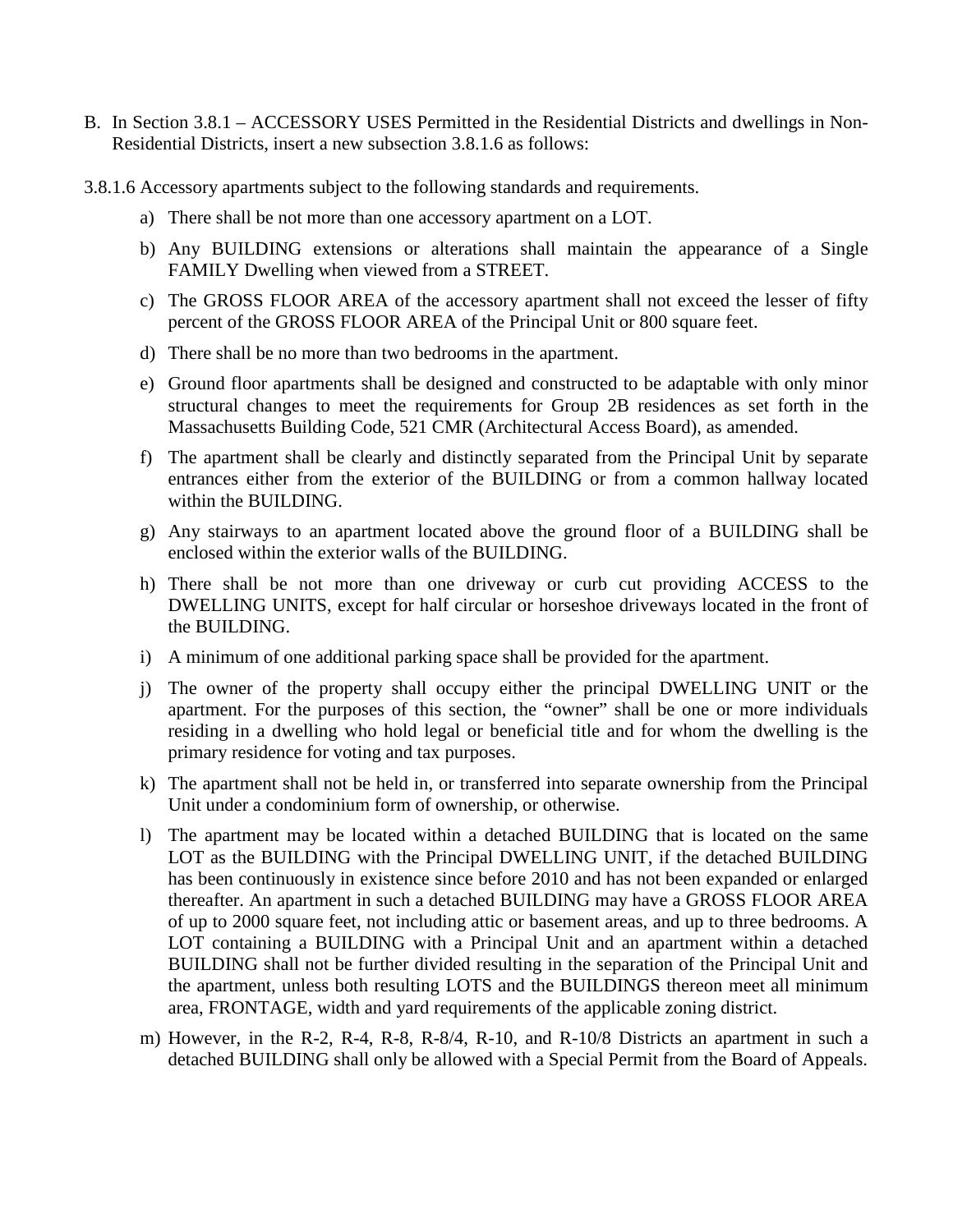n) No apartment permitted under this Section shall be constructed and occupied without Building and Occupancy Permits issued by the Building Commissioner.

, or take any other action relative thereto.

**MOTION: Mr. Clymer** moves that the Town adopt the Zoning Bylaw amendments as set forth in the Article.

## **MOTION CARRIES Declared 2/3 by Moderator\***

\*Town of Acton has accepted MGL CH 39 Sec 15 at its Annual Town Meeting April 2001, Article 43 and the amended Bylaw 5A was approved by the Attorney General on Aug. 6, 2001. (The Town Meeting Moderator is not required to count a 2/3 required vote.)

## **Article 30 Amend Zoning Bylaw – Regulation of Common Drives**

(Two-thirds vote)

To see if the Town will amend the Zoning Bylaw Section 3.8 – ACCESSORY USE Regulations, by deleting subsections  $3.8.1.5$  a), b), f), and m) and replacing them, respectively, as follows:

- a) All curb radii and radii of pavement edges shall be designed to accommodate SU-30 design vehicles (fire engine). In determining the adequacy of the radii at the Common Drive intersection with a STREET, it shall be assumed that on all streets a turn shall be possible without obstructing oncoming traffic.
- b) There shall be a turn around for fire and other emergency vehicles (SU-30 design vehicle) for Common Drives that are 600 feet or longer, and there shall be one additional turn around for each additional 600 feet of driveway length beyond the first 600 feet.
- f) The Common Drive shall be laid out entirely within an ACCESS and utility easement that is at least 24 feet wide.
- m) There shall be a minimum 4 foot wide shoulder on each side that is free of obstructions such as trees or utility poles. The shoulder shall be prepared with a minimum of 2 inches of topsoil over the same gravel base as the wear surface, and seeded.

*[Note – Subsection 3.8.1.5. a), b), f), and m) currently read:*

- a*) All curb radii and radii of pavement edges shall be designed to accommodate SU-30 design vehicles (fire engine). In determining the adequacy of the radii at the Common Drive intersection with a STREET, it shall be assumed that on local STREETS the entire pavement width is available for turns, whereas on collector and arterial STREETS a turn shall be possible without obstructing oncoming traffic (local, collector and arterial STREETS as defined in the Acton Subdivision Rules and Regulations).*
- *b) There shall be a turn around for fire and other emergency vehicles (SU-30 design vehicle) at the end of the Common Drive.*
- *f) The Common Drive shall be laid out entirely within an ACCESS and utility easement that is at least 20 feet wide.*
- *m) There shall be a minimum 3 foot wide shoulder on each side free of obstructions such as trees or utility poles. The shoulder shall be prepared with 3-4 inches of topsoil over the same gravel base as the wear surface, and seeded.]*

, or take any other action relative thereto.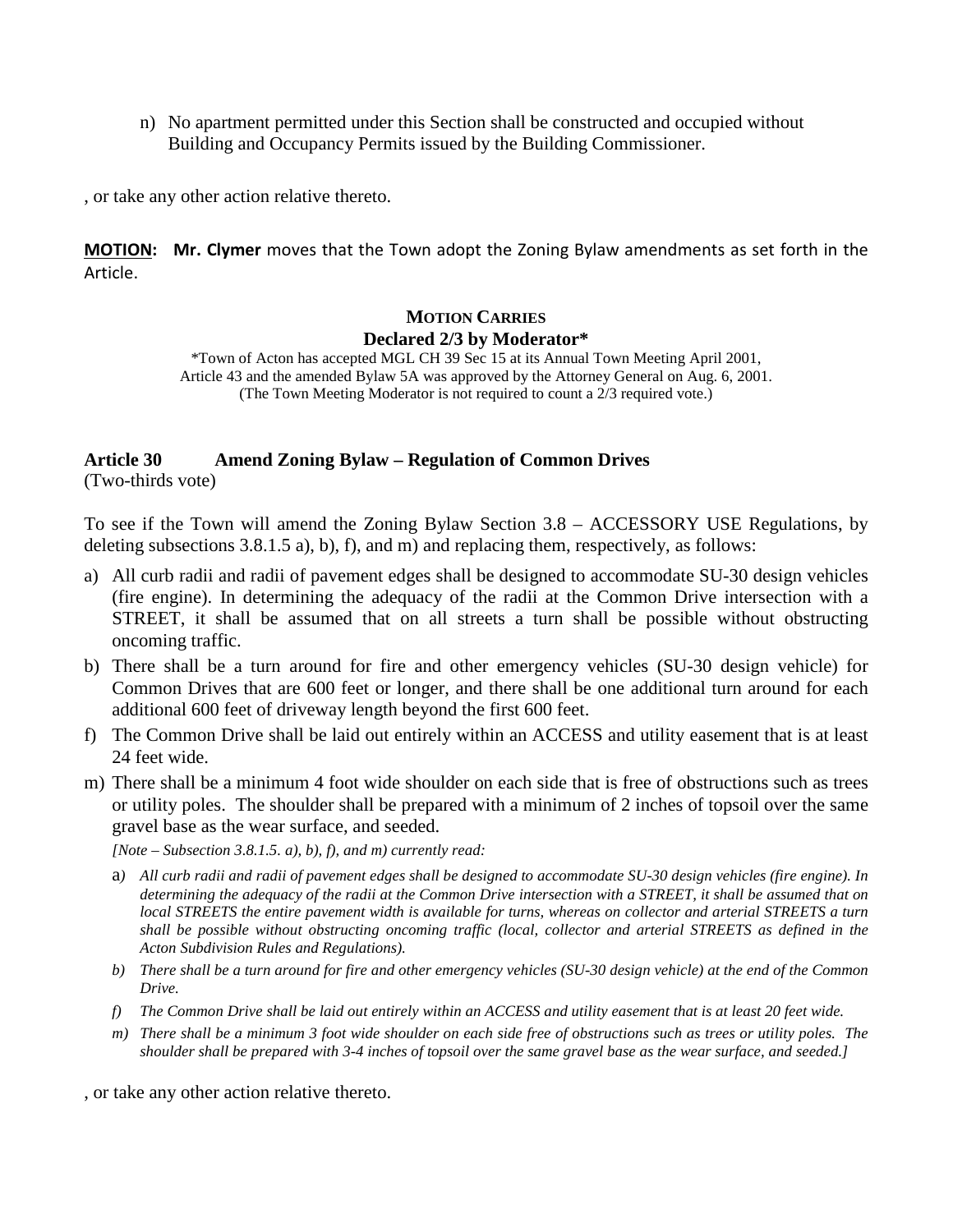**MOTION: Mr. Clymer** moves that the Town adopt the Zoning Bylaw amendments as set forth in the Article.

#### **MOTION CARRIES UNANIMOUSLY**

**General Consent (two-thirds vote)**

**Article 31 \* Amend Zoning Bylaw – Definition of 'Family'**

**Article 32 \* Highway Reimbursement Program (Chapter 90)**

**Article 33 \* Insurance Proceeds**

**Article 34 \* Gifts or Grants**

**Article 35 \* Federal and State Reimbursement Aid**

**Article 36 \* Performance Bonds**

**Article 37 \* Sale of Foreclosed Properties**

**MOTION:** Ms. Green moves that the Town take up the seven articles in the Consent Calendar on pages 86 through 90 of the Warrant: Articles 31, 32, 33, 34, 35, 36, and 37.

#### **CONSENT MOTION CARRIES UNANIMOUSLY**

## **Article 31 \* Amend Zoning Bylaw – Definition of 'Family'**

(Two-thirds vote)

To see if the Town will amend the Zoning Bylaw, Section 1 (Definitions) as set forth below:

Delete Subsection 1.3.6 – FAMILY, in its entirety and replace it with the following new Subsection:

1.3.6 FAMILY: For the purposes of this Zoning Bylaw a FAMILY shall be a person or number of persons occupying a DWELLING UNIT and living as a single household unit.

*[Note – Section 1.3.6 currently reads:*

*1.3.6 FAMILY: A person or number of persons occupying a DWELLING UNIT and living as a single housekeeping unit, provided that a group of six or more persons shall not be deemed a FAMILY unless at least half of them are related by blood, marriage or adoption, including wards of the state.]*

, or take any other action relative thereto.

**MOTION: Ms. Green** moves that the Town adopt the Zoning Bylaw amendments as set forth in the Article.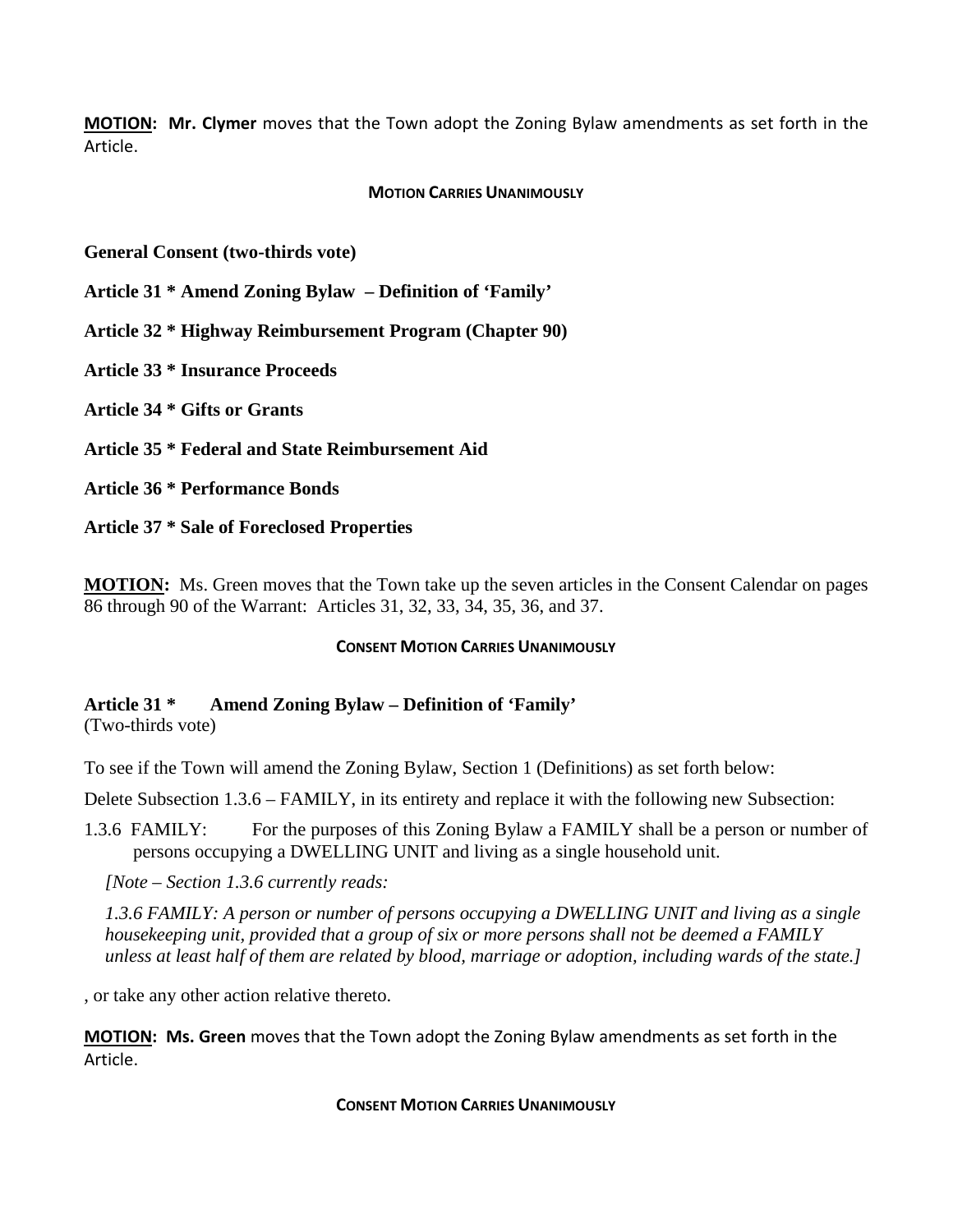## **Article 32 \* Highway Reimbursement Program (Chapter 90)**

(Majority vote)

To see if the Town will vote to raise and appropriate, or appropriate from available funds, a sum of money for highway improvements under the authority of Massachusetts General Laws Chapter 90, and any other applicable laws, or take any other action relative thereto.

**MOTION: Ms. Green** moves that the Town authorize the Town Manager to accept Highway funds from all sources and that such funds are hereby appropriated for highway purposes.

#### **CONSENT MOTION CARRIES UNANIMOUSLY**

#### **Article 33 \* Insurance Proceeds**

(Majority vote)

To see if the Town will vote to appropriate the proceeds of any insurance policy reimbursements of costs incurred as a result of any covered loss, including without limitation any liability insurance, property insurance, casualty insurance, workers' compensation insurance, health insurance, disability insurance, automobile insurance, police and fire injury and medical costs, and any other insurance of any name and nature whatsoever, or take any other action relative thereto.

**MOTION: Ms. Green** moves that the Town Manager is authorized to accept insurance proceeds of any name and nature whatsoever from all sources and such funds are hereby appropriated.

#### **CONSENT MOTION CARRIES UNANIMOUSLY**

**Article 34 \* Gifts or Grants** (Majority vote)

To see if the Town will vote to appropriate the proceeds of any gifts or grants accepted pursuant to Massachusetts General Laws Chapter 44, Section 53A, and any interest thereon, and that, consistent with the requirements of Massachusetts General Laws, Chapter 40, Section 4A, the Board of Selectmen or Town Manager are authorized to enter into an agreement or agreements on behalf of the Town, on such terms and conditions as the Board of Selectmen or the Town Manager may determine, for the stated purposes of the gifts or grants, or take any other action relative thereto.

**MOTION: Ms. Green** moves that the proceeds of any gifts or grants from any source accepted pursuant to Massachusetts General Laws, Chapter 44, Section 53A, and any interest thereon, are hereby appropriated for the stated purposes of the gifts or grants, and may be expended with the approval of the Board of Selectmen or otherwise as stated in Section 53A.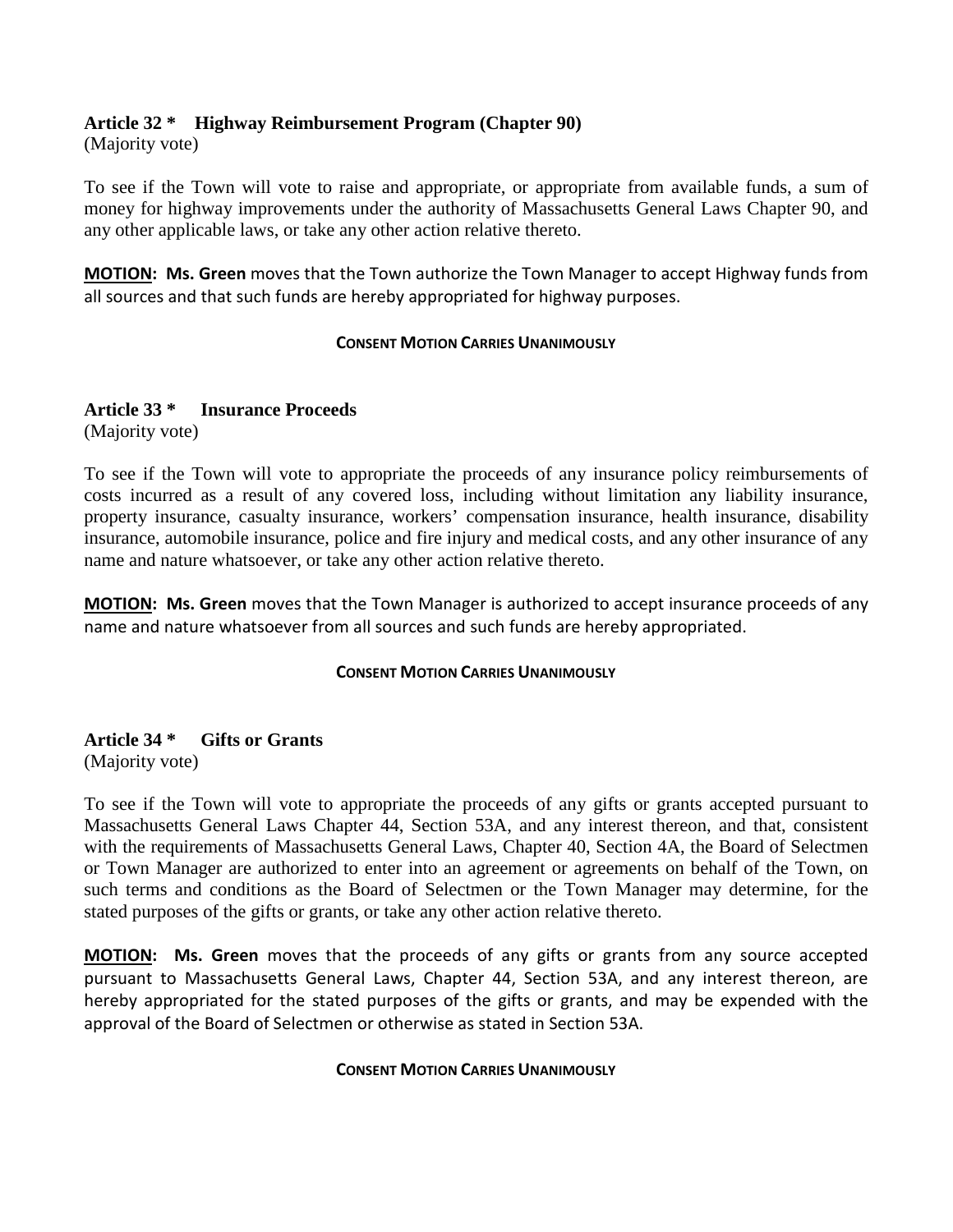## **Article 35 \* Federal and State Reimbursement Aid**

(Majority vote)

To see if the Town will vote to appropriate any Federal Government and State Government reimbursement for costs incurred as a result of any declared emergencies or other occurrence, and that, consistent with the requirements of Massachusetts General Laws Chapter 40, Section 4A, the Board of Selectmen or Town Manager are authorized to enter into an agreement or agreements on behalf of the Town, on such terms and conditions as the Board of Selectmen or the Town Manager may determine, or take any other action relative thereto.

**MOTION: Ms. Green** moves that the Town Manager is authorized to accept Federal and State reimbursement funds from all sources and that such funds are hereby appropriated for the purposes outlined by such reimbursement.

#### **CONSENT MOTION CARRIES UNANIMOUSLY**

## **Article 36 \* Performance Bonds**

(Majority vote)

To see if the Town will vote to appropriate the proceeds of any performance bonds for the purposes stated in said bonds available as a result of any default, non-performance or other covered conditions, or take any other action relative thereto.

**MOTION: Ms. Green** moves that the Town appropriate the proceeds of any performance bonds, for the purposes stated in said bonds, available as a result of any default, non-performance or other covered conditions.